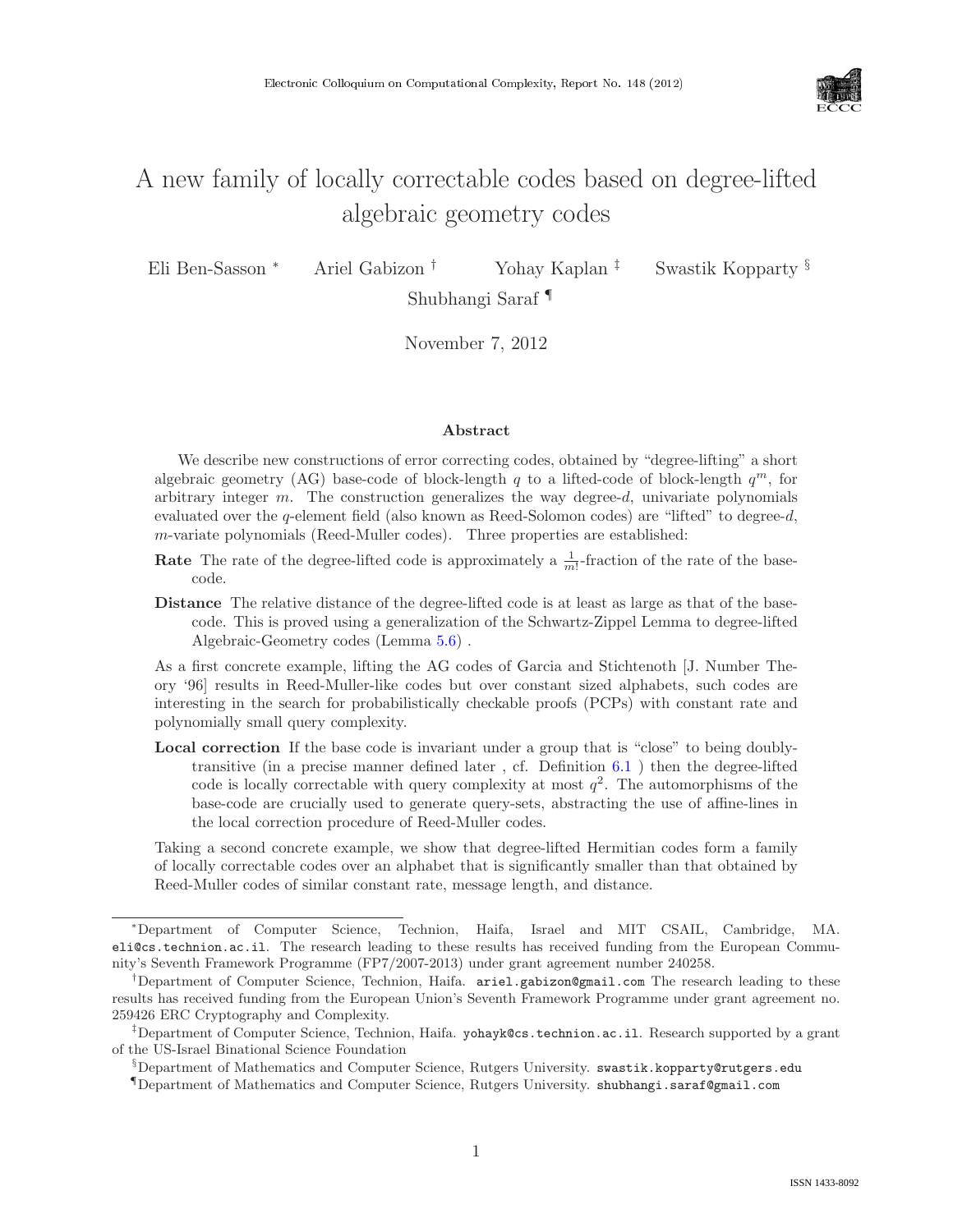# Contents

| 1                       |         | <b>Introduction</b><br>3                                                                                                                    |                |  |
|-------------------------|---------|---------------------------------------------------------------------------------------------------------------------------------------------|----------------|--|
|                         | 1.1     |                                                                                                                                             | 3              |  |
|                         | 1.2     |                                                                                                                                             | 3              |  |
|                         | 1.3     |                                                                                                                                             | $\overline{4}$ |  |
|                         | $1.4\,$ | Degree-lifting of codes $\dots \dots \dots \dots \dots \dots \dots \dots \dots \dots \dots \dots \dots \dots \dots \dots \dots \dots \dots$ | $\overline{5}$ |  |
|                         | 1.5     |                                                                                                                                             | $\overline{7}$ |  |
|                         | 1.6     |                                                                                                                                             | 7              |  |
|                         | 1.7     | Local correction of lifted AG codes with a rich automorphism group $\dots \dots \dots \dots$                                                | 9              |  |
|                         | 1.8     |                                                                                                                                             | 10             |  |
|                         | 1.9     |                                                                                                                                             | 10             |  |
| $\bf{2}$                |         | Context and history<br>11                                                                                                                   |                |  |
|                         | $2.1\,$ |                                                                                                                                             | 11             |  |
|                         | 2.2     | Previous work studying code invariance with respect to "local" properties                                                                   | 12             |  |
|                         | 2.3     |                                                                                                                                             | 12             |  |
| 3                       |         | <b>Elementary Construction</b><br>12                                                                                                        |                |  |
|                         | 3.1     |                                                                                                                                             | 13             |  |
|                         | 3.2     |                                                                                                                                             | 14             |  |
|                         | 3.3     | Reed-Muller vs. degree lifting of Hermitian codes of bounded curve-degree                                                                   | 14             |  |
|                         | 3.4     | Automorphism-based correction of Reed-Muller and degree lifted Hermitian codes                                                              | 15             |  |
|                         | 3.5     | Fractal correction of degree lifted Hermitian codes                                                                                         | 16             |  |
|                         | 3.6     |                                                                                                                                             | 17             |  |
|                         | 3.7     | "Affine" lifting vs degree lifting of Hermitian codes                                                                                       | 17             |  |
| $\overline{\mathbf{4}}$ |         | <b>Algebraic Function Fields And Codes</b><br>18                                                                                            |                |  |
|                         | 4.1     |                                                                                                                                             | 18             |  |
|                         | 4.2     |                                                                                                                                             | <b>20</b>      |  |
| 5                       |         | Definition and fundamental coding parameters of degree lifted AG codes                                                                      |                |  |
|                         | 5.1     |                                                                                                                                             | $21\,$         |  |
|                         | 5.2     |                                                                                                                                             | 22             |  |
|                         | 5.3     |                                                                                                                                             | 22             |  |
| 6                       |         | Single-step correction of degree lifted AG codes<br>23                                                                                      |                |  |
|                         | 6.1     |                                                                                                                                             | 25             |  |
|                         | 6.2     |                                                                                                                                             | 26             |  |
|                         | 6.3     |                                                                                                                                             | 27             |  |
| 7                       |         | Fractal correction of degree lifted AG codes<br>28                                                                                          |                |  |
| 8                       |         | Correction via high-degree samplers<br>31                                                                                                   |                |  |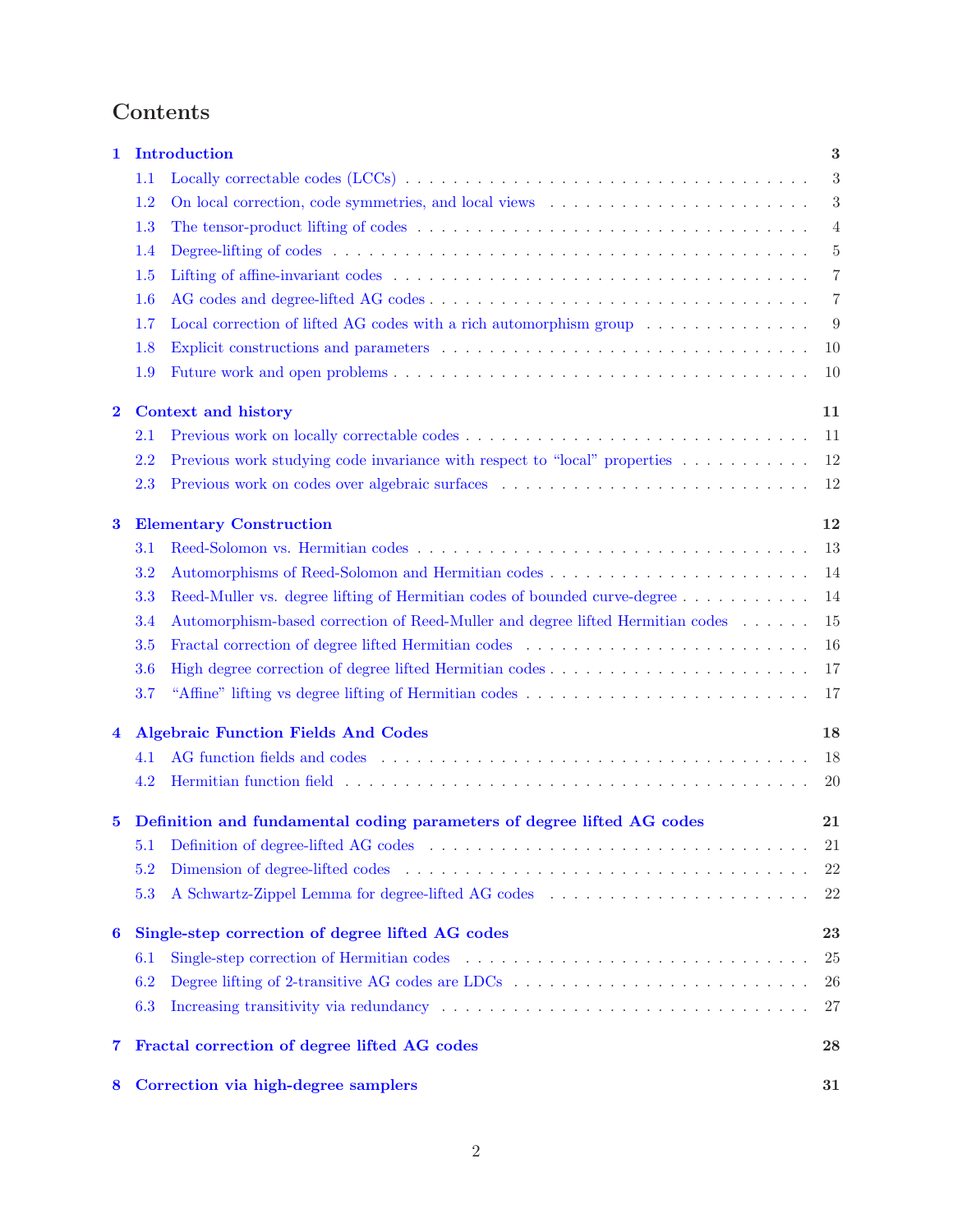# <span id="page-2-0"></span>1 Introduction

We describe a new family of error correcting codes which share many aspects of Reed-Muller codes: Rate, existence of a Schwartz-Zippel Lemma, and notions of "degree" and "restricting to a line" which have numerous applications to computational complexity. The main advantage of our constructions is that their alphabet size is significantly smaller than previously known "low-degree" codes, and this aspect is particularly relevant in the search for new (and better) constructions of PCPs (cf. Section [1.6\)](#page-6-1).

## <span id="page-2-1"></span>1.1 Locally correctable codes (LCCs)

Error correcting codes as envisioned in the early days of information theory [\[Sha48,](#page-37-0) [Sha53,](#page-37-1) [Ham50\]](#page-35-0) were mostly intended to be produced and consumed in blocks. A message m consisting of k symbols coming from a finite alphabet  $\Sigma$  is encoded by a codeword w of  $n \gg k$  symbols — n is the blocklength of the code,  $k/n$  is its rate — and sent across a noisy channel, resulting in a corrupted word w'. To access any one message symbol  $m_i$ , a decoding procedure is applied to all n symbols of the received word  $w'$ . Maintaining data-integrity is done block-wise in a similar way, say, by first decoding the message  $m$  from  $w'$  and then re-encoding  $m$  to recover  $w$ .

The development of new randomized and interactive proof systems in the 80's called for errorcorrecting codes of a different nature (see Section [2.1](#page-10-1) and the survey [\[Yek11\]](#page--1-2)). The message and its encoding are now assumed to be either secret, or prohibitively long, and hence decoding/correcting a full block is either forbidden (due to secrecy) or intractable (because of its large block-length). In such settings the notions of locally decodable and locally correctable codes were distilled, because often it suffices to find out the value of a single message-symbol  $m_i$ , or a single codeword symbol  $w_i$ . To better discuss LCCs we assume oracle access to entries of the (possibly corrupted) codeword w' and accordingly henceforth view a code C as a set of functions  $C = \{w : D \to \Sigma\}$  mapping a domain D of size n to the alphabet  $\Sigma$ , and use  $w(i)$  to denote the *i*th entry of w.

A locally-correctable code  $\mathcal C$  is associated with a *local corrector*. This is a randomized procedure that is given as input a pointer  $i \in D$  and has oracle access to a corrupted codeword  $w' : D \to \Sigma$ that is within "small" relative Hamming distance  $\delta$  of a codeword w (think of  $\delta = 0.01$ ). The local corrector queries  $w'$  in a small number q of locations (q is called the query complexity of the corrector) and outputs a conjectured value  $\hat{w}(i)$  for the "true" value  $w(i)$  of the *i*th entry of the uncorrupted word w. We say the corrector has soundness error  $\epsilon$  for distance parameter  $\delta$  if  $Pr[\hat{w}(i) = w(i)] \ge 1 - \epsilon$  holds for all  $i \in D$  and all functions w' that are within normalized Hamming distance  $\delta$  of w. (Probability in the previous equation is over the randomness of the local corrector.) A code C that has such a local corrector is called a  $(q, \epsilon, \delta)$ -LCC, and when we want to highlight the query complexity we call C a q-LCC, assuming  $\epsilon$  and  $\delta$  are known. (See Section [2.1](#page-10-1) for a brief survey of LCC constructions).

#### <span id="page-2-2"></span>1.2 On local correction, code symmetries, and local views

For a code C to be a q-LCC, every index  $i \in D$  should be associated with a *smooth* set of q-local reconstructors (cf.  $[KT00]$ <sup>[1](#page-2-3)</sup>. A q-local reconstructor for i is a reconstruction function that can be computed by making q queries to a received word w'. More formally, fix  $D' \subset D$  with  $|D'| = q$  and

<span id="page-2-3"></span><sup>&</sup>lt;sup>1</sup>The results of  $KTO0$  formally apply to the case of locally decodable codes, but the proofs can be examined and seen to hold for the more general case of locally correctable codes.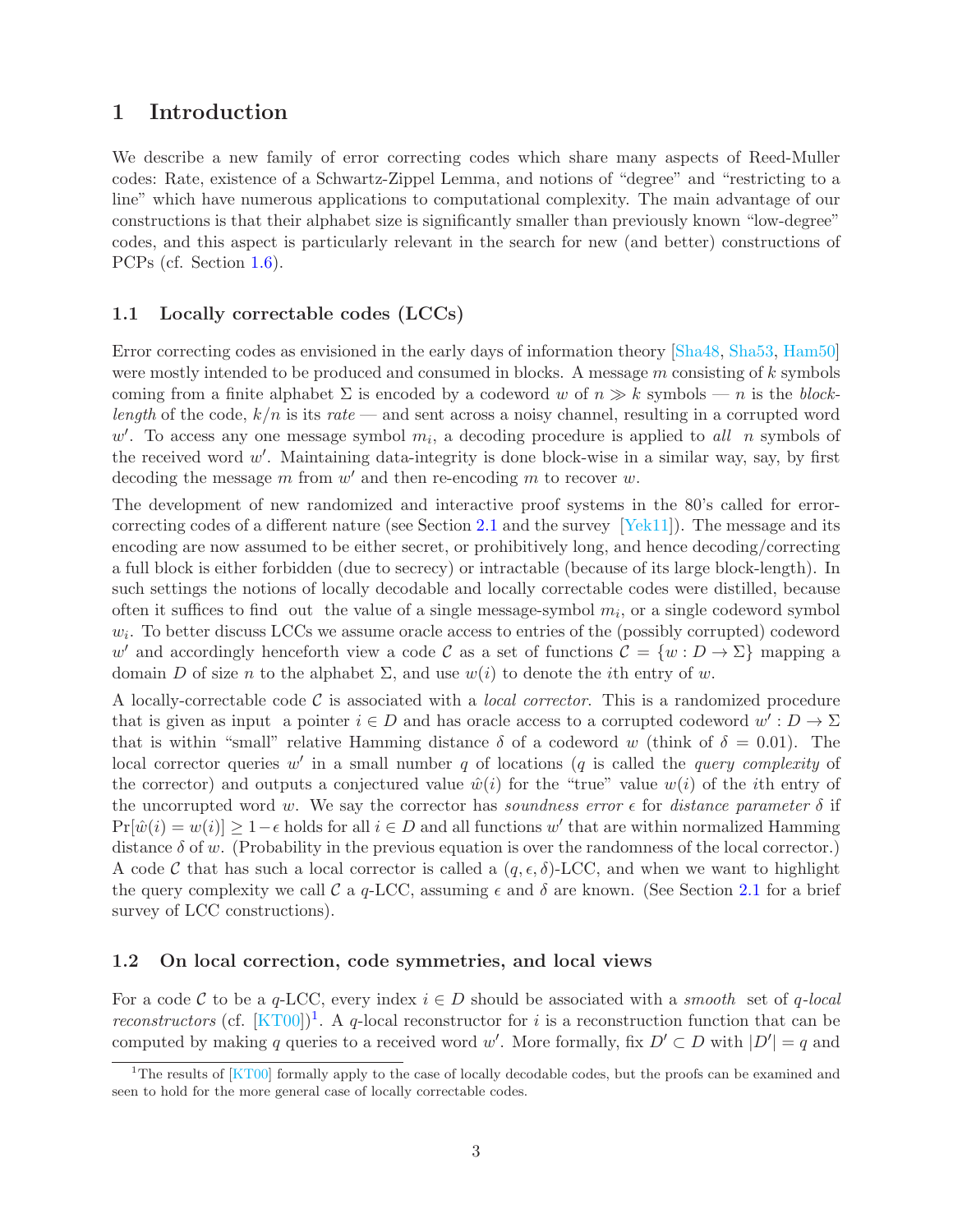a function  $r : \Sigma^q \to \Sigma$ . We say that  $(D', r)$  is a q-local reconstructor for  $i \in D$  if for all<sup>[2](#page-3-1)</sup> codewords  $w \in \mathcal{C}$ , we have  $r(w|_{D'}) = w(i)$  (where  $w|_{D'}$  is the restriction of the function w to the domain  $D'$ ). Roughly speaking, a set of q-local reconstructors  $\{(D'_1, r_1), \ldots, (D'_t, r_t)\}\;$  for  $i \in D$  is said to be smooth if sampling a random  $j \in [t]$  and then sampling a random  $l \in D'_j$  gives a distribution that is close (in statistical distance) to uniform over  $D \setminus \{i\}$ .

Requiring a smooth set of q-local reconstructors for every  $i \in D$  calls for codes with quite a lot of structure. The sheer number of constraints —  $n/q$  per index, summing up to  $n^2/q$  overall implies that picking these constraints arbitrarily, or at random, results (whp) in a code with rate 0. Indeed, all known families of LCCs — Reed-Muller (RM), multiplicity codes [\[KSY11\]](#page-36-1), and affine-invariant codes [\[KS08,](#page-36-2) [GS12\]](#page-35-1) — can be explained by two structural properties they possess: (i) a doubly-transitive automorphism group, and *(ii)* a large-distance local view. We explain these two concepts next.

A code C induces a group of automorphisms  $Aut(\mathcal{C})$ . This is the group of permutations  $\pi$  of D that keep the code invariant, i.e.,  $(w \circ \pi) \in \mathcal{C}$  for all  $w \in \mathcal{C}$  where  $(w \circ \pi)$  is the function (or codeword) defined by  $w(i) \triangleq w(\pi(i))$  for all  $i \in D$ . A group G acting on D is *doubly-transitive* if for any two pairs of distinct elements  $(i, j), (i', j') \in D^2$  there exists  $\pi \in G$  mapping i to i' and j to j'.

Fix  $w \in \mathcal{C}$ . A q-local view of w is the restriction  $w|_{D'}$  of w to a domain  $D' \subset D$  with  $|D'| = q$ . Similarly, a q-local view of C is a set of the form  $\mathcal{C}|_{D'} \triangleq \{w|_{D'} | w \in \mathcal{C}\}\)$  for some  $D' \subset D$  with  $|D'| = q$ . That is,  $\mathcal{C}|_{D'}$  is the projection of all codewords of C to a domain  $D' \subset D$  of size q. We informally say the local-view has *large distance* if the relative distance of  $\mathcal{C}|_{D'}$  is large. 'fi

To take a concrete example, consider  $RM[m, d]_q = \{f : \mathbb{F}_q^m \to \mathbb{F}_q \mid \deg(f) \leq d\}$  and suppose  $d =$  $q/2.$  (i) This code is doubly-transitive because it is affine-invariant, i.e., it is invariant under any invertible affine transformation A of  $\mathbb{F}_q^m$ , as  $\deg(f) \leq d$  implies  $\deg(f \circ A) \leq d$ . (ii) The code also has a large-distance q-local view, namely, the view  $D' = \{(\alpha, 0, \ldots, 0) \mid \alpha \in \mathbb{F}_q\}$  obtained by fixing all but the first variable to 0. Clearly  $RM[m,d]_q|_{D'}$  has relative distance  $d/q = 1/2$  because this view is nothing but the well-known Reed-Solomon (RS) code  $\text{RS}[d]_q$  consisting of univariate degree-d polynomials over  $\mathbb{F}_q$ . <sup>[3](#page-3-2)</sup> The reason we mention these two properties is because any code that is (i) doubly-transitive, and (ii) has a q-local view  $D'$  with relative distance  $\delta$ , is, in fact, a  $(q, 0.1, \delta/20)$ -LCC [\[KV10\]](#page-36-3). In order to gain a better understanding of the fundamental notion of local correctability it is helpful to explore other constructions of LCCs, that do not possess these properties. As additional motivation we point out that doubly transitive codes, and in particular affine-invariant ones, have inherent coding-related limitations, e.g., their rate is very small when alphabet size and query complexity are fixed [\[BS05\]](#page-34-0).

#### <span id="page-3-0"></span>1.3 The tensor-product lifting of codes

One way to go about constructing LCCs is to start with a "small" code and "lift" it. A "small" code C is one with small block-length q but large rate  $\rho$  and large relative distance  $\delta$ . Lifting C means we apply a simple algebraic or combinatorial operation to  $\mathcal C$  and obtain as a result a code C' with larger block-length  $n \gg q$ . We want to find such lifting operations with the property that certain q-local views of  $\mathcal{C}'$  will be equal to  $\mathcal{C}$ . This will be useful for showing  $\mathcal{C}'$  thas some local structure' and is a good LCC.

<span id="page-3-1"></span><sup>&</sup>lt;sup>2</sup>One can relax this requirement to hold only for *almost* all codewords, but in the context of linear error correcting codes (most LCCs are such) the two notions coincide.

<span id="page-3-2"></span> ${}^{3}$ The other known families of LCCs, namely, affine-invariant codes [\[KS08,](#page-36-2) [GS12\]](#page-35-1) and multiplicity codes [\[KSY11\]](#page-36-1), are also  $(i)$  affine-invariant and  $(ii)$  have a large-distance local view.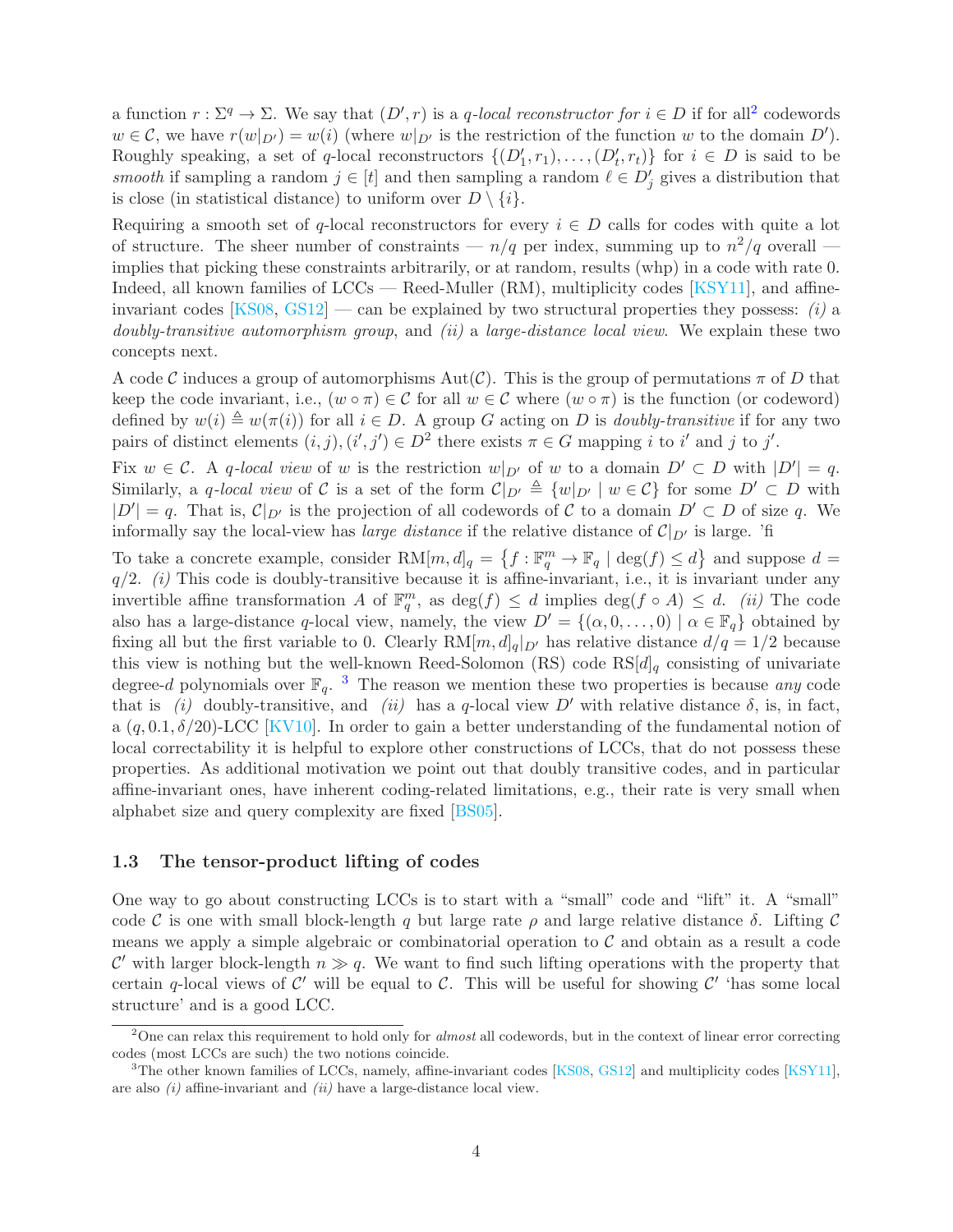Perhaps the simplest conceivable lifting process is tensoring [\[MS78\]](#page-36-4).

#### <span id="page-4-2"></span>Definition 1.1 (Axis Parallel Views and Code Tensors).

An axis-parallel subset  $D' \subset D^m$  is a set of the form

$$
D' = \{(c_1, \ldots, c_{i-1})\} \times D \times \{(c_{i+1}, \ldots, c_m)\},\tag{1}
$$

for some  $i \in m$  and  $c_1, \ldots, c_{i-1}, c_{i+1}, \ldots, c_m \in D$ . Fix a function  $w : D^m \to \Sigma$ . An axis-parallel view of w is a restriction  $w|_{D'}$  where  $D' \subset D^m$  is an axis-parallel subset. Let  $\mathcal{C} = \{w : D \to \Sigma\}$  be a code. The *m-wise tensor* of C, denoted  $\mathcal{C}^{\otimes m}$ , is the set of functions  $w: D^m \to \Sigma$  whose every axis-parallel view is in  $\mathcal{C}$ .

For example, it can be seen that  $(RS[d]_q)^{\otimes m}$  is the set of m-variate polynomials of *individual* degree at most d. Therefore,  $(RS[d]_q)^{\otimes m}$  is a strict subcode of  $RM[m,md]_q$ . It can be verified that if C is a linear code of rate  $\rho$  and relative distance  $\delta$ , then  $\mathcal{C}^{\otimes m}$  is a linear code of rate  $\rho^m$  and relative distance  $\delta^m$ . The large-distance axis-parallel views of  $\mathcal{C}^{\otimes m}$  can be used to show that  $\mathcal{C}^{\otimes m}$  is a locally testable code (LTC), i.e., there exists a randomized "tester" that makes  $|D|^{O(1)}$  queries to  $f: D^m \to \Sigma$  and distinguishes with high probability between the case that  $f \in C^{\otimes m}$  and the case that f is very far from  $\mathcal{C}^{\otimes m}$  [\[BS05,](#page-34-0) [Val05,](#page-37-2) [CR05,](#page-34-1) [DSW06,](#page-34-2) [BV09a,](#page-34-3) [BV09b\]](#page-34-4).

Unfortunately, code-tensoring fails as a general "lifting" method for constructing LCCs. The problem is that the only large-distance local-views we can put our hands on in  $\mathcal{C}^{\otimes m}$  are the axis-parallel views and these do not correspond to a smooth set of reconstructors. There are only two axisparallel lines that pass through  $(i, j)$  in  $C \otimes C$  and similarly, only m axis-parallel lines pass through  $(i_1,\ldots,i_m)$  in  $\mathcal{C}^{\otimes m}$ . This is regrettable because if C has a rich automorphism group, then it seems reasonable to expect that  $\mathcal{C}^{\otimes m}$  has many non-axis-parallel views that are large-distance local views, as explained next. We end by pointing out that in spite of the limitations of tensoring for local correctability, we shall return to it later on to show that in some cases, the m-wise tensor of a nonlinear base-code *is* locally correctable (see [6.3](#page-26-0)).

#### <span id="page-4-0"></span>1.4 Degree-lifting of codes

Let  $D$  be some finite domain, and  $\mathbb F$  be a finite field. Suppose we have a degree function deg assigning a non-negative integer deg(f) to functions  $f: D \to \mathbb{F}$ . For ease of notation, for the rest of the introduction we fix a positive integer  $d$  which will be implicit in some definitions. We denote by  $\mathcal{C}_d$  the the set of functions of degree at most d. That is,  $\mathcal{C}_d = \{f : D \to \mathbb{F} | \deg(f) \leq d\}.$ 

The point we make in this section is that if  $\deg(f)$  'behaves like the degree of univariate polynomials', we can lift  $C_d$  to a code C' of larger block-length, that will be convenient to analyze as an LCC. For this purpose the following definition will be useful

<span id="page-4-3"></span>**Definition 1.2.** We say deg is a *curve-degree on D* if the following properties hold.

- 1.  $\deg(f \cdot g) = \deg(f) + \deg(g)$ .
- 2. If  $\deg(f) = d$ , f either vanishes on at most d points in D, or else it vanishes on all of D.
- 3. For any  $a, b \in \mathbb{F}$  and any  $f, g : D \mapsto \mathbb{F}$ ,  $\deg(a \cdot f + b \cdot g) \leq \max\{\deg(f), \deg(g)\}\$ . Thus, the set of functions  $f : D \mapsto \mathbb{F}$  with  $\deg(f) \leq d$  is an F-linear subspace.
- <span id="page-4-1"></span>4. If  $\pi \in \text{Aut}(\mathcal{C})$ , then  $\deg(f \circ \pi) \leq \deg(f)$ .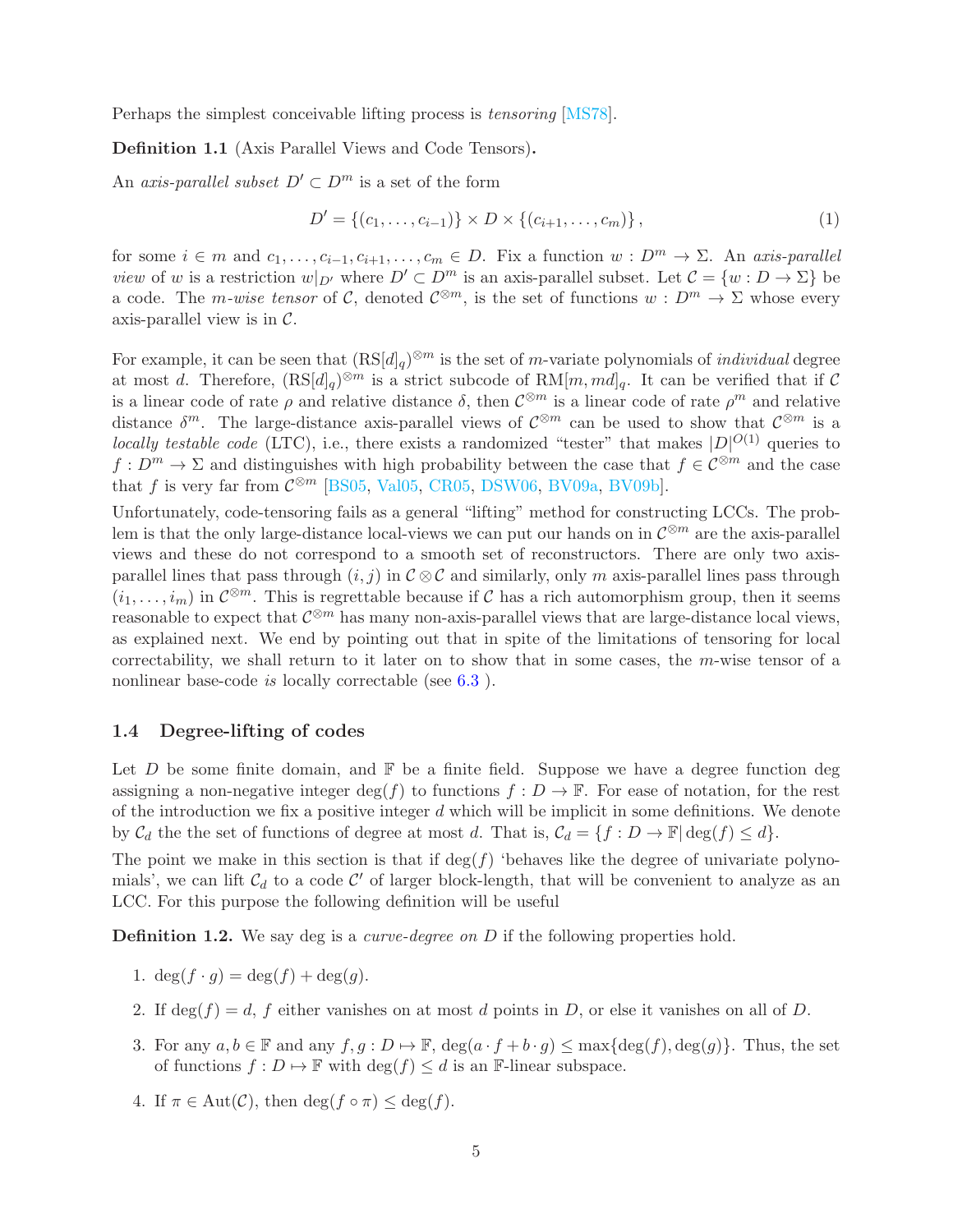It can be seen that when  $D = \mathbb{F}$  and deg is the degree function of univariate polynomials, deg is a curve-degree on F. The only property that is not immediate is property [4:](#page-4-1) In this case  $Aut(\mathcal{C}_d)$ consists of the affine transformations  $\pi(X) = a \cdot X + b$  for some  $a, b \in \mathbb{F}$  with  $a \neq 0$ . And indeed, if  $f(X)$  is a univariate polynomial of degree d, so is  $f'(X) \triangleq f(a \cdot X + b)$ . The fact that deg behaves like the degree function of univariate polynomials, suggests the idea of lifting  $\mathcal{C}_d$  to a code  $\mathcal{C}'$  consisting of multivariate functions of a certain 'total degree'. Denote by  $B$  the set of m-variate 'monomials' of total degree at most d. Namely,

$$
B \triangleq \{g_1(X_1)\cdots g_m(X_m)|g_i\in \mathcal{C}_d; \sum_{j=1}^m \deg g_j \leq d\}.
$$

<span id="page-5-0"></span>**Definition 1.3** (Degree-lifted Code). Using the notation above, the m-variate *degree-lifted* code  $\mathcal{C}_d^m$  of  $\mathcal{C}_d$  is

$$
\mathcal{C}_d^m \triangleq \text{span}\{B\}.
$$

The properties of curve-degree suggest a way to use automorphisms of  $\mathcal{C}_d$  to locally correct  $\mathcal{C}_d^m$ . It relies on the following fundamental definition.

<span id="page-5-1"></span>**Definition 1.4** (C-permissible subsets and views). Fix a code  $C = \{w : D \to \Sigma\}$  and integer m. A *C*-permissible subset of  $D^m$  is a subset  $D' \subset D^m$  that is of one of the following forms.

- $D'$  is an axis-parallel subset as per Definition [1.1.](#page-4-2)
- $D' = \{(\pi_1(i), \dots, \pi_m(i)) \mid i \in D\}$ , for some  $\pi_1, \dots, \pi_m \in \text{Aut}(\mathcal{C})$ .

For a code  $\mathcal{C}' = \{w : D^m \to \Sigma\}$  a C-permissible view of  $\mathcal{C}'$  is a view of the form  $\mathcal{C}'|_{D'}$  for a Cpermissible subset  $D' \subset D^m$ .

The usefulness of this definition for local correction stems from the following claim.

**Claim 1.5.** Let deg be a curve-degree on D. Then the  $C_d$ -permissible views of  $C_d^m$  are subsets of  $\mathcal{C}_d$ .

*Proof.* Let  $D' \subset D^m$  be a  $\mathcal{C}_d$ -permissible subset. Recall that  $\mathcal{C}_d^m$  is the span of functions  $w : D^m \to \mathbb{F}$ of the form  $w = g_1(X_1) \cdots g_m(X_m)$ , with  $\sum_{j=1}^m \deg(g_j) \leq d$ . Thus, it suffices to show that for w of this form,  $w|_{D'} \in \mathcal{C}_d$ . Fix such w, and denote  $w' = w|_{D'}$ . Suppose  $D'$  is an axis-parallel subset. Then,

$$
w'(X) = c_1 \cdots c_{j-1} \cdot g_j(X) \cdot c_{j+1} \cdots c_m = c \cdot g_j(X),
$$

for some  $c \in \mathbb{F}$ . Thus, as a function from D to  $\mathbb{F}$ ,  $deg(w') \leq d$  and  $w' \in C_d$ . If D' is not an axis-parallel subset then  $w'$  is of the form

$$
w'(X) = g_1(\pi_1(X_1)) \cdots g_m(\pi_m(X_1))
$$

for some  $\pi_1, \ldots, \pi_m \in \text{Aut}(\mathcal{C}_d)$ . From Property [4](#page-4-1) of curve-degree,  $\deg(g_j \circ \pi_j) \leq \deg(g_j)$  for every  $\in [m]$ . It follows that  $deg(w') \leq d$  and  $w' \in \mathcal{C}_d$ .  $j \in [m]$ . It follows that  $deg(w') \leq d$  and  $w' \in \mathcal{C}_d$ .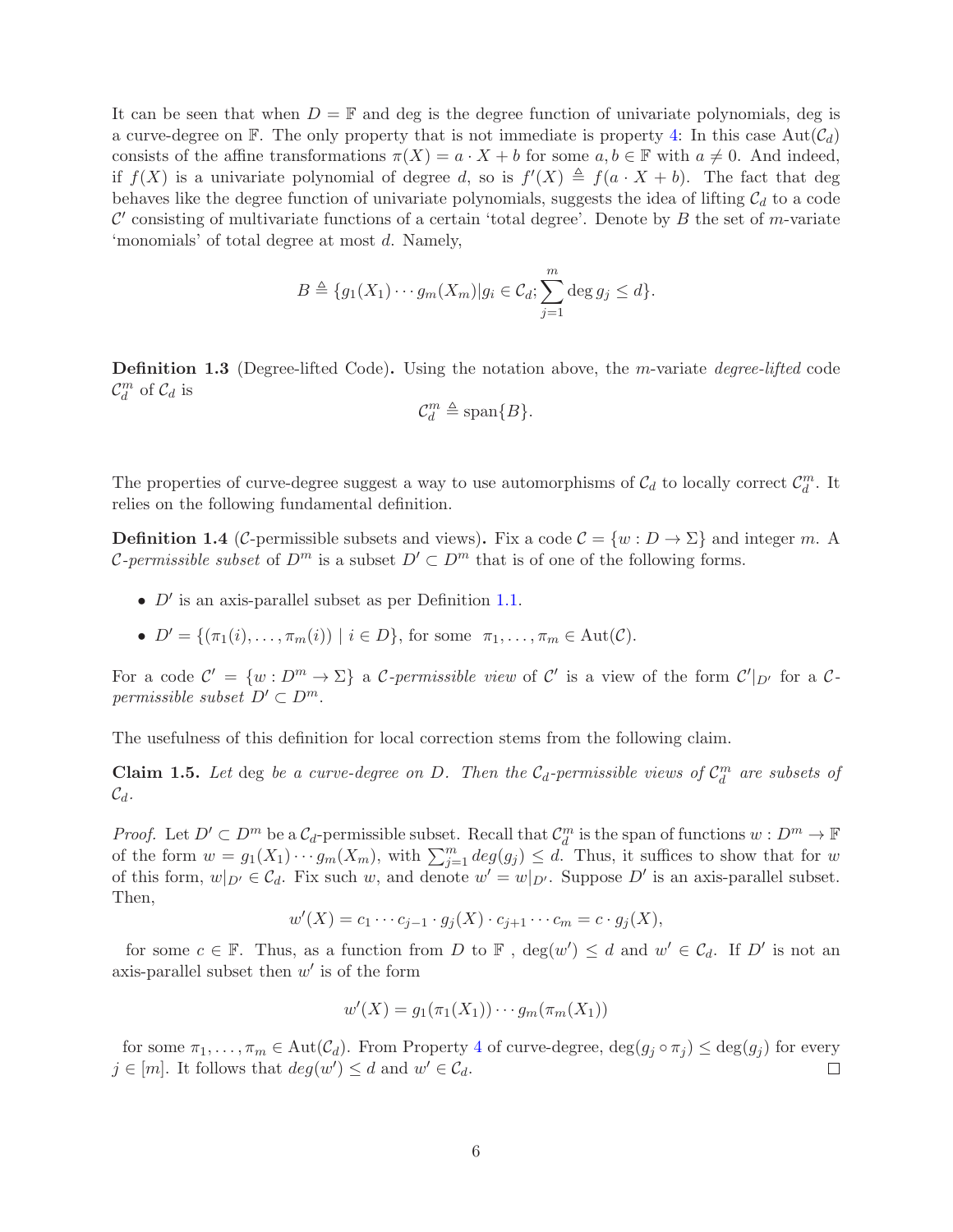The above claim suggests the following reconstruction procedure for  $\mathcal{C}_d^m$ : Suppose we need to locally correct  $i \in D^m$  and have oracle access to a corrupted function  $w' : D^m \to \Sigma$ . We pick a random  $\mathcal{C}_d$ -permissible subset D' in  $D^m$  that contains i, correct  $w'|_{D'}$  to the closest word  $v \in \mathcal{C}_d$  and output the value assigned to  $i$  by  $v$ .

Loosely speaking, when the  $C_d$ -permissible subsets are 'well distributed' in  $D^m$  it can be shown that this correction procedure succeeds with high probability . It can be seen that this will be the case, for instance, when  $C_d$  is doubly-transitive. I.e., when  $Aut(C_d)$  is a 2-transitive group (see Section  $6.2)$ .

### <span id="page-6-0"></span>1.5 Lifting of affine-invariant codes

A form of code lifting that is very similar to ours (but is subtly different) was introduced for affineinvariant codes in [\[BMSS10\]](#page-34-5), and used there to prove that affine-invariant low-density-parity-check (LDPC) codes are not necessarily locally testable (cf. Definition 4.1 there). Recently, and independently of this work, this form of "affine lifting" was shown in [\[GS12\]](#page-35-1) to lead to new constructions of codes that are simultaneously locally testable and locally correctable, and have parameters that essentially match those of multiplicity codes [\[KSY11\]](#page-36-1).

In both kinds of lifting — "degree" and "affine" — one starts with a code  $\mathcal{C} = \{f : D \to \mathbb{F}\}\$ and ends with a code  $\mathcal{C}' = \{f : D^m \to \mathbb{F}\}\$  that has the property that every C-permissible view of  $\mathcal{C}'$ is a subset of  $\mathcal C$  but there are important differences between the two. Some of the differences are syntactic: "affine lifting" assumes an affine-invariant code, and is defined using the "degree-set characterization" of affine invariant properties (cf. [\[GS12,](#page-35-1) Definition 2.1]) whereas "degree lifting" assumes an algebraic degree function. Certainly some codes that posses a curve-degree are not affine invariant (e.g., the Hermitian code described later), and in the other direction it is not clear that all affine invariant codes can be defined as a space of low curve-degree for some curve-degree function (cf. Definition [1.2\)](#page-4-3).

The difference between the two notions of lifting runs deeper. For the case of affine invariant code C, a function  $f: D^m \to \mathbb{F}$  belongs to the affine lifting of C if and only if every C-permissible view of it — i.e., every restriction of it to a 1-dimensional affine space — is a codeword of  $\mathcal{C}$  ([\[GS12,](#page-35-1) Proposition 2.5]). In contrast, we know of algebraic geometry codes  $\mathcal C$  for which there exist functions  $f: D^m \to \mathbb{F}$  that do not belong to  $\mathcal{C}'$  because their curve-degree is too large, yet every  $\mathcal{C}$ -permissible view of them belongs to  $C$  (see Section [3.7\)](#page-16-1), and in some cases even the lifting of RS codes will exhibit this behavior[\[FS95\]](#page-35-2).

One final and crucial difference that we point out is that in the case of degree lifted codes, we do not assume that  $\mathcal C$  is doubly transitive, and this complicates the process of locally correcting C-lifted codes, as explained next.

#### <span id="page-6-1"></span>1.6 AG codes and degree-lifted AG codes

The previous three subsections motivate the following questions: Besides  $D = \mathbb{F}$  and deg being the standard degree of univariate polynomials, are there domains D for which we can define a curve-degree? Are there such cases where the resulting code  $C_d$  will be doubly transitive? We have seen that a positive answer to these questions will give us new families of locally correctable codes.

We now address the first question. It turns out that algebraic geometry gives us a way to define a curve-degree on D, when D is 'the set of rational points of an irreducible curve'.  $4$  Indeed, for

<span id="page-6-2"></span><sup>4</sup>See the next two sections for more precise definitions.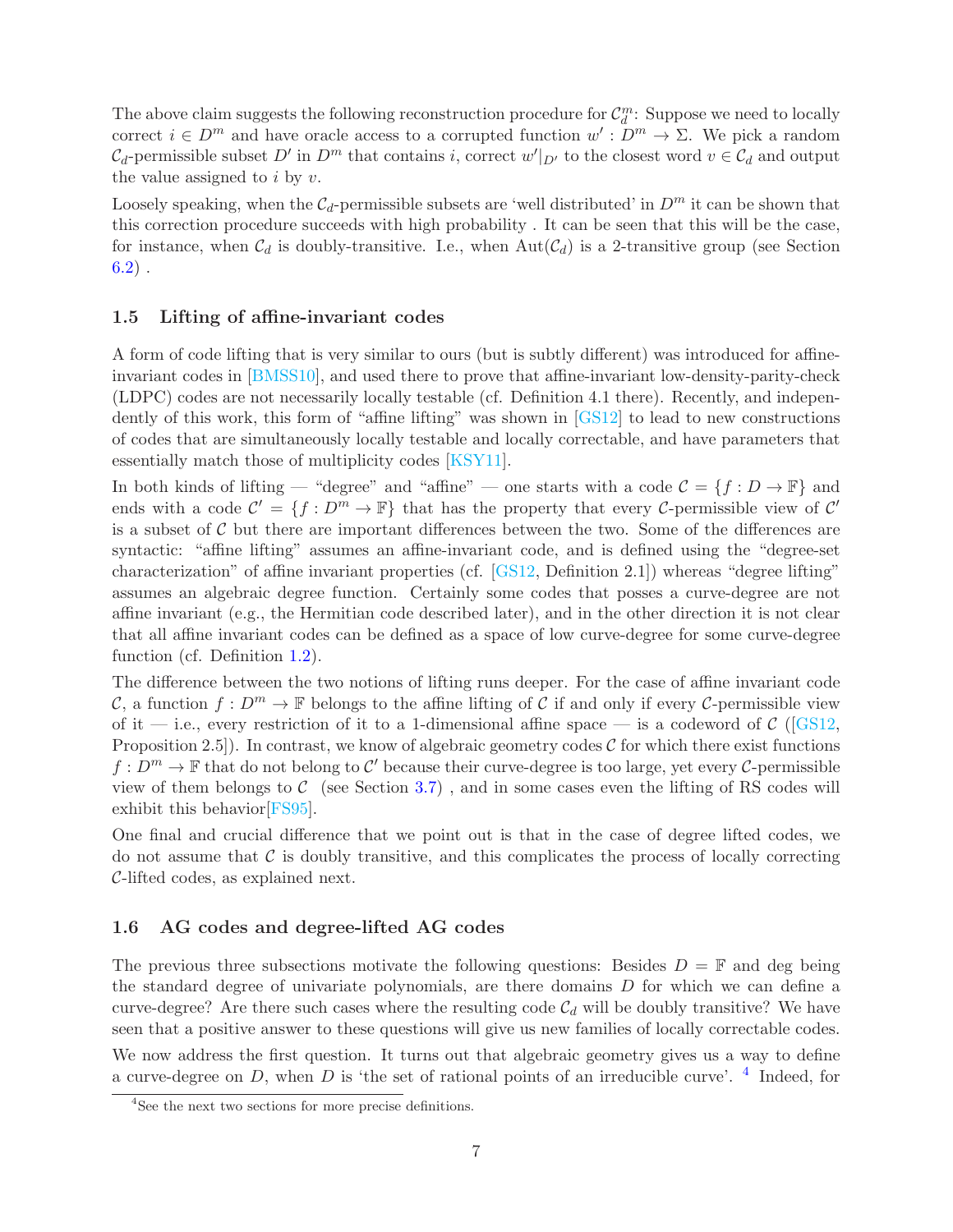these degree functions the resulting codes  $C_d$  are known as algebraic-geometry (AG) codes <sup>[5](#page-7-0)</sup>, and have been extensively studied (see Section [4](#page-17-0) for details). In particular, the following results of [\[MTZ82,](#page-36-5) [GS96\]](#page-35-3) are well-known because they spectacularly beat the Gilbert-Varshamov bound for alphabet size  $q \ge 49$ . In what follows we say q is an even power of a prime if  $q = p^{2\ell}$  for prime p and integer  $\ell$ .

<span id="page-7-1"></span>**Theorem 1.6** (Asymptotically good AG codes). For every q that is an even power of a prime and positive constants  $\delta, \rho > 0$  satisfying  $\delta - \rho < \frac{1}{\sqrt{\rho}}$  $\overline{\overline{q}}$  there exists an infinite family of codes over  $\mathbb{F}_q$  of increasing block-length  $n_1 < n_2 < \ldots$ , and the ith member  $\mathcal{C}_{d_i}$  of the family (which is of blocklength  $n_i$ ) contains codewords of curve-degree  $d_i \leq \delta n_i$  and has rate at least  $\rho$  and relative distance at least  $1 - \delta$ .

We use the properties of curve-degree to analyze the basic parameters of  $\mathcal{C}_d^m$ : We show that if the rate of  $\mathcal{C}_d$  is  $\rho$  then the rate of  $\mathcal{C}_d^m$  is roughly  $\rho/m!$ . Turning to relative distance, the properties of curve-degree lead to a generalization of the ubiquitous Schwartz-Zippel Lemma for degree-lifted AG codes. This generalization implies that the relative distance of  $\mathcal{C}_d^m$  is at least the relative distance of  $\mathcal{C}_d$  (Lemma [5.6\)](#page-21-2). Given the pivotal role of the Schwartz-Zippel Lemma in the study of RM-codes, we hope this generalization will be used to find other applications of degree-lifted AG codes. We stress that both the rate and relative distance of degree-lifted codes depend only on the rate and distance of the base-code, hence can be applied to any AG code with an appropriate degree function.

Taking a concrete example of our results, applying degree-lifting to the codes specified in Theorem [1.6](#page-7-1) gives the following result

<span id="page-7-2"></span>**Corollary 1.7** (lifted codes, constant alphabet). Taking  $C_{d_i}$  to be a member of the family specified in Theorem [1.6](#page-7-1) (and using the notation there), for any integer m the code  $\mathcal{C}_{d_i}^m$  from Definition [1.3](#page-5-0) has relative distance at least  $1 - \delta$  and rate at least  $\frac{(\rho - m/\sqrt{q})(1 - o(1))}{m!}$ .

Proof. The relative distance follows from Theorem [5.6.](#page-21-2) The rate follows from Theorem [5.5,](#page-21-3) using the fact that the genus of the curve over which  $\mathcal{C}_{d_i}$  is defined approaches  $n_i/\sqrt{q}$  as i goes to infinity.  $\Box$ 

Such codes — "low-degree", constant rate and constant alphabet — are interesting in the search for constant-rate PCPs with polynomially small query complexity, i.e., PCPs with parameters similar to those recently obtained for locally decodable codes by [\[KSY11,](#page-36-1) [GS12\]](#page-35-1) and for locally testable codes by [\[Vid10\]](#page-37-3). As a concrete example consider the problem of obtaining a reduction from a circuit-SAT instance  $\phi$  of size n to a PCP instance of size  $O(n)$  which has query complexity  $O(\sqrt{n})$ , perfect completeness and soundness  $\frac{1}{2}$ . Constructing LCCs with similar parameters (rate and query complexity) is trivial — take, e.g.,  $\mathcal{C} = \text{RM}[2, \sqrt{2n}]_q$  for prime-power  $q \approx 10\sqrt{n}$ . But if such a code were to be used in a PCP reduction to encode an assignment to  $\phi$ , which is n bits long, the resulting rate would be  $O(1/\log n)$  because the alphabet of C is of size  $\approx \sqrt{n}$  (hence a codeword is  $\Omega(n \log n)$  bits long). This logarithmic rate-loss does not appear in the standard coding setting, where we can assume our message is over the alphabet  $\mathbb{F}_q$ . But packing an *n*-bit assignment to  $\phi$  into  $O(n/\log n)$  symbols of  $\mathbb{F}_q$  would cause severe problems further down the line of a PCP reduction. Looking for a different soluction, e.g., by taking a non-algebraic code instead of  $RM[2, \sqrt{2n}]_q$  — like a two-wise tensor of a high-rate binary code — would not be helpful because in PCP reductions one

<span id="page-7-0"></span><sup>5</sup>Specifically, one-point AG codes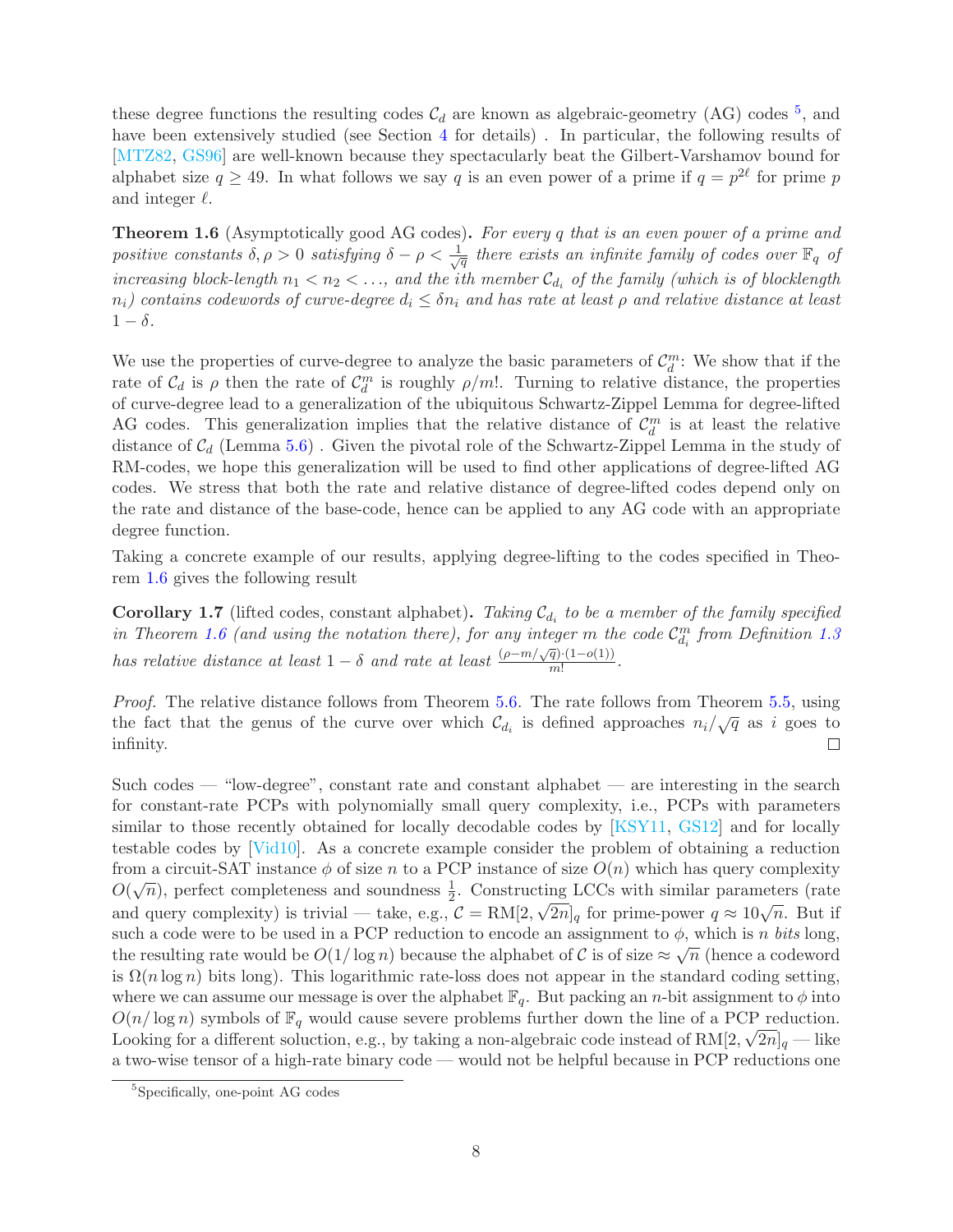needs "codes with multiplication" (cf. [\[Mei10,](#page-36-6) Section 3]). To conclude, constant-rate AG-codes over constant-size alphabets like those in Theorem [1.6,](#page-7-1) when lifted to constant m (like  $m = 2$ ) as in Corollary [1.7,](#page-7-2) result in codes that are naturally equipped with multiplication — because of property 1 in Definition  $1.2$  — and hence are a good starting point for construction constant rate PCPs with polynomially small query complexity.

## <span id="page-8-0"></span>1.7 Local correction of lifted AG codes with a rich automorphism group

We now address the second question — are there other "curve-degree" codes with a rich automorphism group? We are not aware of any doubly-transitive AG-code, except RS. However, certain AG-codes — for example, Hermitian, Suzuki, and Ree codes — have a rather rich automorphism group that is not quite doubly-transitive. In what follows we describe a number of methods for locally correcting degree-lifted AG codes that have a rich automorphism group, albeit one that is not doubly-transitive. The parameters obtained by them for degree-lifted Hermitian codes are listed in theorem [1.8.](#page-9-2) Below, we denote by  $\mathcal C$  a code  $\mathcal C_d$  for some curve-degree function deg.

Fractal correctors To compensate for the code automorphism group not being exactly 2 transitive, we perform correction in several steps. On input  $i, w'$  as above, the fractal corrector first picks a random C-permissible subset D' that contains i. Next, for each  $j \in D'$ , pick a random C-permissible subset  $D'_j$  that passes through j and locally-correct j as explained above. Finally, use the corrected values of all  $j \in D'$  to locally correct i as above. While we only performed 2 steps in this example, and we only require 2 steps to locally correct degree lifted Hermitian codes, this procedure can be generalized to any number of steps. The name we chose — "fractal corrector" is explained by the set of queries this corrector makes, which has the size of a c-dimensional surface in  $D^m$  but resembles more a collection of 1-dimensional curves. (Details appear in Section [7](#page-27-0).)

High-degree correctors for degree-lifted codes For certain AG-base codes with a nearlydoubly transitive automorphism group, the query complexity of local-correction can be reduced from  $|D|^2$  to  $|D|$ . The main challenge here is that the C-permissible subsets containing a given  $i \in D<sup>m</sup>$  do not form a smooth set. The key to our solution is that  $\mathcal{C}<sup>m</sup>$  contains views that, although not C-permissible, have large distance. For instance, in the case of RM-codes, consider the set of parameterized quadratic curves in  $\mathbb{F}_q^m$  of the form

$$
D' = \{ (P_1(x), \dots, P_m(x)) \mid x \in \mathbb{F}_q \} \text{ deg}(P_i) = 2.
$$

These views are clearly not  $RS[d]_q$ -permissible, but nevertheless the relative distance of the corresponding view of RS[m, d]<sub>q</sub> is still pretty good (it is  $1 - 2\delta$  where  $1 - \delta$  is the distance of the base-RS-code). It turns out that for certain AG-base codes, like the Hermitian code, a similar notion of high-degree local views makes sense. The restriction of  $\mathcal{C}^m$  to such a high-degree view has relative distance that is smaller than that of  $\mathcal{C}$ , but is nevertheless sufficiently large to be of use in correction. And the main benefit of using high-degree views is that they can form, in certain cases, a smooth set and hence can be used to locally correct  $\mathcal{C}^m$  (details appear in Section [8](#page-30-0)).

Locally correctable Tensors of AG-base codes We now return to the most basic "lifting" operation — code-tensoring. In Section [6.3](#page-26-0) we give a concrete example of a code based on a slight generalization of the standard definition of AG codes. This code is doubly-transitive and its m-wise tensor  $\mathcal{C}^{\otimes m}$  is locally correctable. To correct  $i \in D^m$  in a corrupted word w' we pick a view  $D'$  as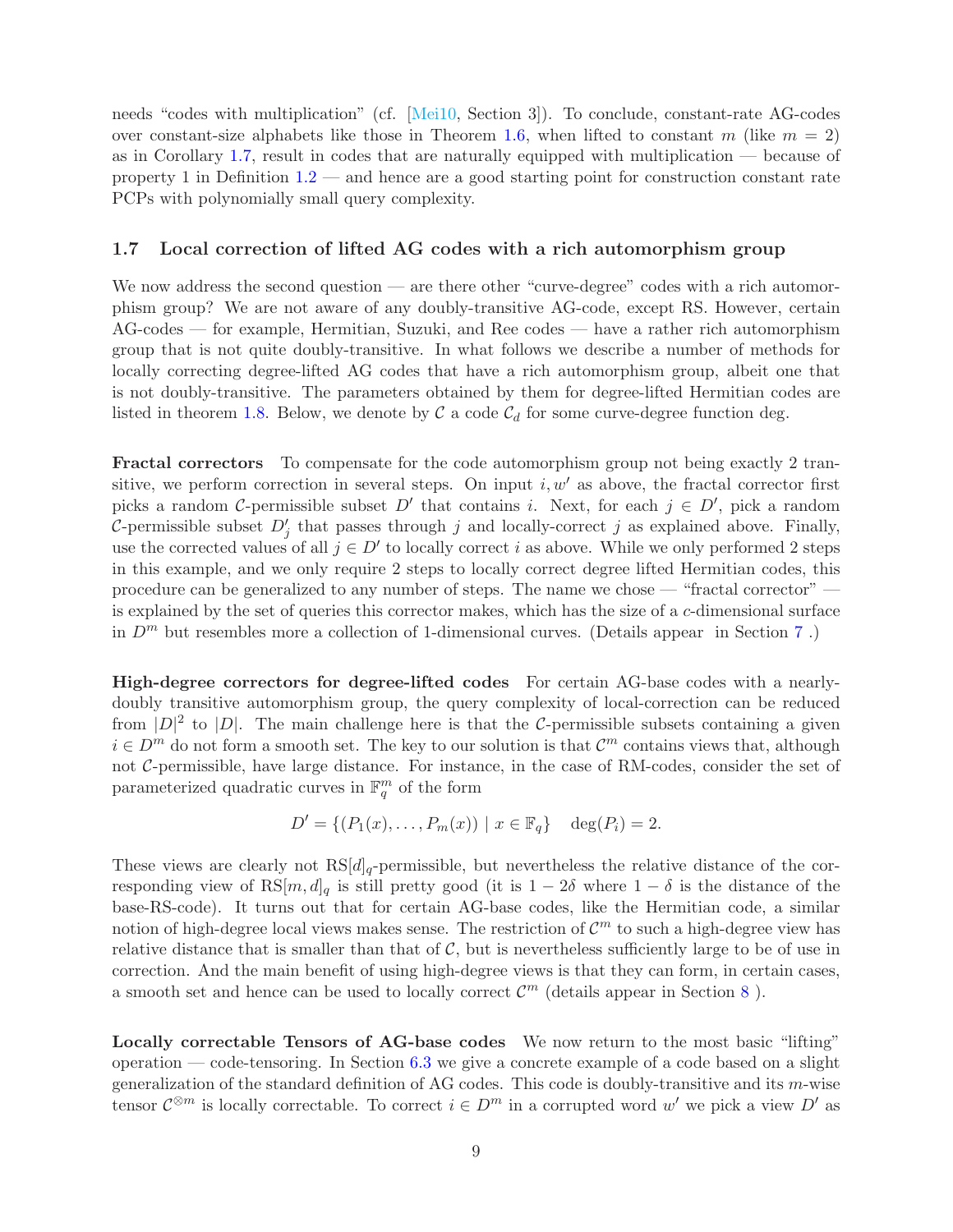defined in  $(1.4)$  that passes through i. Given that C is doubly-transitive we show that the set of views is smooth, and the only thing left to argue is that the view has good distance.

#### <span id="page-9-0"></span>1.8 Explicit constructions and parameters

In theorem [1.8](#page-9-2) we give a number of concrete constructions. These are obtained by taking  $\mathcal C$  to be the Hermitian code defined in the next section. Notice that the rate and query complexity in all constructions are very close to that of the RM-code, and the block-length is significantly larger. (A different way to phrase this comparison is to say that for a given block-length and rate, the new AG-based LCCs have a much smaller alphabet). . All constructions are over a field of size  $q$  that is an even power of a prime (i.e.,  $q = p^{2\ell}$  for integer  $\ell$  and prime p). For the sake of comparison, m-variate RM-codes similar rate relative distance and blocklength require a much larger alphabet, of size  $q^{3/2}$ .

<span id="page-9-2"></span>**Theorem 1.8** (Hermitian constructions). For any  $\delta > 0$ , sufficiently large q that is an even power of a prime, and integer m, there exist lifted hermitian-codes of relative distance  $\delta$  and block-length  $q^{3m/2}$  over the alphabet  $\mathbb{F}_q$  that are

- 1. Locally correctable at rate  $\frac{1}{m!}\left(1-\delta-\frac{m}{\sqrt{q}}\right)$  with query complexity  $q^3$  via fractal correction (cf. Section [3.5\)](#page-15-0).
- 2. Locally correctable at rate  $\frac{1}{t m!} \left(1 \delta \frac{1}{\sqrt{q}} \frac{m}{t}\right)$  $\left(\frac{m}{t}\right)$  for any  $t > 0$  at query complexity  $q^{3/2}$  via high-degree correction (cf. Section [3.6\)](#page-16-0).
- 3. Locally correctable at rate  $\frac{1}{m^m}\left(1-\delta-\frac{1}{\sqrt{n}}\right)$  $\left(\frac{1}{q}\right)$  with query complexity  $q^{3/2}$ , based on tensored AG-codes (see full version).

Using Ree and Suzuki curves [\[HS90,](#page-35-4) [Ped92\]](#page-36-7) instead of hermitian ones in the theorem above, we can square the blocklength to  $q^{3m}$ , leaving other parameters as stated in the theorem above (see future work). Furthermore, if codes similar to the tower-based AG-codes of [\[GS96\]](#page-35-3) exist, and these codes are also close to doubly transitive, one immediately obtains the following result. (To state it formally we need basic concepts from Algebraic Geometry, these are are explained in Section [4\)](#page-17-0).

**Theorem 1.9.** If there exists a tower of curves over  $\mathbb{F}_q$ , such that the automorphism group of the associated function field is doubly-transitive on the set of rational points of the curve, then there are locally correctable codes of relative distance  $\delta$ , rate  $\frac{1}{m^m}(1-\delta-\gamma)$  over  $\mathbb{F}_q$ , where  $\gamma$  is a constant dependent on the curve.

 $\gamma$  is the ratio of curve-genus to number of rational points, it is at least  $1/\sqrt{q}$  and for instance for the family of codes of Theorem [1.6](#page-7-1) it approaches  $1/\sqrt{q}$ .

#### <span id="page-9-1"></span>1.9 Future work and open problems

Multiplicity AG codes It is possible to get LCCs of rate approaching 1 by generalizing [\[KSY11\]](#page-36-1) to this setting, i.e. introducing a multiplicity version of AG and degree lifted AG codes. We will explore this in future work.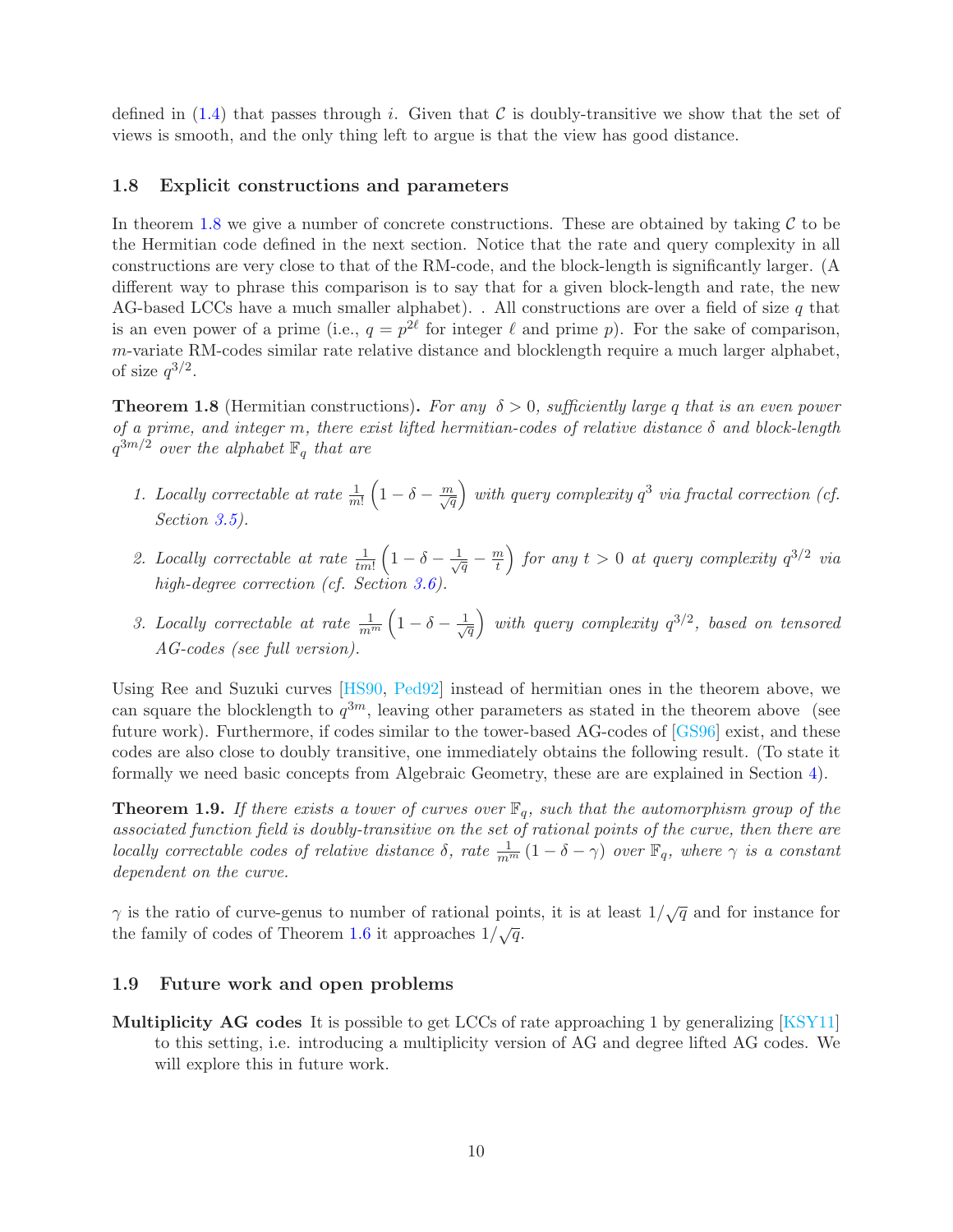Tensored AG codes as locally testable codes It seems reasonable to expect degree lifted AG codes to be locally testable, in the same way that RM codes are. In future work we will present a "plane vs. plane"-like test for these codes, generalizing the works of [\[RS97,](#page-37-4) [MR08\]](#page-36-8). It would also be interesting to generalize the "line V. line" tests of [\[PS94,](#page-37-5) [AS03\]](#page-33-0) to this setting.

## Organization of this paper

In the next section we discuss previous research in areas related to our work. Inspired by the exposition in [\[BATS09\]](#page-33-1), in Section [3](#page-11-2) we begin by showing a simple analysis of degree-lifted AG codes based on the family of Hermitian codes, this analysis gives an example of the type of techniques and results featured in this paper, free of sophisticated algebraic-geometry. Of possible independent interest in this section is an elementary proof of a weaker variant of our Schwartz-Zippel type lemma. In Section [4](#page-17-0) we provide a brief reminder of the relevant terms regarding AG codes in general, and Hermitian codes in particular. This section is by no means a comprehensive introduction to AG-codes, the uninitiated reader is referred to [\[Sti93\]](#page-37-6) for such an introduction. In Section [5](#page-20-0) we introduce a RM-like lifting of AG-codes and prove the full version of our Schwartz-Zippel type lemma to establish the distance of lifted AG-codes. In Section [6](#page-22-0) we study the so-called single-step correction of AG codes. Section [7](#page-27-0) discusses constructions based on fractal correctors, and Section [8](#page-30-0) studies high-degree correction procedures.

# <span id="page-10-1"></span><span id="page-10-0"></span>2 Context and history

### 2.1 Previous work on locally correctable codes

The LCCs introduced here are, in particular, also locally decodable codes (LDCs). (In fact, any linear LCC is an LDC.) While mentioned as early as [\[Ree54\]](#page-37-7), LDCs became widely studied (though only implicitly) during the 90s, as part of the drive towards constructions of PCPs [\[BF90,](#page-33-2) [Lip90,](#page-36-9) [LFKN92,](#page-36-10) [Sha92,](#page-37-8) [BFLS91,](#page-33-3) [BFL92,](#page-33-4) [AS98\]](#page-33-5). Their explicit definition was given in [\[KT00\]](#page-36-0), and they have remained an object of intense, explicit study in their own right, while also being used in other results in computational complexity [\[BFNW93,](#page-33-6) [IW97,](#page-35-5) [AS03,](#page-33-0) [STV99,](#page-37-9) [SU05\]](#page-37-10) and cryptography ([\[CGKS98\]](#page-34-6), for instance). See [\[Yek11\]](#page--1-2) for a recent survey on locally decodable codes.

The most intense study has been in the area of constant query LDCs. For many years, it was widely believed that constant query LDCs required exponential length  $(n = \Theta(\exp(k^{\alpha}))$  for some constant  $\alpha$ ). A recent series of results [\[Yek08,](#page--1-3) [Rag07,](#page-37-11) [Efr09,](#page-35-6) [DGY10,](#page-34-7) [BAETS10,](#page-33-7) [IS10,](#page-35-7) [CFL](#page-34-8)<sup>+</sup>10] showed this belief to be false by constructing constant query LDCs which have  $n = O(\exp(\exp(\log^{\alpha} k)))$  for a constant  $\alpha$  (i.e. sub-exponential length).

Of equal interest is a lower bound on the length of such codes. This area has also seen considerable work [\[KdW04,](#page-35-8) [GKST02,](#page-35-9) [WdW05,](#page--1-4) [Woo07,](#page--1-5) [DJK](#page-34-9)<sup>+</sup>02, [Oba02\]](#page-36-11), and already in [\[KT00\]](#page-36-0) it was shown that no constant query, constant rate LDCs exist. The best known lower bound on the length of constant query LDCs is  $\tilde{\Omega}(k^{1-\delta(r)})$  (where r is the number of queries and  $\delta(r) < 1$ ). It is a major open problem to decrease the gap between these lower and upper bounds.

Flipping the question on its head, and looking only at constant rate LDCs, the only known lower bound on the query complexity is  $\Omega(\log k)$  [\[KT00\]](#page-36-0), while all the actual constructions known use a polynomial  $(\Theta(k^{\epsilon}))$  number of queries.

For many years the only known LDCs with constant rate were Reed-Muller codes, which were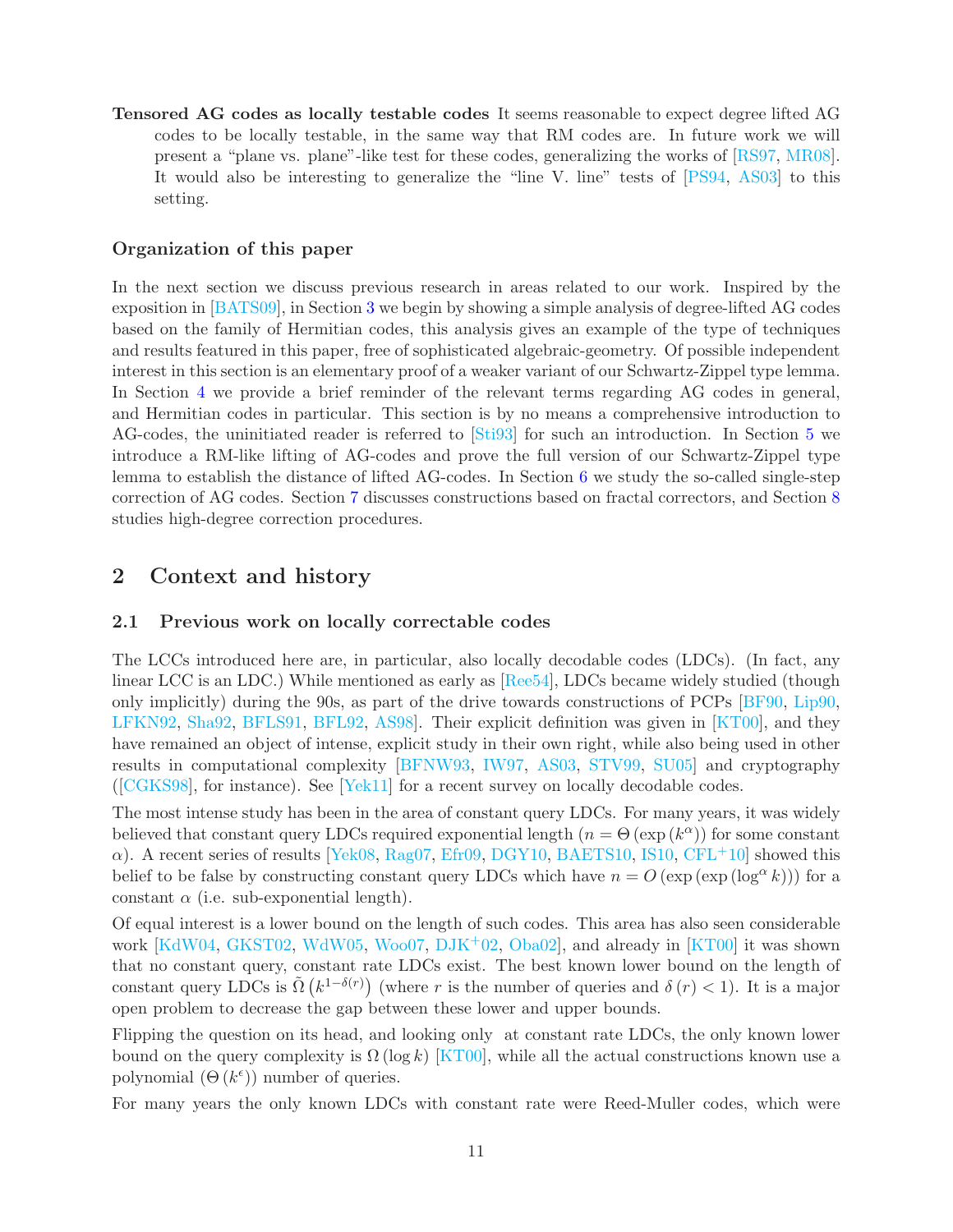limited to rate  $\frac{1}{2}$ . This limit was inherent in the fact that Reed-Muller codes must only use polynomials whose degree was smaller than the field size, or the basic property of unique decoding of a codeword would be lost (over  $\mathbb{F}_q$ ,  $x \equiv x^q$ ). Recently, [\[KSY11\]](#page-36-1) showed that by evaluating both a polynomial and some of its derivatives, one can start with polynomials of degree greater than field size, thereby increasing the rate while at the same time, keeping the property of local correctability using an algorithm similar to the Reed-Muller correction algorithm. This enables codes of rate approaching 1, that are locally decodable with  $O(k^{\epsilon})$  queries in the presence of a constant  $\delta$  (which is determined by the rate and by  $\epsilon$ ) fraction of errors.

# <span id="page-11-0"></span>2.2 Previous work studying code invariance with respect to "local" properties

The study of the automorphism group of various error correcting codes is an important and wellestablished branch of classical coding theory, and this is particularly true for the study of AG-codes [\[Gop88,](#page-35-10) [Sti\]](#page-37-12). See also the recent works [\[KW10,](#page-36-12) [KL12\]](#page-35-11) which study LDPC codes with relatively high rate and a rich invariance group.

In the context of "local" codes, most of the work focused on understanding locally testable codes in terms of their automorphism group. Random low-density-parity-check (LDPC) codes are not locally testable [\[BHR05\]](#page-34-10) and furthermore a rather large set of local views is required for local testability [ $B G K^+ 09$ ]. [\[BSS03\]](#page-34-11) showed that cyclic-LTCs cannot have constant rate. [ $AKK^+ 05$ ] asked whether all doubly-transitive codes with a local constraint are LTCs. [\[KS08\]](#page-36-2) initiated a study of this question in the context of affine-invariant linear codes and a large body of work has accumulated around this question [\[GKS09,](#page-35-12) [BS10,](#page-34-12) [BMSS10,](#page-34-5) [BGM](#page-33-10)+11, [BRS12,](#page-34-13) [GS12\]](#page-35-1) (see [\[Sud10\]](#page-37-13) and references therein).

Turning to locally decodable and correctable codes, we have already pointed out that doublytransitive codes with a local-view are locally correctable, hence also locally decodable. Works studying the connection between group representation theory and LDC constructions includes [\[RY07\]](#page-37-14) and [\[Efr12\]](#page-35-13).

### <span id="page-11-1"></span>2.3 Previous work on codes over algebraic surfaces

AG codes were introduced by Goppa [\[Gop82\]](#page-35-14) and famously used to break the Gilbert-Varshamov bound [\[MTZ82\]](#page-36-5). Intuitively, AG codes involve the evaluation of appropriately chosen function spaces over the points of a 1-dimensional object in  $m$ -dimensional space. In the wake of Goppa's work, there have been several works on codes over various high dimensional algebraic surfaces ( $[TS91, Lac93, Han01, rod03, LGS05]$  $[TS91, Lac93, Han01, rod03, LGS05]$  $[TS91, Lac93, Han01, rod03, LGS05]$  $[TS91, Lac93, Han01, rod03, LGS05]$  $[TS91, Lac93, Han01, rod03, LGS05]$  $[TS91, Lac93, Han01, rod03, LGS05]$  $[TS91, Lac93, Han01, rod03, LGS05]$  $[TS91, Lac93, Han01, rod03, LGS05]$  $[TS91, Lac93, Han01, rod03, LGS05]$  for example. See [\[Lit08\]](#page-36-15) for a survey). To the best of our knowledge, this is the first application of such high-dimensional AG-codes to theoretical computer science.

# <span id="page-11-2"></span>3 Elementary Construction

In this section we survey the constructions and results featured in the rest of the paper, using only elementary terms and techniques. In particular, we give an elementary statement and proof of a special case of our Schwartz-Zippel type lemma, which we use here to show that a specific instance of degree-lifted AG codes has good distance, and an elementary description of our correcting methods and their relation to the traditional local correction of RM codes.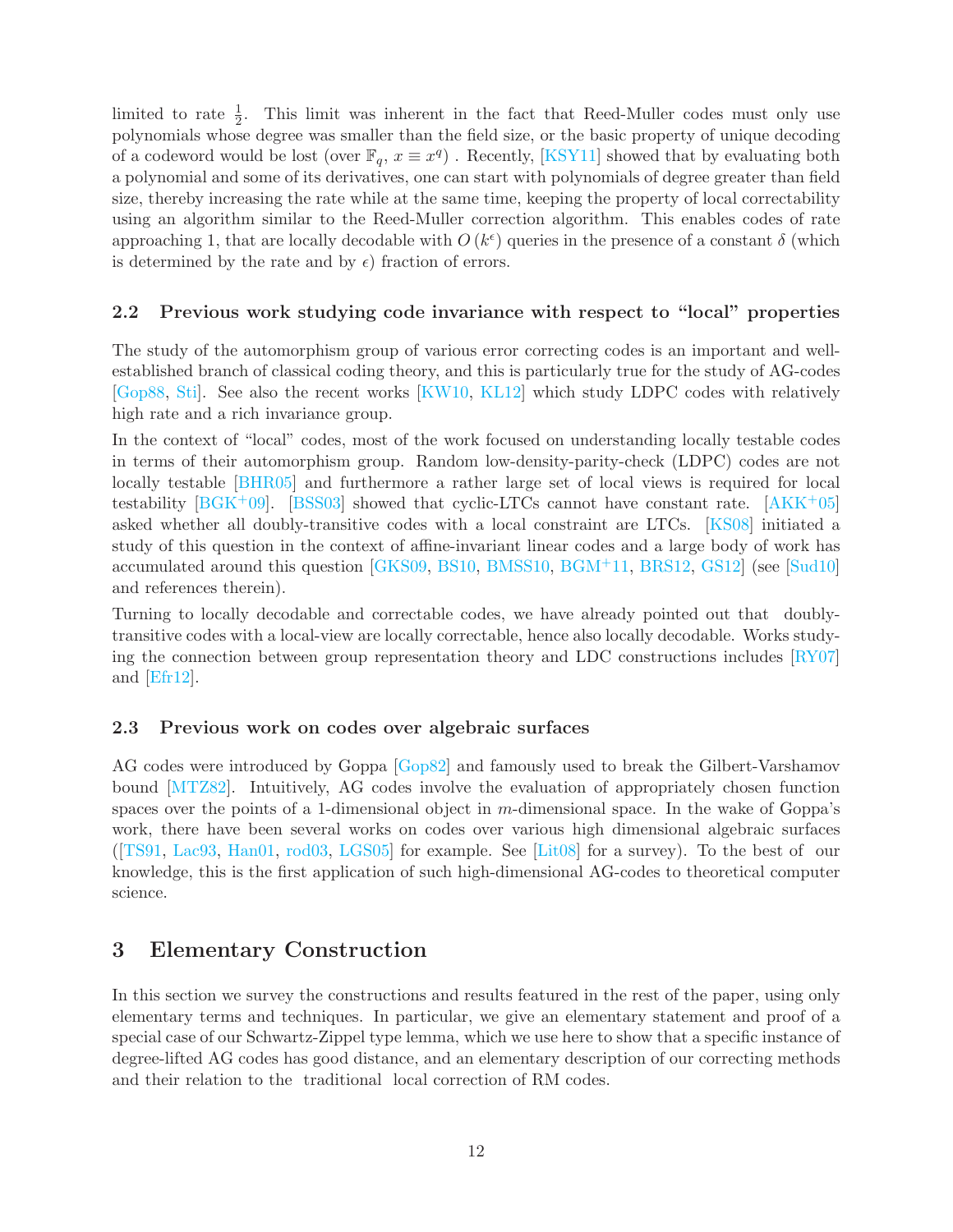We wish to emulate the local correction of RM codes and assume the reader has familiarity with the way it is done. Thus we describe our construction hand-in-hand with an informal description of RM-correction. We use a somewhat non-standard definition of RS- and RM-codes in order to expose their similarities with AG-codes. Since we are going to keep the description on an elementary level (without assuming any background in algebraic geometry) certain statements and definitions regarding AG-codes may seem a bit arbitrary. The reader interested in getting to the bottom of these peculiarities is encouraged to study the algebraic geometry necessary for it (cf. [\[Sti93\]](#page-37-6)).

#### <span id="page-12-0"></span>3.1 Reed-Solomon vs. Hermitian codes

The Reed-Solomon code  $\text{RS}[r]_q$  is a  $[q, r+1, q - (r+1)]_q$ -linear code, i.e., it is a  $(r+1)$ -dimensional subspace of  $\mathbb{F}_q^q$ . To define a basis for this code/subspace let  $f_i : \mathbb{F}_q \to \mathbb{F}_q$  be the "raising-to-power-i" function, i.e.,  $f_i(a) = a^i$ . The standard basis for  $RS[r]_q$  is then  $\{f_i \mid i = 0, 1, ..., r\}$ .

The Hermitian code herm  $[r]_{q^2}$  can be similarly described as a linear code over  $\mathbb{F}_{q^2}$  whose codewords are evaluations of certain functions over a certain set of points. The set of points is different, it is the following subset of  $\mathbb{F}_{q^2} \times \mathbb{F}_{q^2}$  which is known as — borrowing Algebraic-Geometry terminology — the set of  $\mathbb{F}_{q^2}$ -rational points of the Hermitian curve:

$$
N_H := \left\{ (a, b) \in \mathbb{F}_{q^2} \times \mathbb{F}_{q^2} \mid a^{q+1} = b^q + b \right\}.
$$
 (2)

To define a basis for the code/subspace herm  $[r]_{q^2}$  let  $g_{ij}$  be the "raising-X-to-power-*i*-and-Y-topower-j" function, i.e.,  $g_{ij}(a, b) = a^i b^j$ . We define the *curve degree* of  $g_{ij}$  to be  $i \cdot q + j \cdot (q + 1)$  and define the following basis for  $\text{herm}[r]_{q^2}$ :

$$
\{g_{ij} \mid qi + (q+1)j \le r \text{ and } j < q\}.
$$

The explanation for the peculiar definition of curve-degree relies on algebraic geometry and is explained later on in Section [4.2](#page-19-0) . It suffices to say here that the curve-degree of a function shares a similarity with the standard degree for univariate polynomials — it bounds the number of zeros a function has when evaluated on the domain of interest, which in our case is  $N_H$ . To see why this particular choice of the degree-curve makes some sense consider  $g_{1,0}(X, Y) = X$ , its curve-degree is q and it indeed vanishes on the set  $\{(0,b) | b^q + b = 0\} \subset N_H$  of size q. So a polynomial of degree 1 in X should have curve-degree at least q. Similarly, the function  $(g_{0,1} - 1)(X, Y) = Y - 1$  vanishes on  $\{(a,1) | a^{q+1}=1\} \subset N_H$  which has size  $q+1$ , the same size as the curve-degree of  $(g_{0,1}-1)$ , implying that a polynomial of degree 1 in Y should have curve-degree at least  $q + 1$ . The coding properties of the Hermitian code are recorded next without proof (for a partial elementary proof see [\[BATS09\]](#page-33-1)).

<span id="page-12-1"></span>**Theorem 3.1** (Hermitian Codes). The Hermitian code herm $[r]_{q^2}$ , where  $r \geq q^2$ , is an  $[q^3, r \frac{q(q-1)}{2}$ ,  $q^3 - r$ ]<sub>q</sub>2-linear code.

Comparing the Reed-Solomon and Hermitian codes of block-length  $q^3$  and rate  $\frac{1}{2}$  — these are  $RS[\frac{q^3}{2}]$  $\frac{q^3}{2}|_{q^3}$  and herm $\left[\frac{q^3+q(q-1)}{2}\right]_{q^2}$  — we see that the Hermitian code has a smaller alphabet of size  $q^2$  (compared to size  $q^3$  for the RS-code) and its relative distance is also slightly smaller at  $\frac{1}{2} - \frac{1}{q}$ q (compared with  $\frac{1}{2}$  for the RS-code).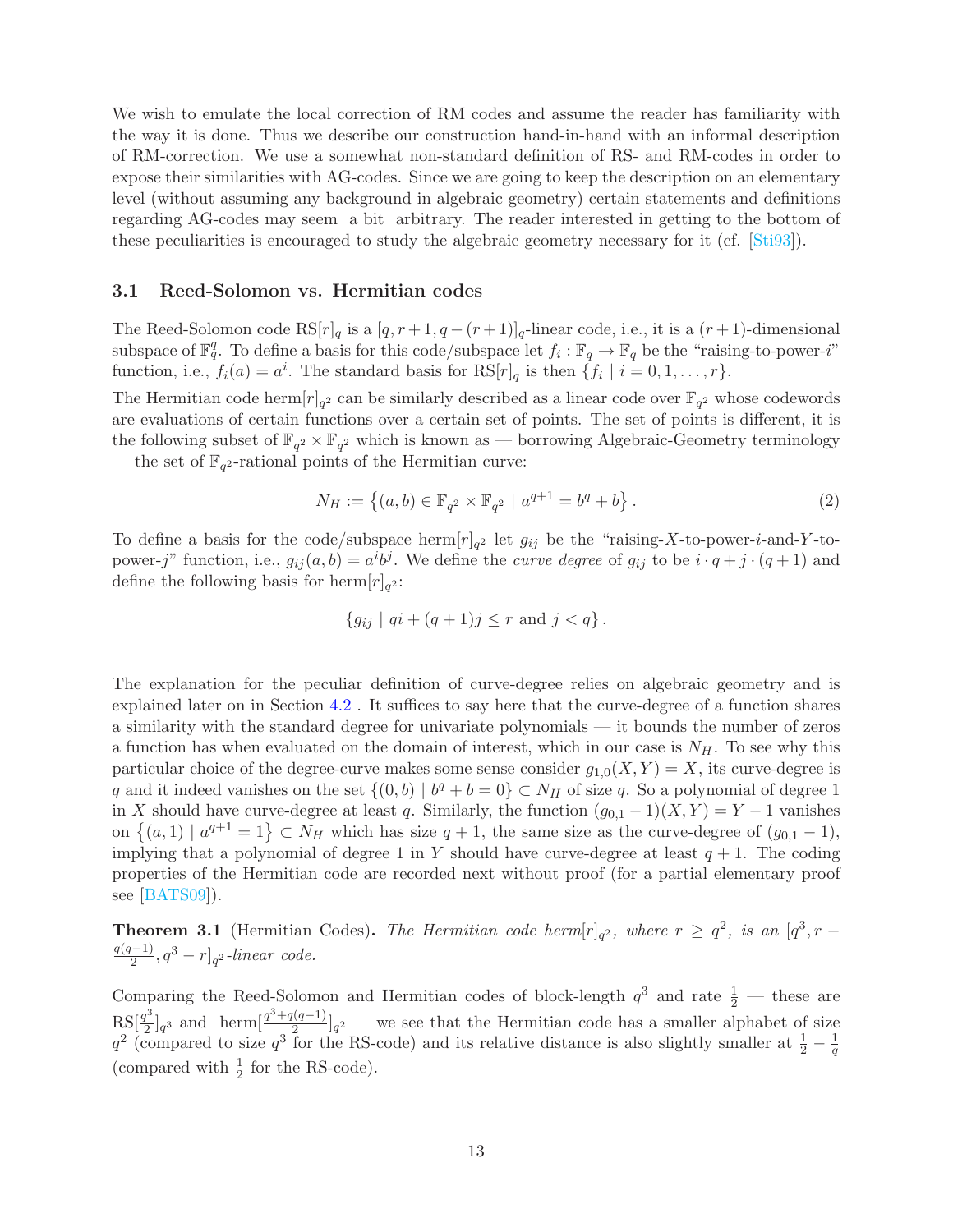#### <span id="page-13-0"></span>3.2 Automorphisms of Reed-Solomon and Hermitian codes

A code C induces a group of *code-automorphisms* which is instrumental for obtaining locally correctable codes. The automorphism group of  $\mathcal{C}$ , denoted  $Aut(\mathcal{C})$ , is the group of permutations under which the code is invariant. Viewing a codeword w as a function  $w : D \to \mathbb{F}_q$  where  $|D| = n$  is the block-length of  $\mathcal{C}$ , and letting  $S_n$  be the symmetric group over the domain D, define

$$
Aut(\mathcal{C}) = \{ \pi \in S_n \mid \pi(\mathcal{C}) \subseteq \mathcal{C} \}
$$

where  $\pi(\mathcal{C}) \triangleq {\pi(w) | w \in \mathcal{C}}$  and  $(\pi(w))(x) \triangleq w(\pi(x))$  for all  $x \in D$ .

It can be verified that  $Aut(RS[r]_q)$  contains the set of affine transformations over  $\mathbb{F}_q$  because if  $\deg(f(X)) \leq d$  then also  $\deg(f(aX + b)) \leq d$  for any affine map  $X \mapsto aX + b$  where  $a, b \in \mathbb{F}_q$ ,  $a \neq 0$ . The automorphism group of the Hermitian code is a bit harder to analyse [\[Xin95\]](#page--1-6). But it will suffice for our purposes to notice that it contains the following set of permutations:

<span id="page-13-2"></span>
$$
\Phi \triangleq \left\{ \phi_{a,b,c}(X,Y) \triangleq \left( aX + b, a^{q+1}Y + b^q aX + c \right) \mid a \in \mathbb{F}_{q^2}^*, (b,c) \in N_H \right\}.
$$
 (3)

We stress a difference between the two automorphism-groups that will pose a challenge when constructing local correctors for AG-LDCs later on: The affine-group is doubly-transitive but  $\Phi$  is not. (A group of permutations is doubly transitive if for any  $i \neq j$  and  $i' \neq j'$  in the group there exists a permutation sending i to i' and j to j'.) To see that  $\Phi$  is not doubly transitive notice its size is  $\approx q^5$  whereas the number of pairs of  $N_H$  is  $\approx q^6$ , so  $\Phi$  is simply too small to be doubly-transitive.

#### <span id="page-13-1"></span>3.3 Reed-Muller vs. degree lifting of Hermitian codes of bounded curve-degree

The *m*-variate, total-degree r, Reed-Muller code over the field  $\mathbb{F}_q$  of size q:

$$
{\rm RM}\,[m,r]_q \triangleq \left\{f: \mathbb{F}_q^m \to \mathbb{F}_q \ | \ \deg(f) \leq r \right\}
$$

is the set of evaluations of polynomials of total-degree  $\leq r$  over  $\mathbb{F}_q^m$ . The relative distance of the code is established by the Schwartz-Zippel lemma to be  $\delta_0 = \left(1 - \frac{r}{q}\right)$  $\left(\frac{r}{q}\right)$ . The standard basis for this linear code is the set of monomials of degree at most r, letting  $f_{i_1,\dots,i_m}(a_1,\dots,a_m) = a_1^{i_1}\cdots a_m^{i_m}$  this basis is

$$
\left\{f_{i_1,\dots,i_m} \mid \sum_{\ell=1}^m i_\ell \leq r\right\}.
$$

The following new family of codes is a natural generalization of Reed-Muller codes.

**Definition 3.2.** [*m*-wise degree-lifted Hermitian code of curve-degree  $r$ ]

The code herm  $[m,r]_{q^2}$  is the space of functions that are evaluated on  $N_H^m$  and that have total curve-degree at most  $r$ . To get a basis for this code let

$$
g_{i_1,j_1,...,i_m,j_m}(x_1,y_1,...,x_m,y_m)=x_1^{i_1}y_1^{j_1}\cdots x_m^{i_m}y_m^{j_m}.
$$

The basis for herm  $[m,r]_{q^2}$  is

$$
\left\{ g_{i_1, j_1, \dots, i_m, j_m} \mid \sum_{\ell=1}^m qi_\ell + (q+1)j_\ell \le r \text{ and } \forall l : j_l < q \right\}
$$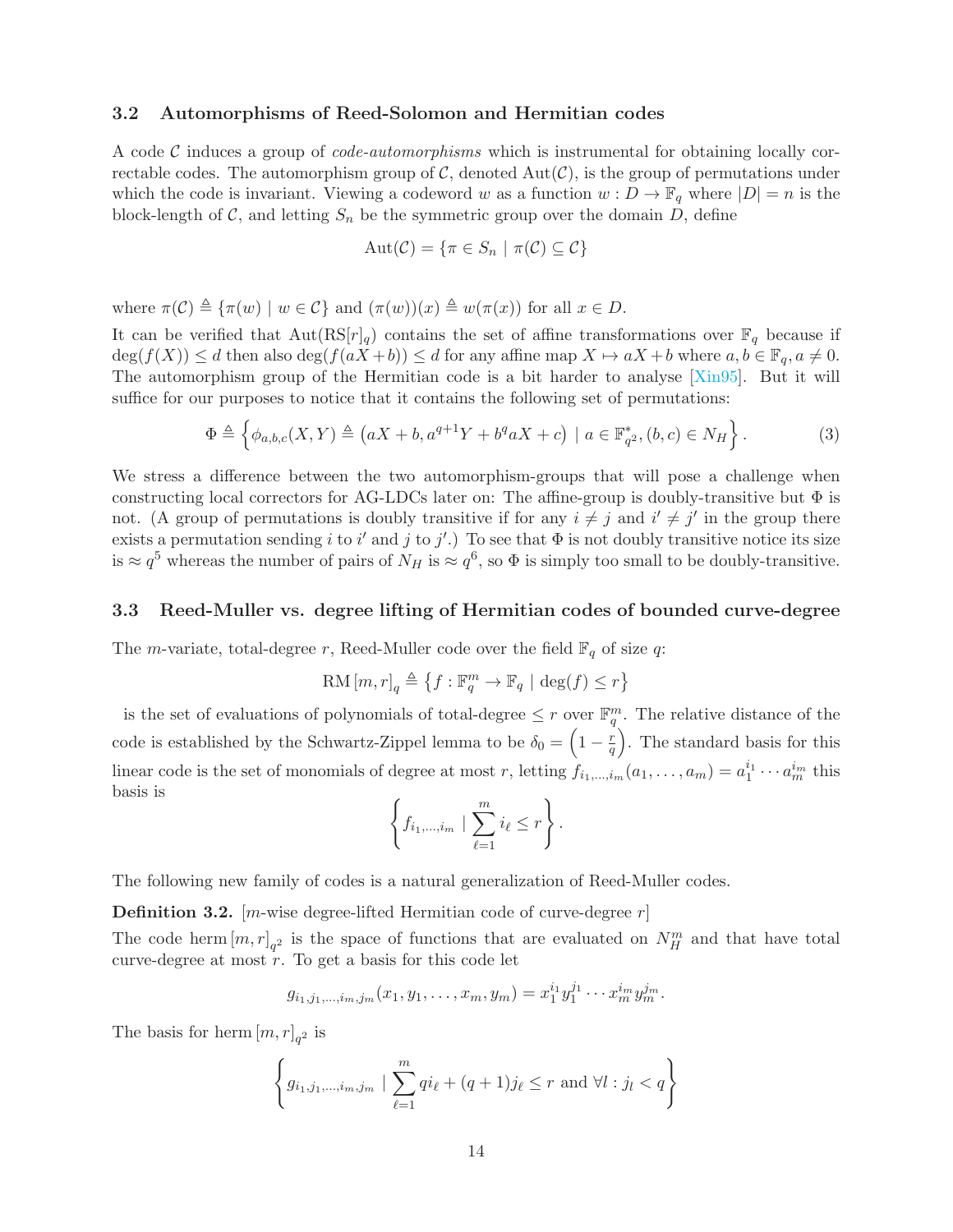To establish the distance of these codes we use the following generalization of the Schwartz-Zippel lemma for our case.

**Lemma 3.3** (Schwartz-Zippel for degree lifted Hermitian codes). For non-zero  $g \in \text{herm}[m, r]_{q^2}$ , the probability of g being zero on a random point in  $N_H^m$  is at most  $\frac{r}{|N_H|}$ .

*Proof.* By induction on  $m$ . The base case is given by Lemma [3.1.](#page-12-1) For the inductive step pick a random point  $\{x_1, y_1, x_2, y_2 \ldots x_m, y_m\} \in N_H^m$ . To show the step, let  $g = \sum_{i=0}^r c_i \cdot g_i$  where  $g_i$ is the monomial of curve-degree i in the variables  $x_m, y_m$  (i.e. we don't count the other variables for this purpose), and  $c_i$  is its coefficient in this representation, this coefficient is a polynomial in  $x_1, y_1, \ldots, x_{m-1}, y_{m-1}$ . Let j be the highest index for which  $c_j$  is non-zero.  $c_j$  is a member of herm $[m-1, r-j]_{q^2}$  so by the inductive hypothesis the probability of it being zero is at most  $\frac{r-j}{|N_H|}$ . If  $c_j$  is non-zero then we are left with a polynomial in  $x_m, y_m$  of curve-degree j so the probability of it being zero on a random point in  $N_H$  is at most  $\frac{j}{|N_H|}$ . Summing up, the probability of g being zero is bounded by  $\frac{r-j}{|N_H|} + \frac{j}{|N_H|} = \frac{r}{|N_H|}$  $\frac{r}{|N_H|}$  as claimed.  $\Box$ 

This gives the distance of our codes. Calculating the dimension can be accomplished using elementary combinatorics; it can be shown to be at least  $\frac{(r-q^2)^2}{2}$  $\frac{q^2}{2}$  as long as  $r \geq q^2$ .

A more powerful statement of this lemma is inSection [5](#page-20-0) . Part of what it shows is that we can replace H by any absolutely irreducible polynomial F,  $N_H$  by the solutions to  $F = 0$  in the base field and use an appropriately defined degree function and still get that the number of zeroes of a member of the lifted code is bounded by its degree.

To compare the basic error-correcting-code parameters of  $\text{RM}[m,r]_{q^3}$  and herm  $[m,r]_{q^2}$  of blocklength  $q^{3m}$  and rate  $\approx \frac{1}{m!}$  we see that the former has larger alphabet  $q^{3}$  and both have distance  $q^{3m} - q^{3m-3} \cdot r$ . (The distance of the Hermitian code will be slightly worse by an additive factor of about  $q^{3m-1}$ ).

# <span id="page-14-0"></span>3.4 Automorphism-based correction of Reed-Muller and degree lifted Hermitian codes

The local-correction procedure for  $RM[m, r]_q$  goes as follows. We are given a point  $x \in \mathbb{F}_q^m$  and have oracle access to a function  $f : \mathbb{F}_q^m \to \mathbb{F}_q$  which is  $\delta$ -close to a multivariate polynomial of degree r. Pick a uniformly random line passing through  $x$ , read the entries on this line, decode to the closest codeword in  $\text{RS}[r]_q$  and output the value assigned to x by this univariate polynomial. Picking a random line through x can also be described by the following process that will better illustrate what happens in the Hermitian case: Pick  $m-1$  affine permutations  $\sigma_2, \ldots, \sigma_m$  from the affine group of  $\mathbb{F}_q$ . Project f onto the set of points

$$
\ell_{\sigma} = \{ \sigma(\alpha) = (\alpha, \sigma_2(\alpha), \dots, \sigma_m(\alpha)) \mid \alpha \in \mathbb{F}_q \}
$$

noticing  $\ell_{\sigma}$  is a line in  $\mathbb{F}_q^m$ .

Moving to the case of herm  $[m,r]_{q^2}$  we employ a similar strategy. Given  $f: N_H^m \to \mathbb{F}_{q^2}$  and a point  $(x_1, y_1, \ldots, x_m, y_m) \in N_H^m$  that we wish to correct, pick for each  $i = 2, \ldots, m$  a random automorphism of herm  $[r]_{q^2}$  among all automorphisms that send  $(x_1, y_1)$  to  $(x_i, y_i)$ . Now look at the restriction of the domain  $N_H^m$  to the set of points

$$
\mathcal{C}_{\sigma} = \{ \sigma(\alpha, \beta) = (\alpha, \beta, \sigma_2(\alpha, \beta), \dots, \sigma_m(\alpha, \beta)) \mid (\alpha, \beta) \in N_H \}.
$$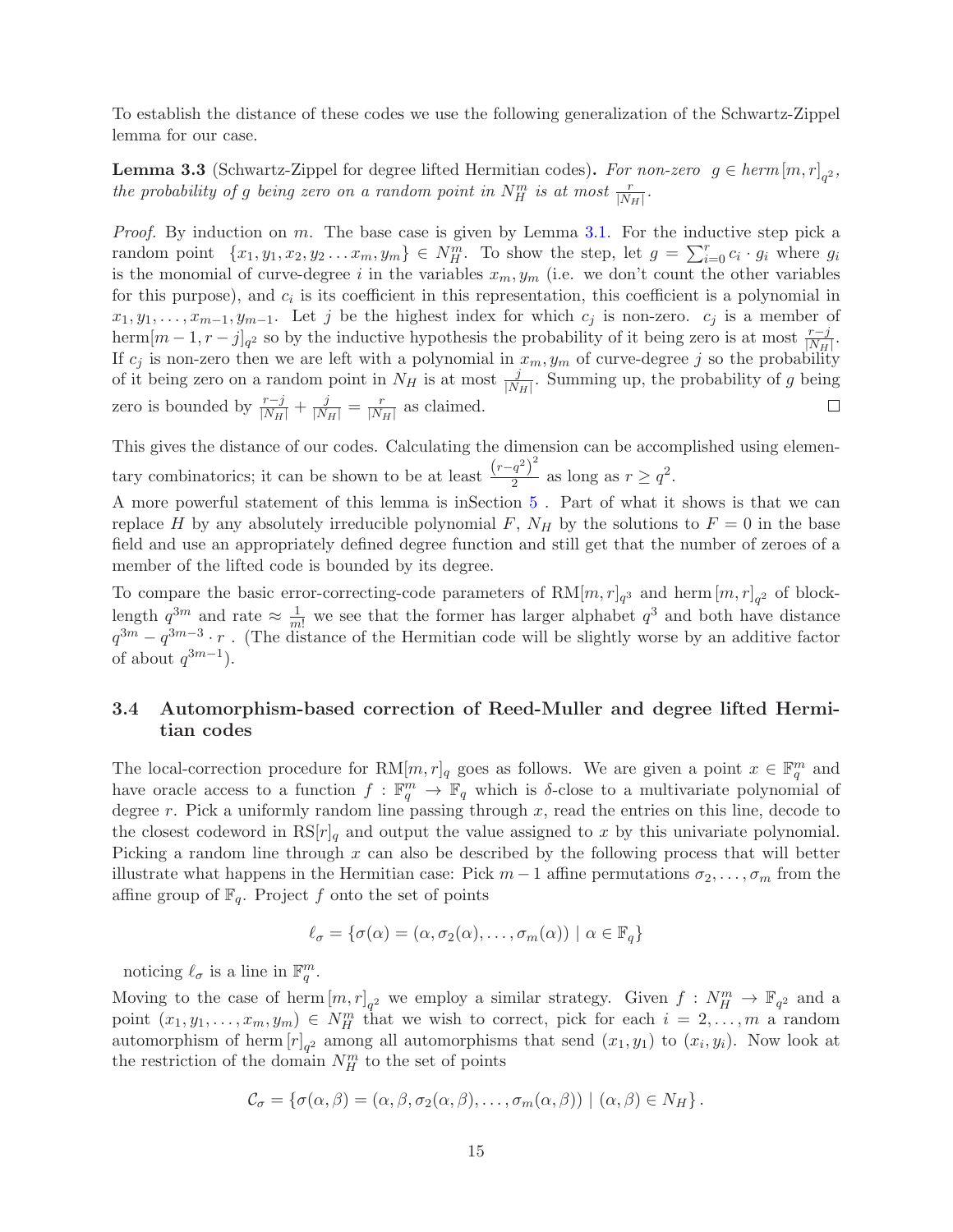The automorphisms of herm  $[r]_{q^2}$  are degree preserving, so the restriction to  $\mathcal{C}_{\sigma}$  is a codeword of herm  $[r]_{q^2}$ . What is left is to analyse how well using the automorphisms samples the space  $N_H^m$ . We perform this analysis in Section [6.1,](#page-24-0) and get that we can construct tensored Hermitian codes of rate 1  $\frac{1}{m!}\left(1-\delta q^{m-1}-\frac{1}{q}\right)$  $\frac{1}{q}$ ) that are locally correctable from an  $\delta$  fraction of errors, while RM codes are locally correctable from an  $\delta$  fraction of errors at rate  $\frac{1}{m!}(1-\delta)$ . Again the degree lifted Hermitian codes achieve this with a smaller alphabet but the need for a sub-constant error is undesirable, we have several correction techniques of slightly greater complexity that avoid this.

All of our correction methods are general, in the sense that it is possible to plug in any base AG code, provided its automorphism group satisfies certain properties. We will show that its degree lifting will be locally correctable using our methods. For instance, the general statement of the type of correcting shown in this subsection is (stated slightly informally):

**Definition.**  $[(\epsilon, \alpha)$ -doubly transitive groups] The group H acting on the set S is  $(\epsilon, \alpha)$ -doubly **transitive** if for every  $P_1, P_2 \in S$  and at least a  $1 - \epsilon$  fraction of  $P_3 \in S$  the variable  $X = \sigma(P_3)$ is distributed uniformly on an  $1 - \alpha$  fraction of S when  $\sigma$  is chosen uniformly at random from the set  $\{\sigma | \sigma(P_1) = P_2\}$ .

**Theorem.** [Single step correction of degree lifted AG codes (informal statement)] Let C be an  $[n, k, d]_q$  AG code such that  $Aut(\mathcal{C})$  is  $(\epsilon, \alpha)$ -doubly transitive. Then the procedure described above, when applied to  $\mathcal{C}^2$  with a  $\delta$ -fraction of errors succeeds with probability at least  $1-\frac{2}{d}$  $rac{2}{d}\left(\frac{\delta}{1-\alpha}+\epsilon\right).$ 

So the closer a code's automorphism group is to being two transitive, the better it's degree lifted version does as an LDC. In particular, when an AG code has a 2 transitive automorphism group (as RS codes do) then the simple procedure of passing a random curve through the point of correction works well as a local corrector for any  $m$ . For some AG codes, the Hermitian codes among them, we can add some redundancy to the code and get one that is doubly transitive. The particulars of this are beyond our ability to elementarily describe (see sec [6.3\)](#page-26-0) but it gives us the first of three methods we employ to get good LDC's for large m. The other 2 are described below.

### <span id="page-15-0"></span>3.5 Fractal correction of degree lifted Hermitian codes

In the following procedure we perform two-step correction, or fractal correction, in which we pick a random sampler through the point we wish to correct, and first correct each point in that sampler using "standard" correction (as in the previous section), before using the corrected values to calculate the correct value at the original point. This allows us to better sample the space, at the cost of increasing the query complexity.

#### Procedure 2:

In order to correct the point  $(x_1, y_1, x_2, y_2 \ldots x_m, y_m)$  do the following:

- 1. Choose  $m-1$  automorphisms such that  $\varphi_i(x_1, y_1) = (x_i, y_i)$ .
	- (a) Let  $C = \{(x, y, \varphi_2(x, y), \ldots, \varphi_m(x, y)) | (x, y) \in D\}$  be the embedding of the Hermitian curve generated by these automorphisms.
	- (b) For every point in  $C$ , apply standard correction.
	- (c) Use the values returned from step 3, apply standard Hermitian decoding to get the restriction of f to C, and calculate it at the point  $(x_1, y_1, x_2, y_2 \ldots x_m, y_m)$ .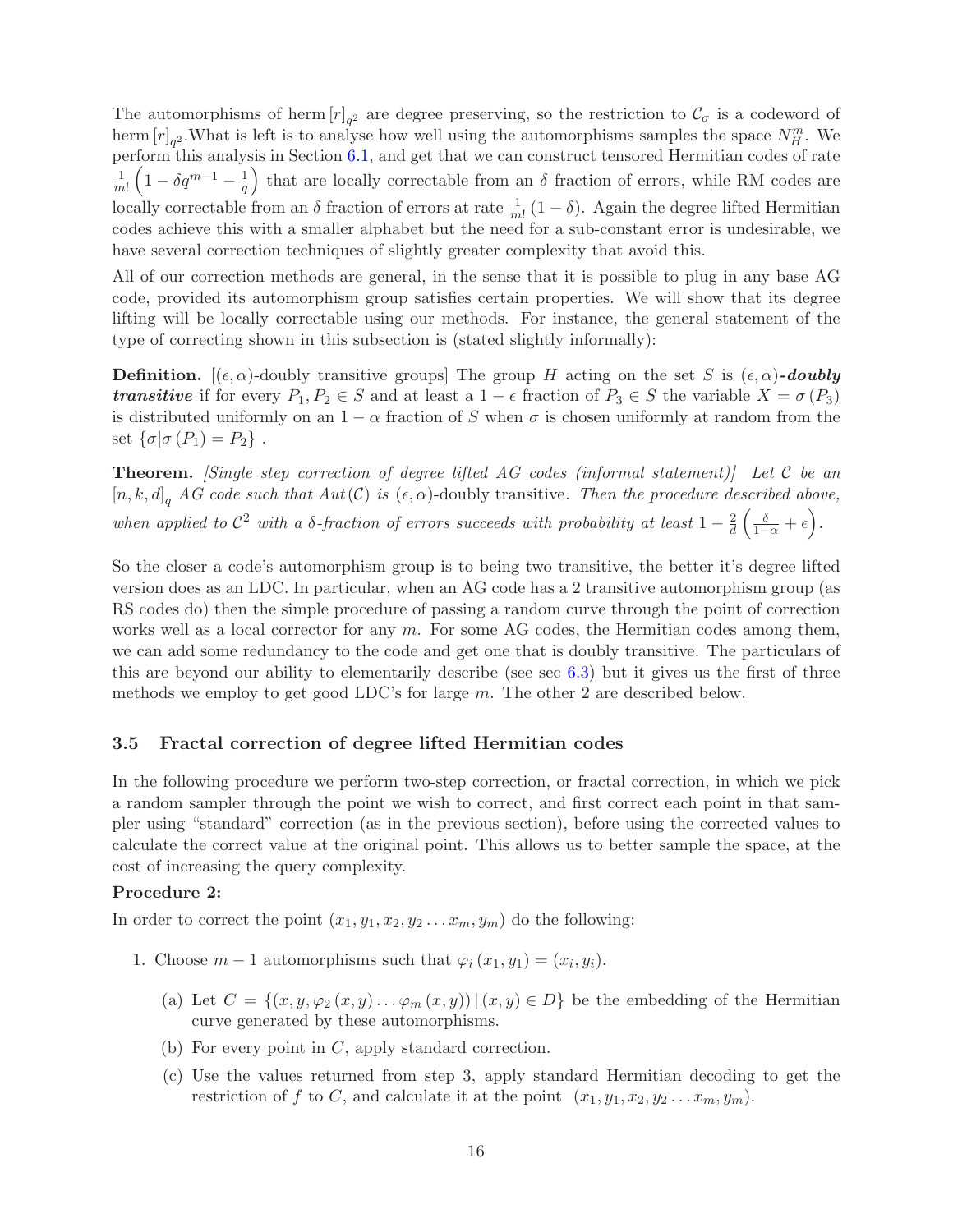Theorem. [Hermitian codes are fractaly correctable]The code defined by evaluating  $\hbar e\tau m\left[m,q^3-c\left(\delta+{m\over q}\right)\right]$  $\left[\frac{m}{q}\right)q^3\right]$ on  $N_H^m$  (for  $m > 2$ ) is a locally correctable from a  $\delta$ -fraction of errors. It has rate  $\frac{k}{n} \approx \frac{1}{m}$  $\frac{1}{m!}\left(1-c\delta-\frac{m}{q}\right)$  $\left(\frac{m}{q}\right)$ , query complexity  $\sqrt[m]{n^2}$  and alphabet size of  $\frac{3m}{2\sqrt{n}}$ .

We note that the Reed-Muller code with the similar rate of  $\frac{1}{m!} (1 - \delta)$  has an alphabet size and query complexity of  $\sqrt[m]{n}$ .

The main difficulty in proving this result is in showing that these tests cover the space in a near-uniform manner. We will show this in Section [7](#page-27-0) .

#### <span id="page-16-0"></span>3.6 High degree correction of degree lifted Hermitian codes

A different means to overcome the lack of a doubly transitive group is to use "high degree" curves to locally correct a degree lifted Hermitian codeword. The RM-analogue of the process described next would be to locally correct a RM-codeword at point  $x \in \mathbb{F}_q^m$  by passing a parametrized low-degree curve through  $x$ , of the form

$$
\{P_1(\alpha),\ldots,P_m(\alpha) \mid \alpha \in \mathbb{F}_q\}
$$

where  $P_1, \ldots, P_m$  are low degree polynomials.

In the context of Hermitian codes, we can replace the set  $\Phi$  (equation [3\)](#page-13-2) with a more general set of functions. This more general set will have the benefit of being 2-transitive (or sufficiently close for our purposes), the downside will be that the restrictions of codewords to such functions will have incur some blow-up in degree. In compensating for this, we lose something in the rate of the codes we get. The details of this construction are presented in Section [8.](#page-30-0)

# <span id="page-16-1"></span>3.7 "Affine" lifting vs degree lifting of Hermitian codes

As detailed in Section [1.5](#page-6-0) it is possible to consider the notion of "affine" lifting of codes [\[BMSS10,](#page-34-5) [GS12\]](#page-35-1). We examine this notion in the context of Hermitian codes. We first note that the Cpermissible views for Hermitian codes aren't actually affine but are those generated by the automorphism group of the Hermitian code, so the name "affine" lifting is misleading in this case. We can instead consider the "automorphic" lifting of codes, where we demand that the restriction to each automorphism of the base code is a codeword in the base code. We next give a concrete example that shows that it is very easy to find examples of codewords that would be in the automorphic lifting of the hermitian code but not in its degree lifting. This is in contrast to affine lifting of RS codes which is often (though not always) equal to its degree lifting.

Consider the function  $f = x_1 y_1^{q-1} x_2 - x_1 y_2^{q-1} x_2$ . Its curve degree is  $q^2 + 2q - 1$ , and we can see that every axis parallel view of it has lower curve degree. Now consider view of the form  $f(x_1, y_1, \varphi(x_1, y_1))$  we want to show that any such view has smaller curve degree than f, so the only terms we care about in  $f(x_1, y_1, \varphi(x_1, y_1))$  are the terms of curve degree deg<sub>C</sub> f. They are  $x_1y_1^{q-1}ax_1 - x_1a^{(q+1)(q-1)}y_1^{q-1}ax_1 = ax_1^2y_1^{q-1} - a^{q^2}x_1^2y_1^{q-1} = 0$ . so any restriction of f is of degree at most  $q^2 + q$  (gotten by the second highest degree terms in  $\varphi$ ), which means that while f isn't in the degree lifting of herm  $[q^2 + q]_{q^2}$  it is in its "affine" lifting.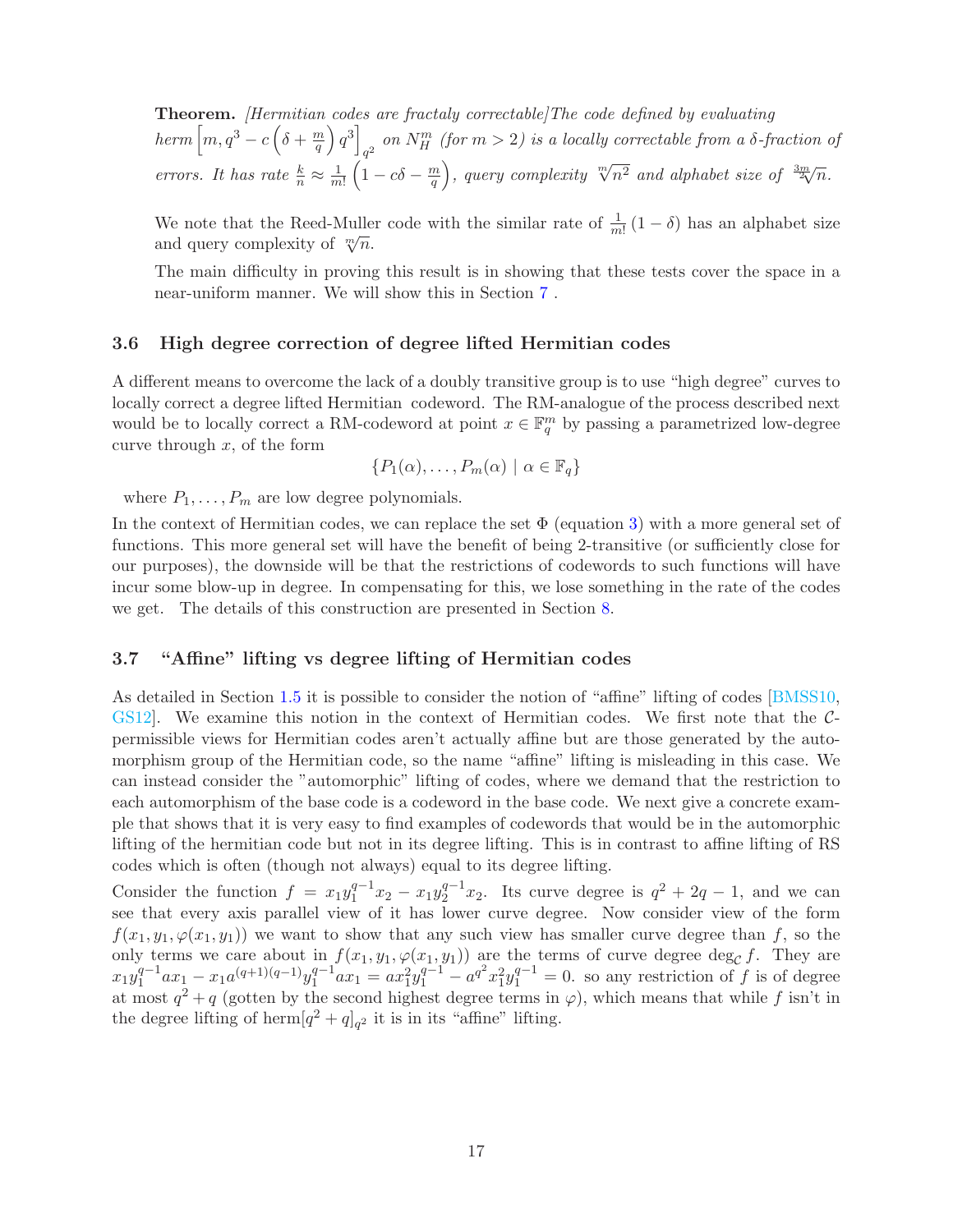# <span id="page-17-0"></span>4 Algebraic Function Fields And Codes

In this section we'll review the relevant terms and notation from the theory of AG codes (Section 3.1) and present the important facts about the Hermitian curve (Section 3.2), in particular we'll study with some thoroughness the structure of the automorphism group of Hermitian codes. We must stress that this section is only a reminder and will not serve as an introduction to AG codes for readers who aren't already familiar with them.

We will (mostly) follow the terminology of [\[Sti93\]](#page-37-6). The only non-standard terminology are definitions [4.10](#page-19-1) and [4.13.](#page-19-2)

#### <span id="page-17-1"></span>4.1 AG function fields and codes

We begin with a brief reminder of the important terms relating to AG-codes.

Let  $\mathbb{F}_q$  be the field of size q, and  $K(x)$  be the **rational function field** in x over K.  $F/K$  is an algebraic function field F over the base field K if F is a finite extension of  $K(x)$ .

A valuation ring  $\mathcal{O}_P$  of F is a ring such that  $K \subsetneq \mathcal{O}_P \subsetneq F$  and  $\forall z \in F : z \in \mathcal{O}_P$  or  $z^{-1} \in \mathcal{O}_P$ . A **Place**  $P$  of a function field is the maximal ideal of a valuation ring. Since  $P$  is maximal,  $F_P := {}^{\mathcal{O}_P}/P$  is a field. The **degree** of a place is defined deg  $P := [F_P : K]$ , a place of degree 1 is called a rational place.

For a rational place we define the following map  $F \to K \cup \{\infty\}$ :

$$
\forall z \in F, z(P) := \begin{cases} z \bmod P & z \in \mathcal{O}_P \\ \infty & z \notin \mathcal{O}_P \end{cases}
$$

We denote by  $v_P$  the **discrete valuation** associated with the valuation ring  $\mathcal{O}_P$ .

We note that  $v_P(z) > 0$  means that z is 0 at P and we say that z has a **zero** of multiplicity  $v_P(z)$ at P. If  $v_P(z) < 0$  then z is infinity at P and we say that z has a **pole** of multiplicity  $-v_P(z)$  at P.

 $\mathcal{D}_F$  is the free abelian group generated by the places of  $F/K$ . A **divisor** is a member of this group. We denote the coefficient of P in D by  $v_P(D)$  and define the relation:

$$
D_1 \ge D_2 \iff \forall P \in \mathbf{P}_F, v_P(D_1) \ge v_P(D_2)
$$

A divisor of the form  $G = r \cdot P$  for some rational place P is called a **one point** divisor.

The next definition makes sense because every member of  $F$  has a finite number of zeroes and poles.

**Definition 4.1** (Divisors associated with a function field member). For each  $z \in F$  we define:

1. a principal divisor:

$$
(z) = \sum_{P \in P_F} v_P(z) P
$$

2. a pole divisor:

$$
(z)_{\infty} = \sum_{P \in P_F, v_P(z) < 0} - v_P(z) \, P
$$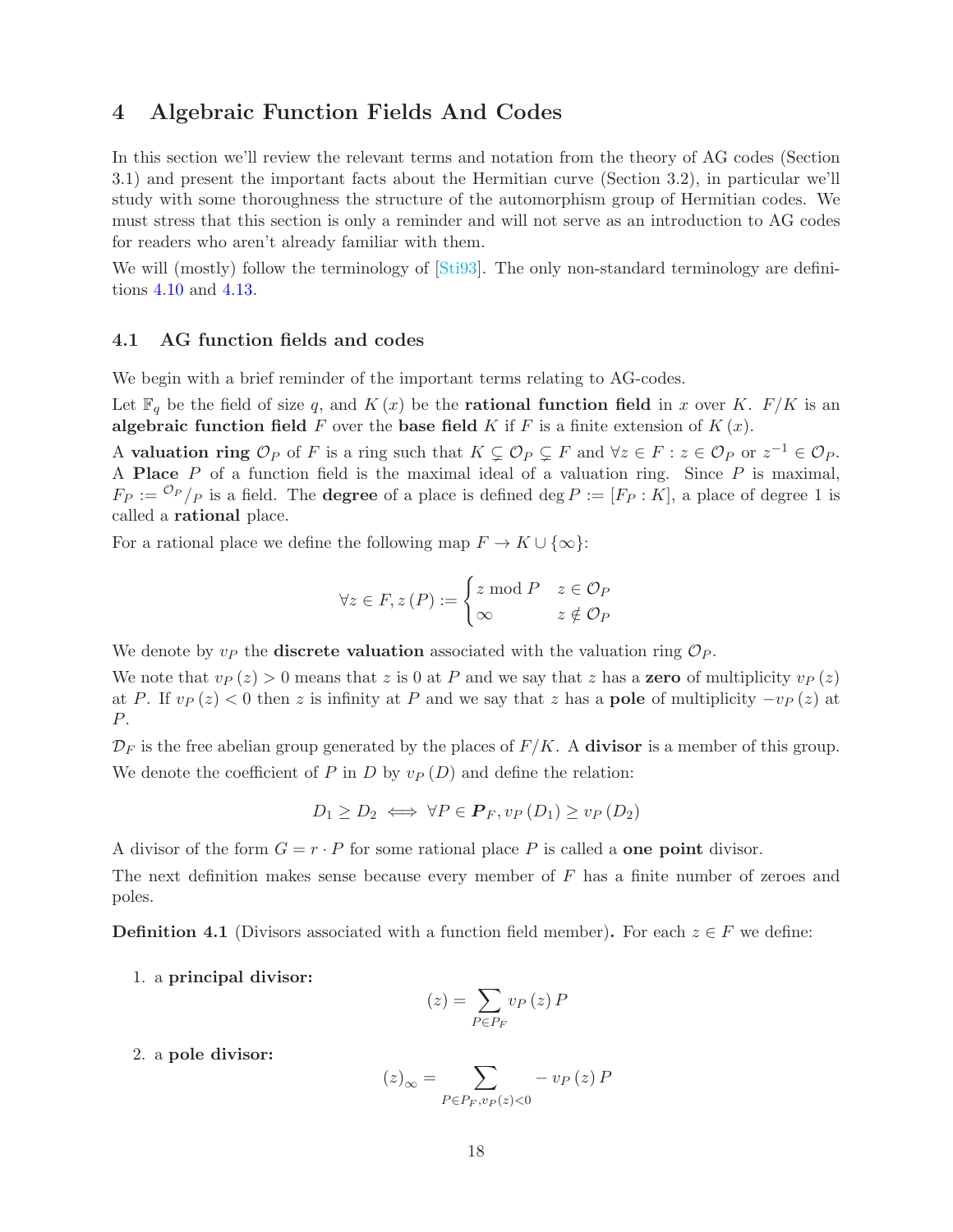3. a zero divisor:

$$
(z)_0 = \sum_{P \in P_F, v_P(z) > 0} v_P(z) P
$$

The **degree** of a divisor D is:  $\deg D = \sum$  $P \in P_F$  $n_P \cdot \deg P_i$ 

Definition 4.2 (Riemann-Roch spaces). The Riemann-Roch Space of a divisor D is defined:

$$
\mathcal{L}(D) = \{ z \in F | (z) \ge -D \} \cup \{ 0 \}
$$

This is a finite dimensional K-vector space, the **dimension** of a divisor  $D$  is the dimension of its associated Riemann-Roch space and is denoted  $l(D)$ .

**Theorem 4.3** (Riemann-Roch). For every function field, there is a positive constant g called the genus of the function field, for which:

$$
\forall A \in \mathcal{D}_F, \deg A - l(A) \le g - 1
$$
  
if  $\deg A \ge 2g - 1, \deg A - l(A) = g - 1$ 

**Definition 4.4** (Function field automorphism). A field isomorphism  $\phi : F \to F$  is an **automorphism** of the function field  $F/K$  if  $\forall z \in K : \phi(z) = z$ .

**Theorem 4.5** (Automorphisms permute places). *[\[Sti93,](#page-37-6) Sec 8.1] Let P be a place of the function* field F and  $\phi$  an automorphism of it. Then  $P^* := {\phi(z) | z \in P}$  is a place of F and  $\deg P = \deg P^*$ .

This allows us to extend the action of automorphisms to places in the natural way. Which, in turn, allows us to define the action of automorphisms on divisors:

Let  $D = \sum$  $P \in P_F$  $n_P P$ , then  $\phi(D) = \sum$  $P \in P_F$  $n_P\phi(P)$ .

Reminder: An  $[n, k, d]_q$  linear code is a k-dimensional subspace of  $\mathbb{F}_q^n$  such that the hamming distance between any two words in the code is at least d.

**Theorem 4.6** (AG codes). *[\[Sti93,](#page-37-6) Theorem 2.2.2] Let F be a function field with a base field*  $K = \mathbb{F}_q$ . Let  $N = P_1, P_2...P_n$  be a set of rational places, and D be a divisor such that  $\forall P_i \in N$ ,  $v_{P_i}(D) = 0$ and deg  $D < n$ . Then

$$
\mathcal{C}_{\mathcal{L}}\left(N,D\right):=\left\{ \left(z\left(P_{i}\right)\right)_{i=1}^{n}\left|z\in\mathcal{L}\left(D\right)\right\} \right\}
$$

is an  $[n, k, d]_q$  code with  $k = l(D)$ ,  $d \ge n - \deg D$ .

<span id="page-18-1"></span>**Definition 4.7** (One point codes).  $C_{\mathcal{L}}(G, D)$  is called a **one point AG** code if G is a one point divisor.

**Definition 4.8.** A code automorphism is a permutation of the coordinates of a code,  $\sigma$  such that  $\sigma(\mathcal{C}) = \mathcal{C}$ .

<span id="page-18-0"></span>**Theorem 4.9** (Function field automorphisms are code automorphisms). *[\[Sti93,](#page-37-6) Sec 8.2] Let*  $\mathcal{C}_{\mathcal{L}}(D, G)$  be an AG code, and  $\sigma$  an automorphism of the function field. If  $\sigma(G) = G$  and  $\sigma(D) = D$ then  $\sigma$  is an automorphism of  $\mathcal{C}_{\mathcal{L}}(D, G)$ .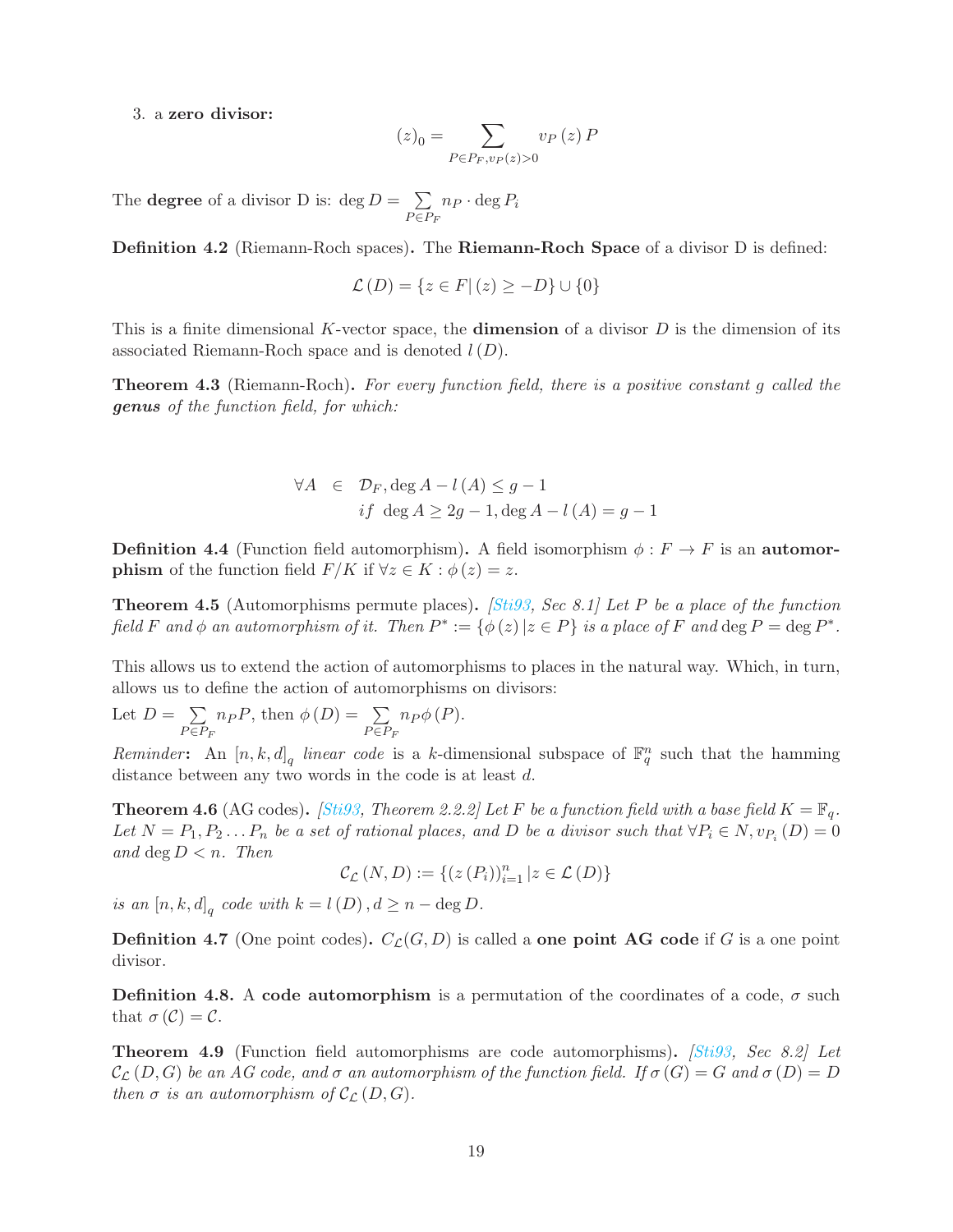We end this subsection with the only non-standard definition in it:

<span id="page-19-1"></span>**Definition 4.10.** The curve degree of  $z \in F$  is:  $\deg_{\mathcal{C}} z := \deg(z)_{\infty} = \deg(z)_{0}$  (this equality is always true).

We note that this means that the curve degree of  $z \in F$  is the number of zeros (accounting for multiplicities, and points in the algebraic closure) it has on the curve. This matches with the degree of a polynomial, which is also equal to the number of zeroes it has (again, when accounting for multiplicities and points in the algebraic closure). Unfortunately, the degree of a polynomial can be calculated by looking at its highest power, while the curve degree of  $z \in F$  can have a much more mysterious behaviour. However, in the Hermitian function field, which is the concrete example of a function field that we will be working with there is a simple way of calculating the curve degree of a polynomial.

#### <span id="page-19-0"></span>4.2 Hermitian function field

This function field will be of particular importance in our work.

**Definition 4.11** (Hermitian function field). Let q be some prime power,  $K = \mathbb{F}_{q^2}$ , then H, the **Hermitian function field** is the field created by taking  $k(x)$  [y] mod  $y^q + y = x^{q+1}$ 

The next two theorems will state the important properties of this function field.

**Theorem 4.12** (Structure of the Hermitian function field). *[\[Sti93,](#page-37-6) theroem 2.3.2] The following* properties hold for  $\mathbb{H}$ :

- 1. The genus of  $\mathbb H$  is  $\frac{q^2-q}{2}$ .
- 2. There are  $q^3$  pairs  $(\alpha, \beta) \in \mathbb{F}_{q^2}^2$  such that  $\beta^q + \beta = \alpha^{q+1}$ .
- 3. For any  $(\alpha, \beta) \in \mathbb{F}_{q^2}^2$  such that  $\beta^q + \beta = \alpha^{q+1}$  there is a unique rational place  $P_{\alpha,\beta}$  such that  $(x - \alpha) (P_{\alpha,\beta}) = (y - \beta) (P_{\alpha,\beta}) = 0.$
- 4. There is a rational place  $Q_{\infty}$ , which is the only pole of both x and y.
- 5. The places described in 2,3 are the only rational places of  $\mathbb{H}$  (for a total of  $q^3 + 1$ )

$$
6. (x)_{\infty} = q \cdot Q_{\infty}, (y)_{\infty} = (q+1) \cdot Q_{\infty}
$$

7. For any r, the set  $\{x^i y^j | i \cdot q + j \cdot (q+1) \le r, j < q\}$  is a basis for  $\mathcal{L}(r \cdot Q_\infty)$ 

<span id="page-19-2"></span>**Definition 4.13.** Let  $N_H$  be the set of all rational places of the Hermitian function field of the form  $P_{\alpha,\beta}$ . (i.e. all the rational places of H except  $Q_{\infty}$ )

The automorphisms of  $\mathbb H$  will also be of importance:

<span id="page-19-3"></span>**Theorem 4.14** (Structure of the Hermitian automorphisms).  $[Sti93, Ex 6.10]$  $[Sti93, Ex 6.10]$ 

1. For any place  $P_{\alpha,\beta} \in N_H$  there is an automorphism  $\sigma_{\alpha,\beta}$  such that  $\sigma_{\alpha,\beta}(x) = x + \alpha, \sigma_{\alpha,\beta}(y) = x + \alpha$  $y + \alpha^q x + \beta$ . These automorphisms form a group V of size  $q^3$ . Note that:

(a)  $\sigma_{\alpha\beta}$  (P<sub>0,0</sub>) =  $P_{\alpha\beta}$ .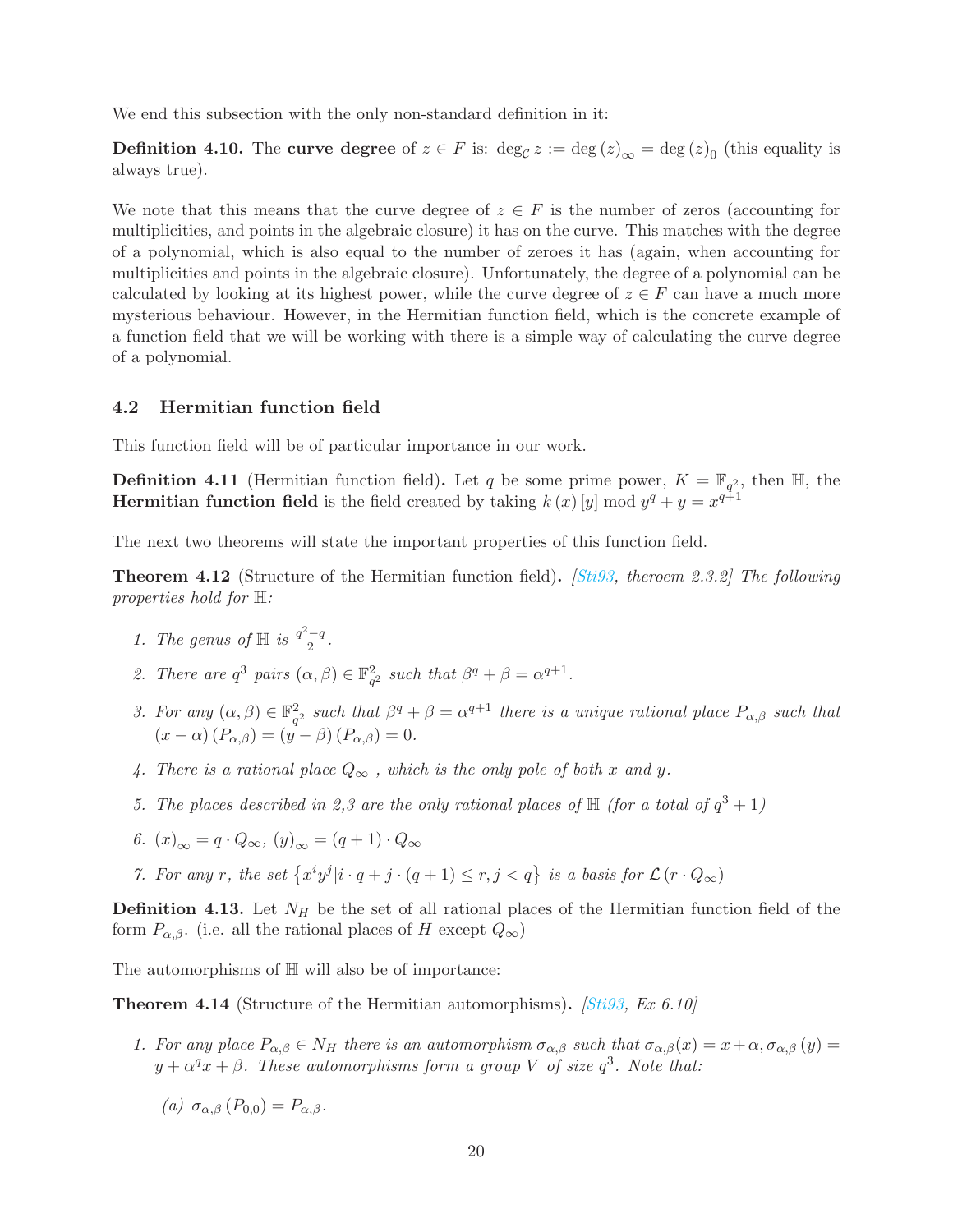- (b)  $\sigma_{\alpha,\beta}^{-1} = \sigma_{-\alpha,\alpha^{q+1}-\beta}$  (it can be verified that  $(-\alpha, \alpha^{q+1}-\beta)$  is, indeed, a rational point)
- 2. For any  $c \in \mathbb{F}_{q^2}^*$  there is an automorphism  $\tau_c$  such that  $\tau_c(x) = cx, \tau_c(y) = c^{q+1}y$ . These automorphisms form a cyclic group W of size  $q^2-1$  which stabilizes  $P_{0,0}$  (i.e.  $\tau_c(P_{0,0}) = P_{0,0}$ )
- 3. The group U generated by V and W is of size  $q^3(q^2-1)$  and stabilizes  $Q_{\infty}$ .

<span id="page-20-2"></span>Corollary 4.15 (Representations of Hermitian automorphisms). We can conclude the following from Theorem  $\frac{4.14}{5.25}$ 

- 1. For any  $P_{\alpha,\beta} \in N_H$  and  $c \in \mathbb{F}_{q^2}^*$  there is an automorphism  $\varphi_{\alpha,\beta,c}$  such that  $\varphi_{\alpha,\beta,c}(x) = cx + \alpha$ and  $\varphi_{\alpha,\beta,c}(y) = c^{q+1}y + \alpha^q c x + \beta$ . This set of automorphisms is exactly the group U.
- 2. For any  $P_{\alpha_1,\beta_1}, P_{\alpha_2,\beta_2} \in N_H$  there are exactly  $q^2-1$  automorphisms taking  $P_{\alpha_1,\beta_1}$  to  $P_{\alpha_2,\beta_2}$ , these are  $\sigma_{\alpha_2,\beta_2} \tau_c \sigma_{\alpha_1,\beta_1}^{-1}$  for any  $c \in \mathbb{F}_{q^2}^*$ . We can also write these explicitly as:

$$
\phi_c(x) = (x - \alpha_1) \cdot c + \alpha_2
$$

$$
\phi_c(y) = \left(y - \alpha_1^q x + \alpha_1^{q+1} - \beta_1\right) \cdot c^{q+1} + \alpha_2^q (x - \alpha_1) \cdot c + \beta_2
$$

and note that these automorphisms depend only on c.

Since for any  $\sigma \in U$ ,  $\sigma(Q_{\infty}) = Q_{\infty}$  and  $\sigma$  permutes the other rational places of N, it is a subgroup of the group of automorphisms of the AG code  $\mathcal{C}_{\mathcal{L}}(r \cdot Q_{\infty}, N_H)$  (Theorem [4.9\)](#page-18-0). In fact, for all interesting values of  $r$ , it is exactly the group of code automorphisms [\[Xin95\]](#page--1-6).

# <span id="page-20-0"></span>5 Definition and fundamental coding parameters of degree lifted AG codes

In this section, we define the notion of degree-lifted AG codes and establish their fundamental coding parameters — dimension (related to code-rate) and relative distance. To prove a lower bound on distance we present a generalization of the Schwartz-Zippel Lemma (lemma [5.6\)](#page-21-2), bounding the number of zeroes of polynomials on the rational points of a curve.

#### <span id="page-20-1"></span>5.1 Definition of degree-lifted AG codes

**Definition 5.1** (Degree-lifted AG codes). Let  $\mathcal{C}_{\mathcal{L}}(G, D)$  be a one point AG code (see def [4.7\)](#page-18-1). Define:

$$
\mathcal{L}^m(G) = \mathrm{sp} \left\{ f_1\left(X_1\right) \cdot f_2\left(X_2\right) \dots f_m\left(X_m\right) \left|\forall i : f_i \in \mathcal{L}(G), \sum_{i} \left(f_i\right) \geq -G \right\}
$$

Then we define the code  $\mathcal{C}_{\mathcal{L}}^m$  $_{\mathcal{L}}^{m}\left( G,D\right)$  to be:

$$
\{f(\mathcal{P})|\mathcal{P}\in D^m, f\in\mathcal{L}^m(G)\}\
$$

Where, if  $\mathcal{P} = (P_1, \ldots, P_m)$  and  $f = \sum_{\forall j \in \mathcal{I}} P_j$  $\forall i: f_i \in \mathcal{L}(G), \sum(f_i) \geq -G$  $a_i f_{i_1}(X_1) \cdot f_{i_2}(X_2) \cdot \cdots f_{i_m}(X_m)$  (where the coefficients a are in the base field), Then  $f(\mathcal{P}) := \sum a_i f_{i_1}(P_1) \cdot f_{i_2}(P_2) \cdot \cdots \cdot f_{i_m}(P_m)$ .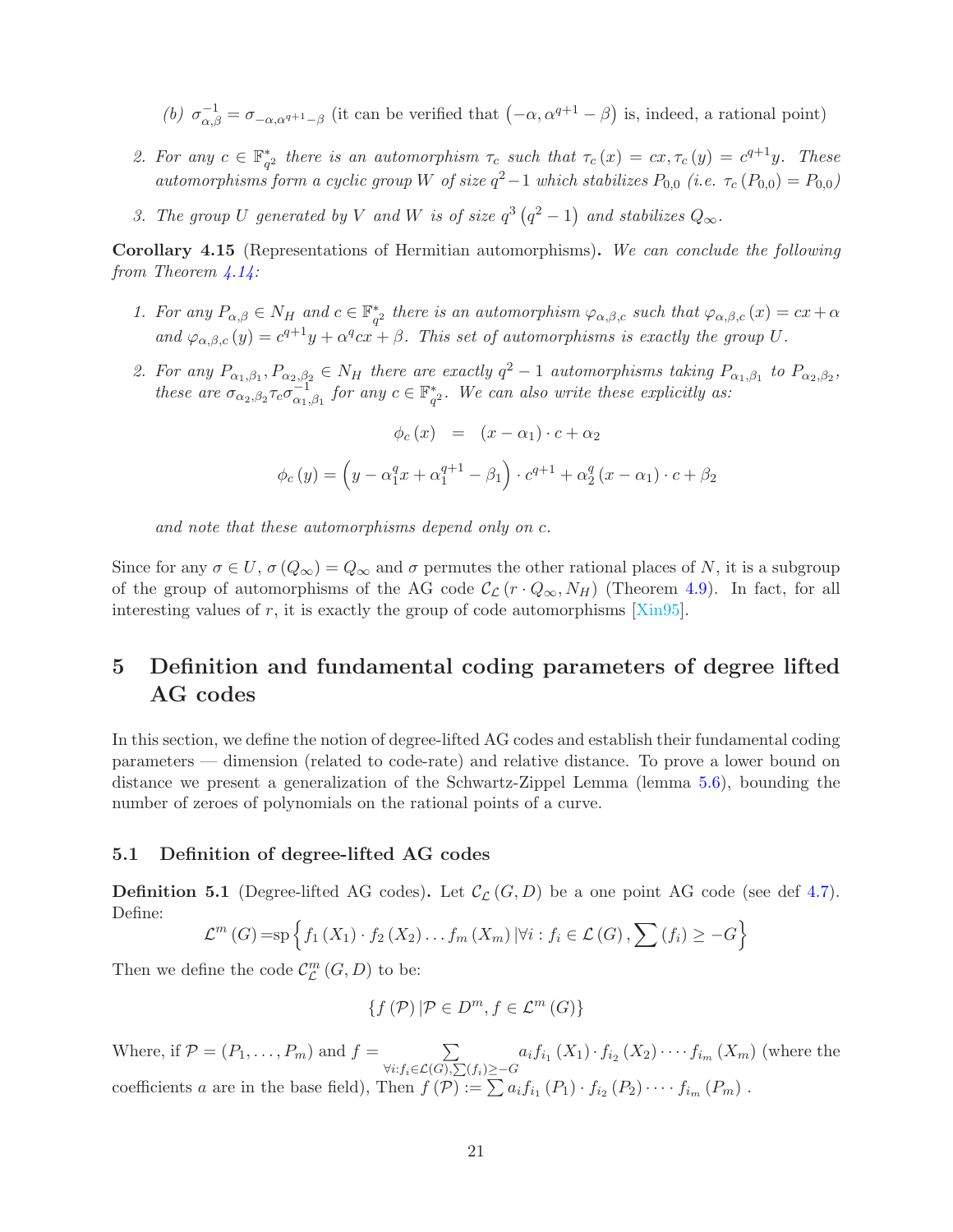Remark 5.2. We note the difference between these codes and those obtained by taking the tensor product of  $\mathcal{C}_L(G, D)$  (by definition [1.1\)](#page-4-2). Here we have as a condition on the monomials spanning  $L^m(G)$ :  $\sum_{i} (f_{i_j}) \geq -G$ . This is similar to looking at the total degree of monomials in RM codes. Taking the tensor product of  $\mathcal{C}_L(G, D)$  we would get that the condition would be:  $\forall i : (f_{i_j}) \geq -G$ , which is similar to looking at the individual degrees. So  $\mathcal{C}_{L}^{m}(G,D)$  is a sub-code of the m-th tensor of  $\mathcal{C}_L(G, D)$ . Lemma [5.6](#page-21-2) will show that this sub-code has good distance.

<span id="page-21-4"></span>**Definition 5.3** (Canonical basis). Let G be a one point divisor, i.e.  $G = r \cdot P$  for some rational place P. A canonical basis for  $\mathcal{L}(G)$  is constructed by considering the series of divisors  $0, P, 2P \ldots r \cdot P$ . Whenever  $l(i \cdot P) > l((i-1) \cdot P)$ , pick a function  $\varphi \in \mathcal{L}(i \cdot P)$   $\varphi \notin \mathcal{L}((i-1) \cdot P)$  and add it to the basis.

To study degree lifted codes we introduce the following definition which extends the definition of curve degree (Definition [4.10\)](#page-19-1) to functions in  $\mathcal{L}^m(G)$ :

**Definition 5.4** (Curve degree of tensored functions). The curve degree of  $\varphi_{i_1}(X_1) \cdot \ldots \varphi_{i_m}(X_m)$ is the sum  $\sum_{m=1}^{m}$  $\sum_{j=1} \deg_{\mathcal{C}} \varphi_{i_j}$ . The curve degree of  $f \in \mathcal{L}^m(G)$  is the maximal curve degree amongst its monomials.

#### <span id="page-21-0"></span>5.2 Dimension of degree-lifted codes

The dimension of  $\mathcal{C}_{\mathcal{L}}^{m}(G, D)$  is equal to the number of m-tuples of basis functions for  $\mathcal{L}(G)$  such that  $\sum_{i=1}^{m} (\varphi_i) \leq -G$ .  $\sum_{i=1}^{\infty} (\varphi_i) \leq -G$ . So the exact dimension of such a code would depend upon the gap sequence of G. We can, however establish some bounds:

<span id="page-21-3"></span>**Theorem 5.5** (Dimension of degree-lifted AG codes). Let  $2g - 1 \le \deg G \le n$ . Let k be the dimension of  $\mathcal{C}_{\mathcal{L}}^m$  $L^m(\mathcal{G}, D)$ , then:  $\binom{\deg G - m \cdot (g - 2)}{m} \le k \le \min \left\{ (\deg G + 1 - g)^m , \binom{\deg G + m}{m} \right\}$  $\binom{G+m}{m}$ 

*Proof.* The first upper bound is the dimension of the tensored AG code (i.e. the  $m<sup>th</sup>$  power of the dimesnion of the base code). The second upper bound is what would happen if  $l(G) = \deg G$ . The lower bound is the number of m-tuples if the minimal curve degree of a basis function is  $q$  (the worst case scenario).  $\Box$ 

### <span id="page-21-1"></span>5.3 A Schwartz-Zippel Lemma for degree-lifted AG codes

To be able to claim that the codes defined above have good distance we prove one of the main results of this paper, a Schwartz-Zippel type lemma for polynomials over algebraic curves:

<span id="page-21-2"></span>**Lemma 5.6** (Schwartz-Zippel for degree-lifted AG codes). Let  $G \geq 0$  be a one point divisor, D a set of rational places disjoint from the support of G. Let  $f \in \mathcal{L}^m(G) \setminus \{0\}$ . Let  $\mathcal{P} = \{P\}_{i=1}^m$  be an m-tuple of randomly selected places out of D. Then the probability of  $f(\mathcal{P})$  being zero is at most  $\deg_{\mathcal{C}} f$  $\frac{\log_{\mathcal{C}} j}{|D|}$ .

*Proof.* Fix a canonical basis  ${\varphi_i}_{i=1}^{l(G)}$  for  $\mathcal{L}(G)$ . We prove by induction on m. Let  $m = 1$ , then f is a member of  $\mathcal{L}(G)$  and therefore a member of the function field. It can only be zero at deg<sub>C</sub> f places (cf. definition [4.10\)](#page-19-1).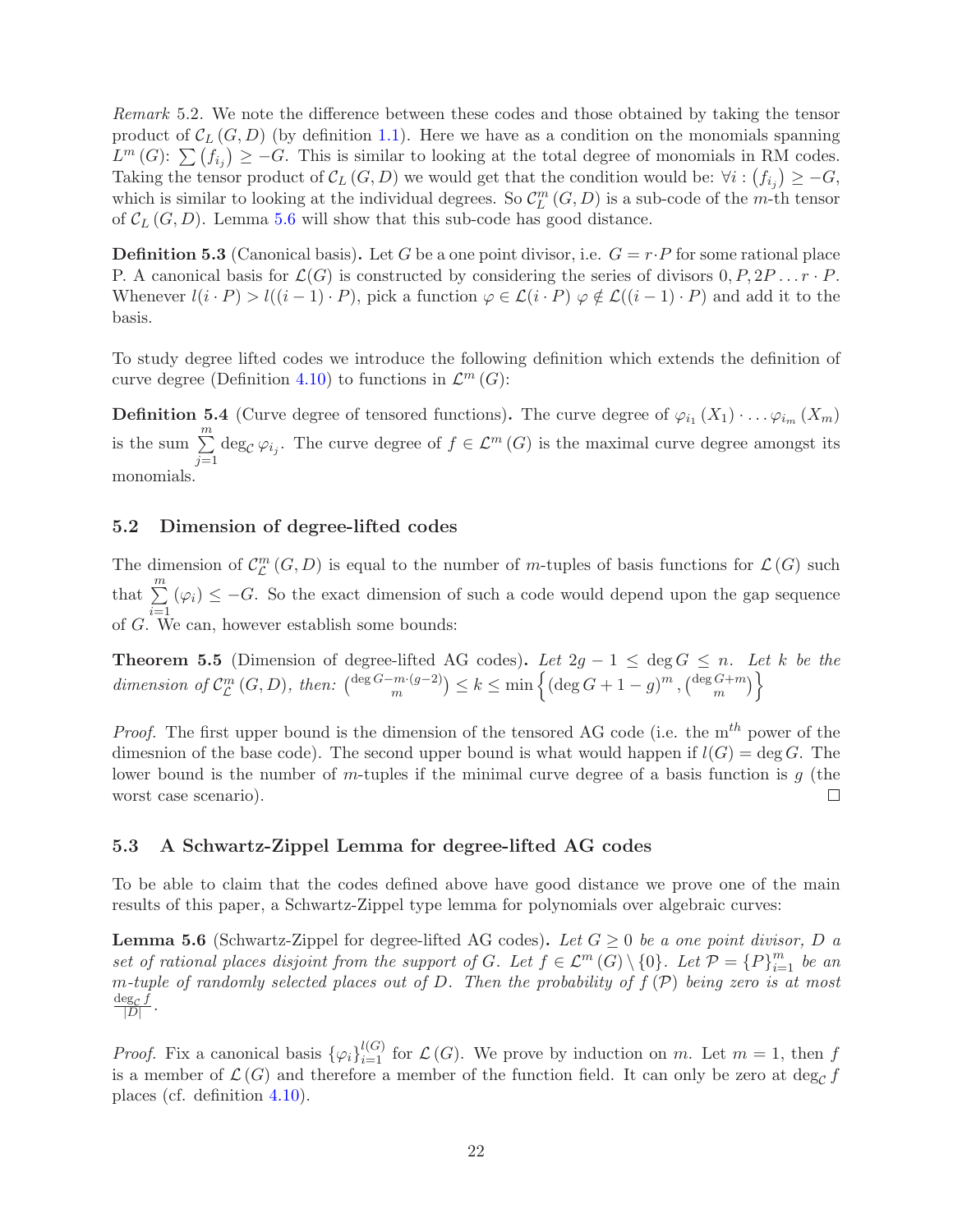Now assume the proposition for  $m-1$ , and consider the case of m. Take  $f = \sum_{n=1}^{\infty}$ k  $i=1$  $\prod^m$  $j=1$  $f_{i,j}(X_j)$  and represent each  $f_{i,j}$  in the canonical basis. Note that any basis function with a non-zero coefficient in this representation cannot have a curve degree higher than  $f_{i,j}$ 's. So we get a representation of f as a linear combination of products of basis functions. Where each product has a curve degree smaller than deg G. Randomly select a tuple  $P \in D^m$ , let  $P^*$  be the first  $m-1$  places in  $P$ . Denote  $f(\mathcal{P}*) = \sum$  $i_j \in [l(G)]$  and  $\sum (\varphi_{i_j}) \geq -G$  $a_{i_1,i_2...i_m}\varphi_{i_1}(P_1)\cdot \varphi_{i_2}(P_2)\cdots \varphi_{i_{m-1}}(P_{m-1})\cdot \varphi_{i_m}(X_m)$  and

let j be the largest index of a basis function which appears in f with  $X_m$ . Then (by induction assumption) with probability at least  $1 - \frac{\deg_c f - \deg_c \varphi_j}{|D|}$  $\frac{-\text{deg}_{\mathcal{C}}\varphi_j}{|D|}, \varphi_j$  has a non-zero coefficient in  $f(\mathcal{P}^*).$ This means that  $f(\mathcal{P}^*)$  is a linear combination of  $\{\varphi_i | 1 \leq i \leq j\}$ , with a non-zero coefficient at  $\varphi_j$ , so it can't be identically zero (because the basis functions are independent) and, by definition [5.3,](#page-21-4)  $\deg_{\mathcal{C}} f(\mathcal{P}^*) \leq \deg_{\mathcal{C}} \varphi_j$  so the probability of  $f(\mathcal{P}^*)$  being zero at a random place of D is at most  $\deg_{\mathcal{C}}\varphi_j$  $rac{\partial \mathcal{L}}{D} \mathcal{L}$ . In summary:

$$
\Pr\left[f\left(\mathcal{P}\right)=0\right]=\Pr\left[f\left(\mathcal{P}^*\right)=0\right]+\Pr_{P\in D}\left[f\left(\mathcal{P}^*\right)\left(P\right)=0\middle|f\left(\mathcal{P}^*\right)\neq0\right]\leq\frac{\deg_{\mathcal{C}}f-\deg_{\mathcal{C}}\varphi_{j}}{\left|D\right|}+\frac{\deg_{\mathcal{C}}\varphi_{j}}{\left|D\right|}=\frac{\deg_{\mathcal{C}}f}{\left|D\right|}
$$

We conclude that the distance of  $\mathcal{C}_{\mathcal{L}}^{m}$  $L^m$   $(G, D)$  when  $G \geq 0$  and D is rational is at least  $|D|^m - |D|^{m-1}$ .  $deg G$ .

It is natural to ask whether the requirement that  $G$  be a 1-point divisor is necessary; unfortunately, it is. As a counter example, consider the rational function field and the Riemann-Roch space  $\mathcal{L}(Q_{\text{inf}} + P_0)$ . This is the space spanned by  $\frac{1}{x}, 1, x$ . Now consider  $\mathcal{L}^2(Q_{\text{inf}} + P_0)$  which is the space spanned by  $\frac{1}{x}, \frac{1}{y}$  $\frac{1}{y}, 1, x, y, \frac{y}{x}$  $\frac{y}{x}, \frac{x}{y}$ y. We can evaluate functions in this space on points in  $(\mathbb{F}_q^*)^2$  and were the SZ lemma to apply here, we would expect at most  $2q - 2$  zero. Now consider the function  $f = \frac{(x-1)(y-2)}{x} - \frac{(x-1)(y-2)}{y}$  which is in  $\mathcal{L}^2(Q_{\text{inf}} + P_0)$ . It is zero whenever  $y = 2, x = 1$  or  $y = x$  for a total of  $3q - 6$  zeros, disproving a more general application of the SZ lemma.

# <span id="page-22-0"></span>6 Single-step correction of degree lifted AG codes

In this section we examine the most basic correction algorithm for degree lifted AG codes, in which we correct a point by looking at the restriction of the code to a random automorphism passing through it. We show that the closer a code's automorphism group is to being two transitive (in the sense of definition [6.1\)](#page-23-0) the better an LCC it makes (Theorem  $6.2$ ). We will then examine how this test works for degree lifted Hermitian codes (proving corollary [6.4](#page-23-2) in Section [6.1\)](#page-24-0). In Section [6.2](#page-25-0) we show that this test works well when the underlying automorphism group is 2-transitive, and in Section [6.3](#page-26-0) we study a variant of Hermitian codes which is 2-transitive and has a locally decodable tensor.

Let  $\mathcal{C}_{\mathcal{L}}^2(G, D)$  be a code, and Aut  $(G, D)$  the group of function field automorphisms stabilizing G and D. We study the following procedure:

#### Procedure 1

In order to correct the point  $(P_1, P_2, \ldots, P_m)$  in the received message f, do the following: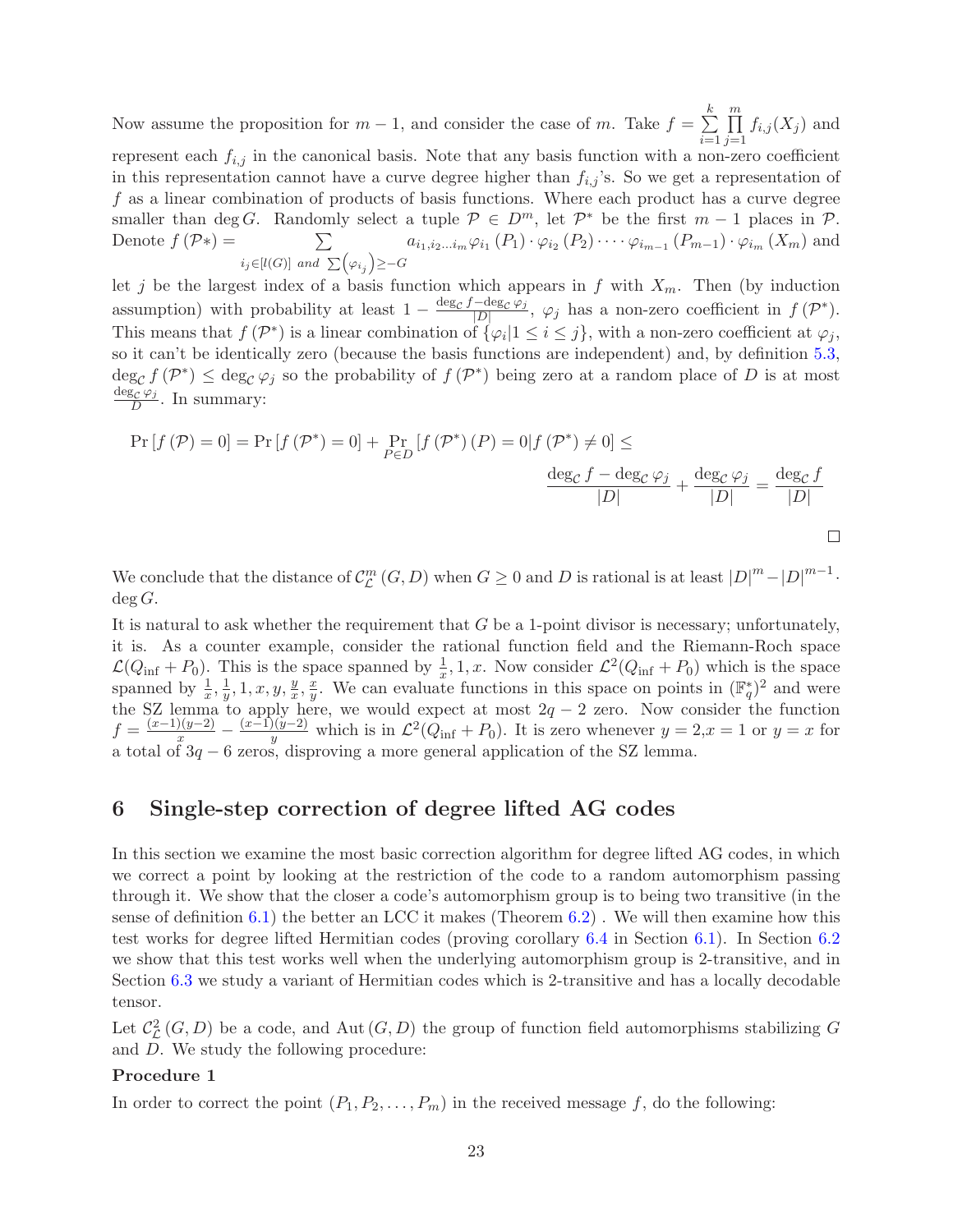- 1. Pick a set of random automorphisms  $\sigma_2, \ldots, \sigma_m \in \text{Aut}(G, D)$  such that  $\sigma_i(P_1) = (P_i)$ .
- 2. Read the values of the message at the points  $C = \{ (P, \sigma_2(P), \ldots, \sigma_m(P)) | P \in D \}.$
- 3. Use a decoding algorithm for AG codes on these values (treating the value at  $(P, \sigma_2(P), \ldots, \sigma_m(P))$  as the value at P) and get a function  $f' \in \mathcal{L}(G)$ .
- 4. Return  $f'(P_1)$ .

Remark. This is exactly the test used to correct RM codes, where the base code is a RS code and its automorphism group is the affine group.

What do we need for this test to work? At the least, we need Aut  $(G, D)$  to be transitive or there wouldn't be any  $\sigma$  to choose in step 1. In order to prove that this test works, we need that for every point  $(P_1, P_2)$ , the possible samplers for this point cover a significant part of the space nearly uniformly. Formally:

<span id="page-23-0"></span>**Definition 6.1** (( $\epsilon, \alpha$ )-doubly transitive groups). The group H acting on the set S is  $(\epsilon, \alpha)$ -doubly **transitive** if for every  $P_1, P_2 \in S$  and at least a  $1 - \epsilon$  fraction of  $P_3 \in S$  the variable  $X = \sigma(P_3)$ is distributed uniformly on an  $1 - \alpha$  fraction of S when  $\sigma$  is chosen uniformly at random from the set  $\{\sigma | \sigma (P_1) = P_2\}$ .

<span id="page-23-1"></span>**Theorem 6.2** (Single step correction of degree lifted AG codes). Let  $\mathcal{C}_{\mathcal{L}}(G, D)$  be an  $[n, k, d]_q$ code such that  $Aut(G, D)$  is  $(\epsilon, \alpha)$ -doubly transitive. For any  $f \in C^m_{\mathcal{L}}(G, D)$ , point of correction  $(P_1, P_2, \ldots, P_m) \in D^m$  and any  $\delta$ -fraction of errors, procedure 1 succeeds with probability at least  $1-\frac{2}{d}$  $rac{2}{d} \left( \frac{\delta}{(1-\alpha)} \right)$  $\frac{\delta}{(1-\alpha)^{m-1}} + \epsilon$ 

*Proof.* For any z in the function field and function field automorphism  $\varphi$ ,  $(\varphi(z)) = \varphi(z)$  so the restriction of a codeword f to  $(P, \sigma_2(P) \ldots \sigma_m(P))$  is a codeword of  $\mathcal{C}_{\mathcal{L}}(G, D)$ .  $\mathcal{C}_{\mathcal{L}}(G, D)$  has distance d and so we can handle  $\frac{d}{2}$  errors. An adversary can concentrate errors in the parts of the space sampled, so the total number of errors in the sampled space is at most  $\delta |D|^m$ . We also automatically assume that the  $\epsilon$  fraction of points that don't behave well are errors. So the expected fraction of errors for a test is at most  $\frac{\delta}{(1-\alpha)^{m-1}} + \epsilon$ . By Markov, the probability of having more than  $\frac{d}{2}$  errors is at most  $\frac{2}{d} \left( \frac{\delta}{1-\alpha} + \epsilon \right)$ .  $\Box$ 

<span id="page-23-3"></span>In Section [6.1](#page-24-0) we'll show that this test works on Hermitian codes, by proving the following theorem: Theorem 6.3 (Closeness of Hermitian automorphisms to doubly transitive). The automorphism group of Hermitian codes is  $\left(\frac{1}{\sigma^2}\right)$  $\frac{1}{q^2}, \left(1-\frac{1}{q}\right)$  $\left(\frac{1}{q}\right)$ )-doubly transitive.

From Theorems [6.2](#page-23-1)[,6.3](#page-23-3) we derive the following corollary:

<span id="page-23-2"></span>Corollary 6.4 (Single step correction of degree lifted Hermitian codes ). Procedure 1 works on  $\mathcal{C}_{\mathcal{L}}^m$  $\int_{\mathcal{L}}^{m} (r \cdot Q_{\infty}, N_H)$  with probability at least  $\frac{2}{q^3-r}$  $\left(q^{m-1}\delta+\frac{1}{q^2}\right)$  $\frac{1}{q^2}\bigg)$  .

We can see that if  $(\alpha > 0)$  δ must decrease as m increases. This isn't satisfactory and we'll solve this problem in several ways in the next sections.

What happens if  $\alpha = 0$  (i.e. the base code is 2-transitive)? In that case we get local correction for any m, which we'll prove in Section [6.2.](#page-25-0)

By adding some redundancy to the base code we can increase  $\alpha$ , we examine a method for this in Section [6.3](#page-26-0) and get a version of Hermitian codes which is locally correctable for larger  $m$ 's.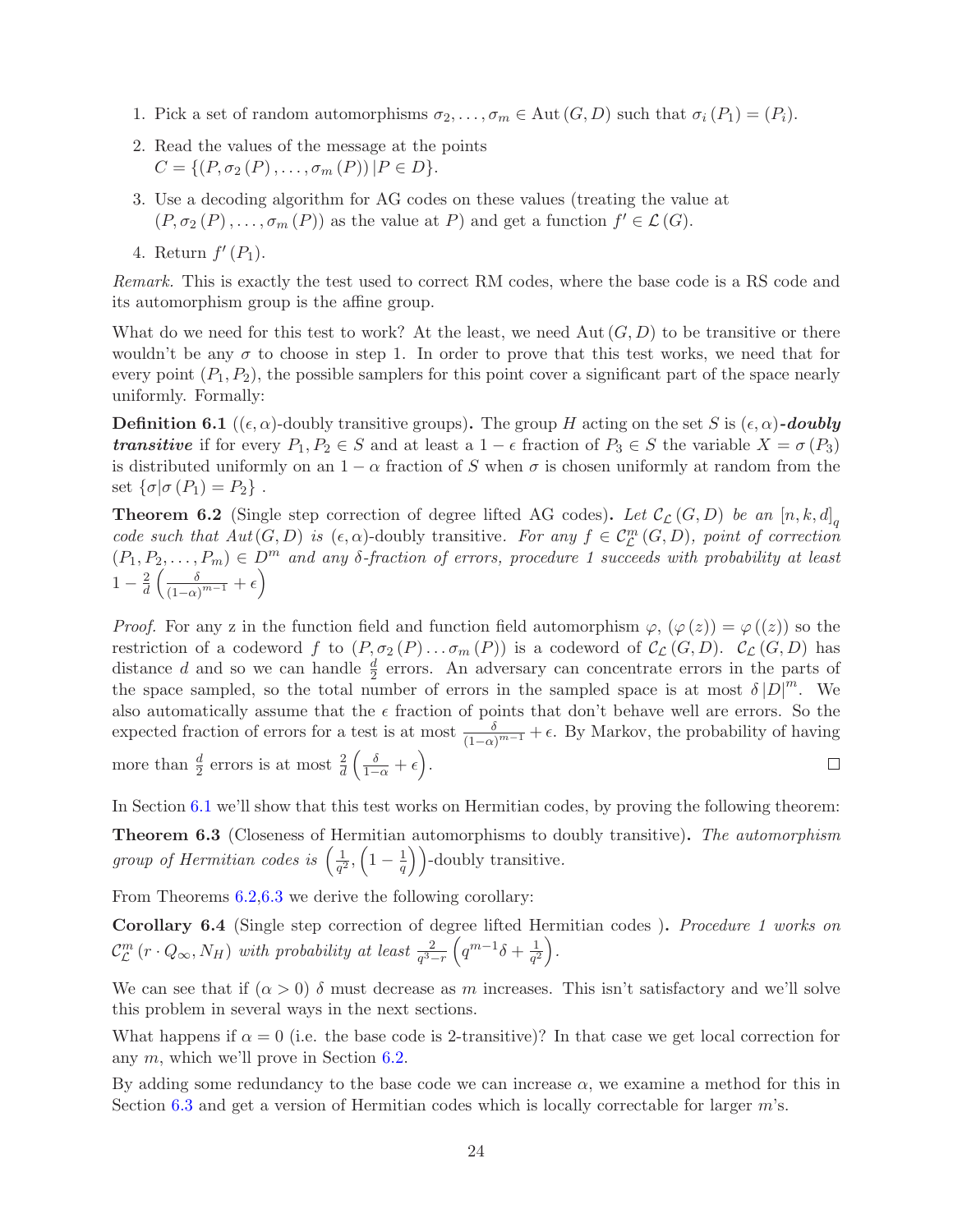### <span id="page-24-0"></span>6.1 Single-step correction of Hermitian codes

We want to prove Theorem  $6.3$ :

Theorem (Closeness of Hermitian automorphisms to doubly transitive). The automorphism group of Hermitian codes is  $\left(\frac{1}{a^2}\right)$  $\frac{1}{q^2}, \left(1-\frac{1}{q}\right)$  $\left(\frac{1}{q}\right)$  -doubly transitive.

This will imply (corollary [6.4\)](#page-23-2) that the degree lifting of Hermitian codes is locally correctable from some small fraction of errors.

We need to examine the automorphisms taking  $(x_1, y_1)$  to  $(x_2, y_2)$  and how they act on some place  $(x_3, y_3)$ . The next two lemmas establish the needed properties.

**Lemma 6.5** (Automorphisms from  $(x_1, y_1)$  to  $(x_2, y_2)$ ). There are  $q^2 - 1$  automorphisms taking  $x_1, y_1$  to  $x_2, y_2$ .

*Proof.* Let  $\sigma_{x,y}$  be the automorphism taking  $(0,0)$  to  $(x, y)$  and  $\tau$  a generator for the automorphism group that stabilizes  $(0, 0)$  then the set

 $\{\sigma_{x_2,y_2}\tau^i\sigma_{x_1,y_1}^{-1}|1\leq j\leq q^2-1\}$  is a set of  $q^2-1$  automorphism taking  $(x_1,y_1)$  to  $(x_2,y_2)$  and since  $|\text{Aut}(rQ_{\infty}, \tilde{N}_H)| = q^3 (q^2 - 1)$  and  $|D| = q^3$  these are the only such automorphisms.

**Lemma 6.6** (Automorphisms rarely intersect more than once). Let  $\varphi_1, \varphi_2$  be two different automorphisms taking  $(x_1, y_1)$  to  $(x_2, y_2)$ , if  $\varphi_1(x, y) = \varphi_2(x, y)$  then  $x = x_1$ .

*Proof.* Let  $\tau$  be a generator of the automorphism group W (see theorem [4.14\)](#page-19-3),  $\varphi_1 = \sigma_{x_2,y_2} \tau^i \sigma_{x_1,y_1}^{-1}$ and  $\varphi_2 = \sigma_{x_2,y_2} \tau^j \sigma_{x_1,y_1}^{-1}$ . Then  $\sigma_{x_2,y_2} \tau^i \sigma_{x_1,y_1}^{-1}(x,y) = \sigma_{x_2,y_2} \tau^i \sigma_{x_1,y_1}^{-1}(x,y)$ . If  $x \neq x_1$  this means that there is a point  $(x', y')$ ,  $x' \neq 0$  such that  $\tau^i(x', y') = \tau^j(x', y')$  w.l.g let  $j > i$  then  $(x', y') =$  $\tau^{j-i}(x',y')$  so  $\tau^{j-i}$  stabilizes a non-zero point. But then, if we denote  $\tau^{j-1}(x) = \tau_c(x)$ ,  $x' = cx'$  so  $c = 1$  (since  $x' \neq 0$ ) and  $\tau^{j-1}$  is the identity mapping in contradiction to  $\tau$  being of order  $q^2 - 1$ .

So we have that for all but q places (those having  $x_3 = x_1$ ), the image of  $(x_3, y_3)$  under automorphisms taking  $(x_1, y_1)$  to  $(x_2, y_2)$  is of size  $q^2 - 1$  (so uniformity is immediate) this proves Theorem [6.3.](#page-23-3)

Explicitly, this gives us that for  $r = q^3 - c \epsilon q^4$ , procedure 1 succeeds on the code  $\mathcal{C}_{\mathcal{L}}^2$  $L^2(r \cdot Q_{\infty}, N_H)$ with probability at least  $1 - \frac{2}{c}$  $\frac{2}{c}$ .

So,

Corollary 6.7 (Degree lifted Hermitian codes are single step correctable).

$$
\mathcal{C}_L^2\left(\left(q^3-c\epsilon q^4\right)\cdot Q_\infty,D\right)
$$

is a locally correctable code with rate

$$
\frac{k}{n} \approx \frac{(q^3 - c\epsilon q^4)^2 - 2(q^3 - c\epsilon q^4)q^2}{2q^6} \approx \frac{1}{2} - c\epsilon q - \frac{1}{q},
$$

query complexity  $\sqrt{n}$  and alphabet size of  $\sqrt[3]{n}$ .

We note that the Reed-Muller code with the similar rate of  $\frac{1}{2} - \epsilon$  has an alphabet size of  $\sqrt{n}$  (the query complexity is the same).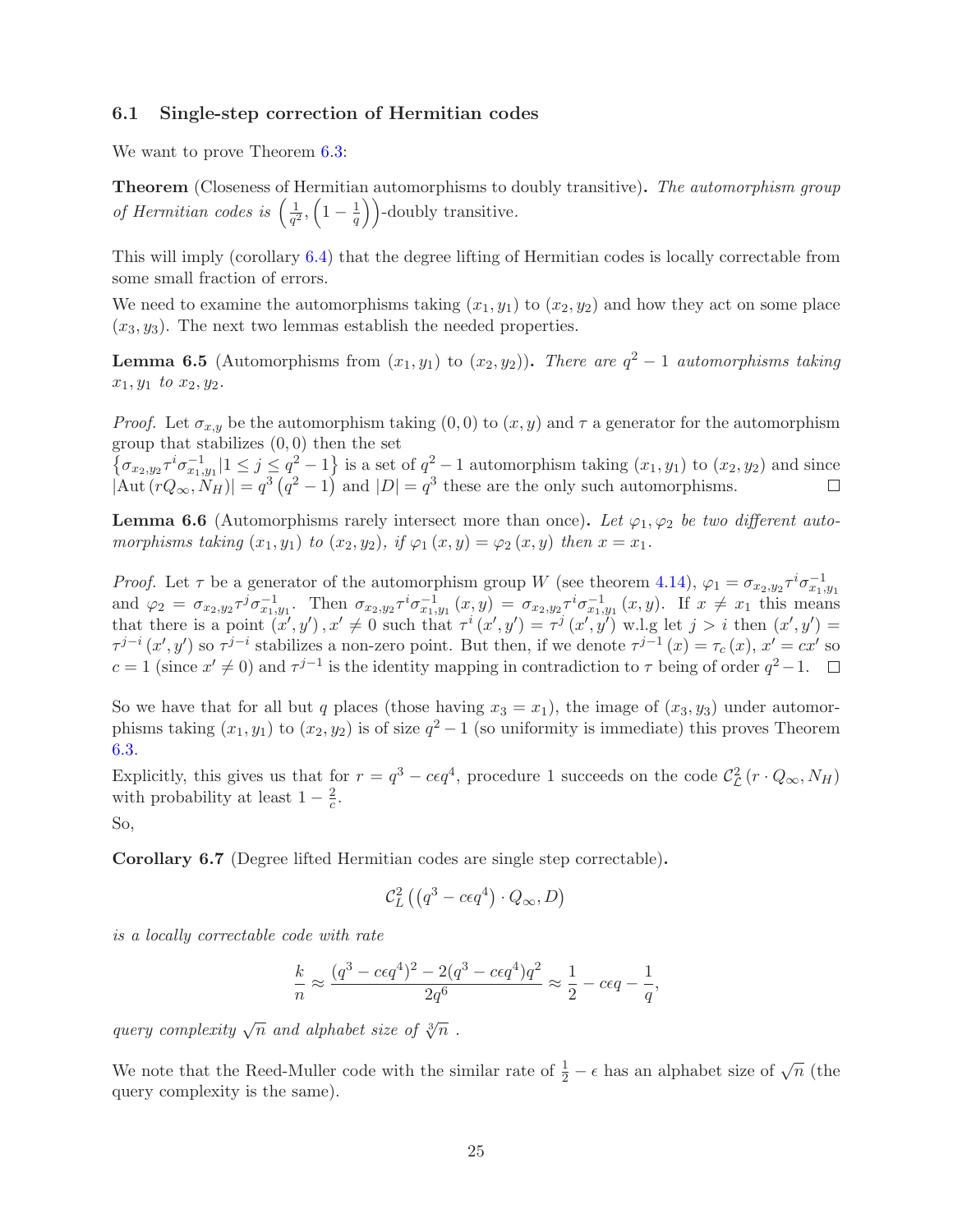## <span id="page-25-0"></span>6.2 Degree lifting of 2-transitive AG codes are LDCs

If our base code is 2-transitive then procedure 1 samples the whole space. What is left is to establish the uniformity of this sampling. In this section we show that if a group is  $(\epsilon, 0)$ -doubly transitive (i.e. 2-transitive) then  $\epsilon = 0$  which will imply that the degree lifting of doubly transitive AG codes is locally correctable (Theorem [6.10\)](#page-25-1).

Remark. Technically, a 2-transitive group won't sample the whole space since, for instance, when correcting  $(P_1, P_2)$  we will never sample  $(P_1, P_3)$ . We can overcome this by also considering the parallel lines (i.e.  $\{(P_1, P) | P \in D\}$  etc) as views.

In the next two lemmas, we show that uniformity is a property of any 2-transitive group.

<span id="page-25-2"></span>**Lemma 6.8** (Uniformity of transitive groups). Let A be a set with a group  $\Phi$  acting on it transitively. Let  $\Phi_{a,b} \subseteq \Phi$  be the set of automorphisms taking a to b, then  $|\Phi_{a,b}|$  is independent of the choice of a, b.

*Proof.* Assume by contradiction that  $|\Phi_{a,b}| > |\Phi_{a,c}|$ . Let  $\sigma \in \Phi$  be such that  $\sigma(b) = c$  then  $\sigma(\Phi_{a,b}) \subseteq \Phi_{a,c}$  so there are two different  $\varphi_1, \varphi_2 \in \Phi_{a,b}$  such that  $\sigma \circ \varphi_1 = \sigma \circ \varphi_2 \Rightarrow \varphi_1 = \varphi_2$ , a contradiction. contradiction.

<span id="page-25-3"></span>**Lemma 6.9** (Uniformity of doubly transitive groups). Let A be a set with a group  $\Phi$  acting on it 2-transitively. Let  $\Phi_{a,b,c,d} \subseteq \Phi$ ,  $a \neq c, b \neq d$  be the set of automorphisms taking a to b and c to d, then  $|\Phi_{a,b,c,d}|$  is independent of the choice of a, b, c, d.

*Proof.* From lemma [6.8](#page-25-2) we know that  $|\Phi_{a,b}|$  is independent of a, b, so assume by contradiction that  $|\Phi_{a,b,c,d}| > |\Phi_{a,b,c,d'}|$ . Let  $\sigma \in \Phi$  be such that  $\sigma(b) = b, \sigma(d) = d'$  then  $\sigma(\Phi_{a,b,c,d}) \subseteq \Phi_{a,b,c,d'}$  so there are two different  $\varphi_1, \varphi_2 \in \Phi_{a,b,c,d}$  such that  $\sigma \circ \varphi_1 = \sigma \circ \varphi_2 \Rightarrow \varphi_1 = \varphi_2$ , a contradiction.

We can now prove the main result of this section.

<span id="page-25-1"></span>**Theorem 6.10** (Doubly Transitive AG codes are locally correctable). Let  $\mathcal{C}_{\mathcal{L}}(G,D)$  be an  $[n, k, d]_q$ code with a 2 transitive group of function field automorphisms, then  $\mathcal{C}_{\mathcal{L}}^{m}$  $_{\mathcal{L}}^{m}\left( G,D\right)$  is locally correctable from a  $\delta < \frac{d}{2n}$  fraction of errors.

*Proof.* set  $\alpha = 0$  and  $\epsilon = 0$  in Theorem [6.2.](#page-23-1)

We are unaware of any 2-transitive AG codes (other than Reed-Solomon codes). Some immediate places to look for them are the Hermitian, Suzuki and Ree curves, as all of them have 2-transitive groups acting on their rational points ([\[Sti93\]](#page-37-6), [\[HS90\]](#page-35-4) and [\[Ped92\]](#page-36-7) respectively). However, for these to give rise to 2-transitive codes there must also be a non-rational divisor of sufficiently low degree (smaller than the number of rational points) which is stabilized by all these automorphisms.

Would this kind of test work for the tensor of any 2-transitive code? The uniformity of the sampling has nothing to do with the base code being an AG code, the only property of AG codes we use is that the restriction of the tensor to the sampler is a codeword of the base code. We do not know whether this is true for the tensor (or some appropriate generalization of the degree lifted subcode of it) of some general 2-transitive code.

 $\Box$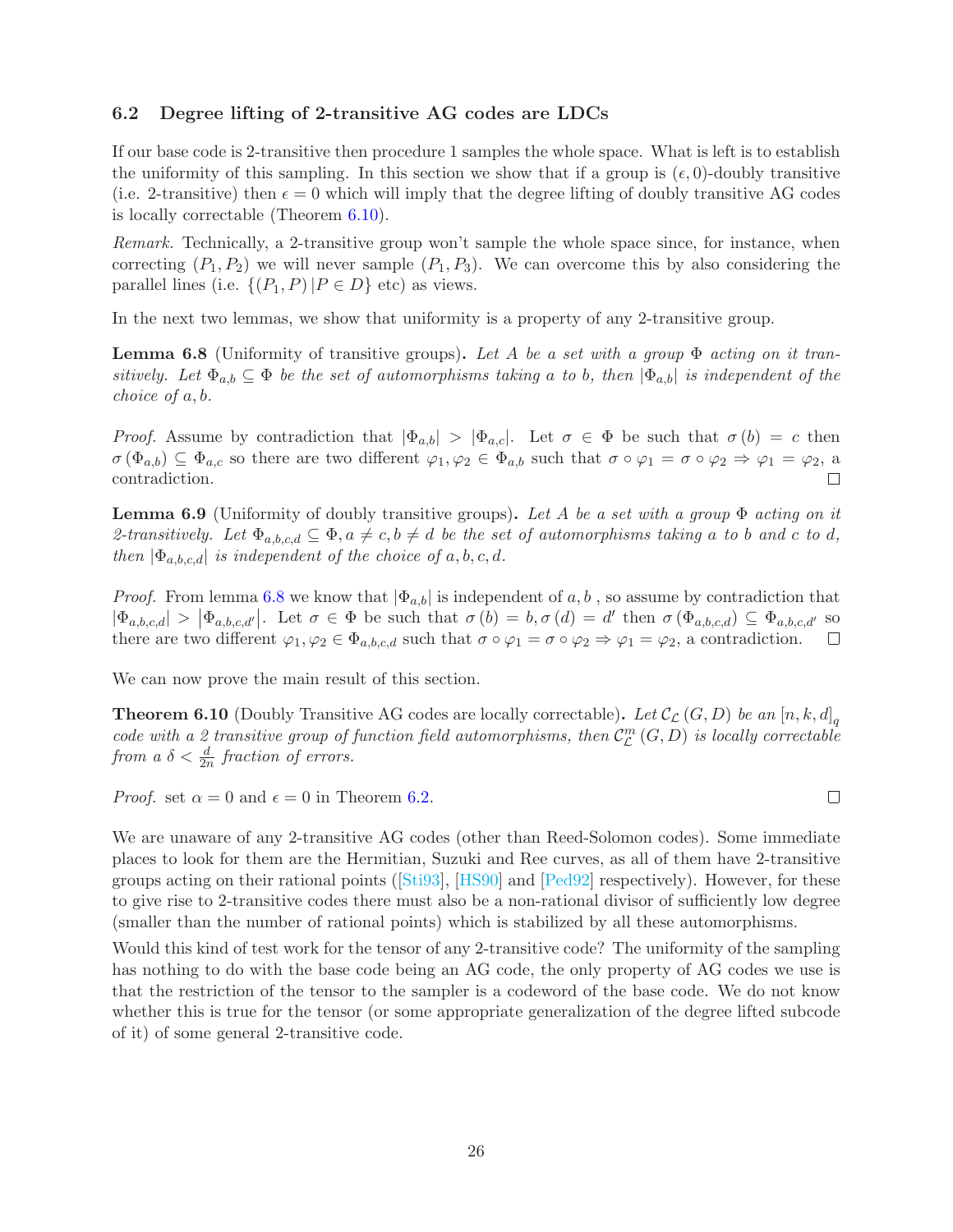### <span id="page-26-0"></span>6.3 Increasing transitivity via redundancy

To get a 2-transitive AG code, we need an automorphism group that acts 2-transitively on some set of places, while stabilizing another (that can't be of too high a degree). While we have several examples with a 2-transitive action, we don't know of any (except for RM codes) where it also stabilizes another divisor. In particular, the Hermitian function field has a 2-transitive action on its set of rational places (including infinity), but we don't know of any low degree (degree lower than  $q^3$ ) divisor that is stabilized by it.

In this section we show that a 2 transitive action is sufficient to show local correctability of the tensored code (though with a smaller rate than we would get from degree lifting), this gives us a construction of an LCC based on tensored Hermitian codes.

We first need to slightly extend our notion of AG codes.

Let  $S = \{P\}_i^n$  $\binom{n}{i}$  be a set of places and Aut  $\{S\}$  be a group of function field automorphisms acting on S (implied here is that S is closed under the action of function from  $Aut\{S\}$ ). We define the evaluation of a function at a place it has a pole in as 0.

**Definition 6.11.** The extended evaluation of a function  $z \in F/K$  is denoted  $\bar{z}$  and defined

$$
\bar{z}(P) = \begin{cases} z(P) & v_P(Z) \ge 0 \\ 0 & otherwise \end{cases}
$$

This allows us to consider AG codes  $\mathcal{C}_{\mathcal{L}}(G, D)$  when  $SUPP(G) \cap SUPP(D) \neq \emptyset$ .

**Definition 6.12.** The code  $\bar{\mathcal{C}}_{\mathcal{L}}(N, D) := \{ (\bar{z}(P_i))_{i=1}^n | z \in \mathcal{L}(D) \}$ 

We can now prove the main result of this section:

<span id="page-26-1"></span>**Theorem 6.13** (Local correction of increased transitiveness AG codes). Let S be a set of place such that  $Aut\{S\}$  acts 2-transitively on S, pick  $Q \in S$ . Then  $\bar{C}_{\mathcal{L}}^m(r \cdot Q, S)$  is locally correctable from a  $\delta \leq \frac{n-r \cdot m}{2n}$  fraction of errors.

*Proof.* Mark  $|S| = n$ . Let  $\delta n^m$  be the number of errors allowed. Say we wish to correct the codeword w at the point  $(P_1, P_2 \ldots P_m)$ . We randomly pick automorphisms  $\varphi_2 \ldots \varphi_m$  such that  $\varphi_i(P_1) = P_i$ , and consider the values received at the points  $C = \{(P, \varphi_2(P) \dots \varphi_m(P)) | P \in S\}$ . For all z in the function field:  $(\varphi(z)) = \varphi((z))$  so  $\deg_{\mathcal{C}} z = \deg_{\mathcal{C}} \varphi(z)$ . Which means that the restriction of w to C is a codeword of  $\mathcal{C}_{\mathcal{L}}\left(r \cdot Q + r \cdot \sum_{i=1}^{m} \right)$  $i=2$  $\varphi_i(Q), S$ , this code has distance of at least  $d = n - m - r \cdot m$ and we can use standard algorithms to decode it. For any point  $(P'_1 \dots P'_m)$ ,  $P'_i \neq P_i$  the number of automorphisms selections which would lead to it being in  $\mathcal C$  is independent of the identity of the  $P'$ 's (lemma [6.9\)](#page-25-3) so the expected fraction of errors in C is  $\delta$ .

Let  $X_C$  be a random variable denoting the fraction of errors on C. Using markov Pr  $\left[ X_C > \frac{d}{2} \right]$  $\frac{d}{2}$   $\vert$   $<$  $\frac{\delta n}{d}$ , so if  $\delta$  is smaller than half the relative distance of  $\mathcal{C}_{\mathcal{L}}\left(r \cdot Q + r \cdot \sum_{i=1}^{m} q_i\right)$  $\varphi_i(Q), S$  the correction  $2\delta n$  $i=2$ succeeds with high probability.  $\Box$ 

The disadvantage of this method is the presence of  $r$  in the distance of the restrictions. This means that  $r < \frac{n}{m}$ . We also gain no benefit from bounding the total curve degree of monomials in this construction. So we bound the individual curve degrees of of members in monomials instead. i.e. we look at the full tensored code and not at a sub-code of it. This gives us a dimension of  $(r - g)^m$ .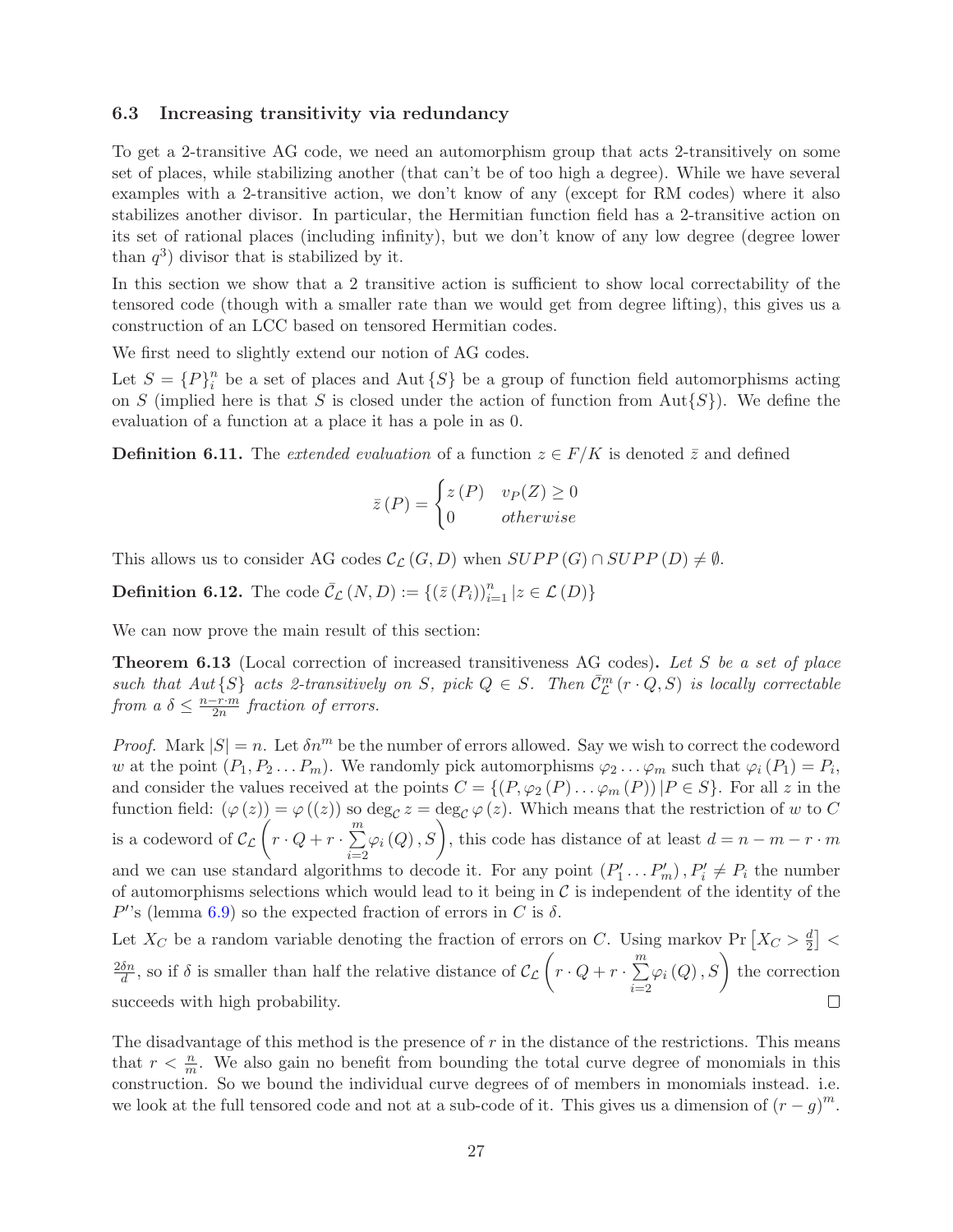Corollary 6.14 (Locally correctable tensors of Hermitian codes). The m-th tensor of  $\bar{\mathcal{C}}_{\mathcal{L}}(r \cdot Q_{\infty}, N_H \cup Q_{\infty})$  is locally correctable from a  $\delta \leq \frac{q^3-r\cdot m}{2q^3}$  fraction of errors. The rate of these codes will be  $\frac{1}{m^m}\left(1-c\delta-\frac{1}{q}\right)$  $\frac{1}{q}$ .

Proof. The set of rational points of the Hermitian curve has a 2-transitive group of automorphisms acting on it [\[Sti93\]](#page-37-6). Now apply Theorem [6.13.](#page-26-1)  $\Box$ 

<span id="page-27-0"></span>Remark. Theorem [6.13](#page-26-1) can be extended for  $(\epsilon, \alpha)$ -doubly transitive groups.

# 7 Fractal correction of degree lifted AG codes

In this section we will examine a fractal correction algorithm, define the required properties for a degree lifted code to be locally correctable using this algorithm (Theorem [7.2\)](#page-27-1), show that Hermitian codes posses these properties and conclude that fractal correction succeeds on degree lifted Hermitian codes (corollary [7.5\)](#page-28-0).

Formally, fractal correction is the following procedure:

#### Procedure 2:

In order to correct the point  $(P_1, \ldots, P_m)$  do the following:

- 1. Choose  $m-1$  automorphisms such that  $\varphi_i(P_1) = (P_i)$ .
- 2. Let  $C = \{(P, \varphi_2(P) \dots \varphi_m(P)) | (P) \in D\}$  be the embedding of the curve generated by these automorphisms.
- 3. For every point in  $C$ , apply procedure 1.
- 4. Use the values returned from step 3, apply standard AG decoding to get the restriction of f to  $C$ , and calculate it at the point  $P_1$ .

So in this procedure, we first correct each point on C and then use the corrected values to correct the value at the original point we wanted to correct. By iterating steps 1,2 we can increase the "depth" of the recursion in this procedure. So as described this procedure is a 2-step correction procedure, but this can be increased to c-steps. The following definition captures the requirements for this test to work.

**Definition 7.1** (( $\alpha, \epsilon$ )-closeness to c-steps uniformity). The group H acting on the set S is  $\alpha, \epsilon$ close to c-steps uniform if for every  $P_1, P_2 \in S$ , random series of objects  $Q_1, Q_2, \ldots Q_{c-1} \in S$ and a random series of c automorphisms such that  $\sigma_1(P_1) = P_2, \sigma_i(Q_{i-1}) = \sigma_{i-1}(Q_{i-1})$ . For at least an  $(1 - \epsilon)$  fraction of objects in S, the variable  $\sigma_c(P)$  is  $\alpha$ -close to the uniform distribution on S.

<span id="page-27-1"></span>**Theorem 7.2** (Fractal correction of degree lifted AG codes). Let  $\mathcal{C}_{\mathcal{L}}(G, D)$  be an  $[n, k, d]_q$  code such that  $Aut(G, D)$  is  $\alpha$ ,  $\epsilon$ -close to 2-steps uniform. For any  $f \in C^m_{\mathcal{L}}(G, D)$ , point of correction  $(P_1, P_2... P_m) \in D^m$  and any  $\delta$ -fraction of errors. Procedure 2 succeeds with probability at least  $1-\left(\frac{2n}{d}\right)$  $\left(\frac{\delta n}{d}\right)^c\left(\delta+m\cdot\alpha+\epsilon\right)$ 

Proof. In the bottom most step of the recursion, points are sampled such that each coordinate is  $\alpha$ -close to uniform, so the points themselves are sampled m· $\alpha$ -close to uniformly (relying on lemma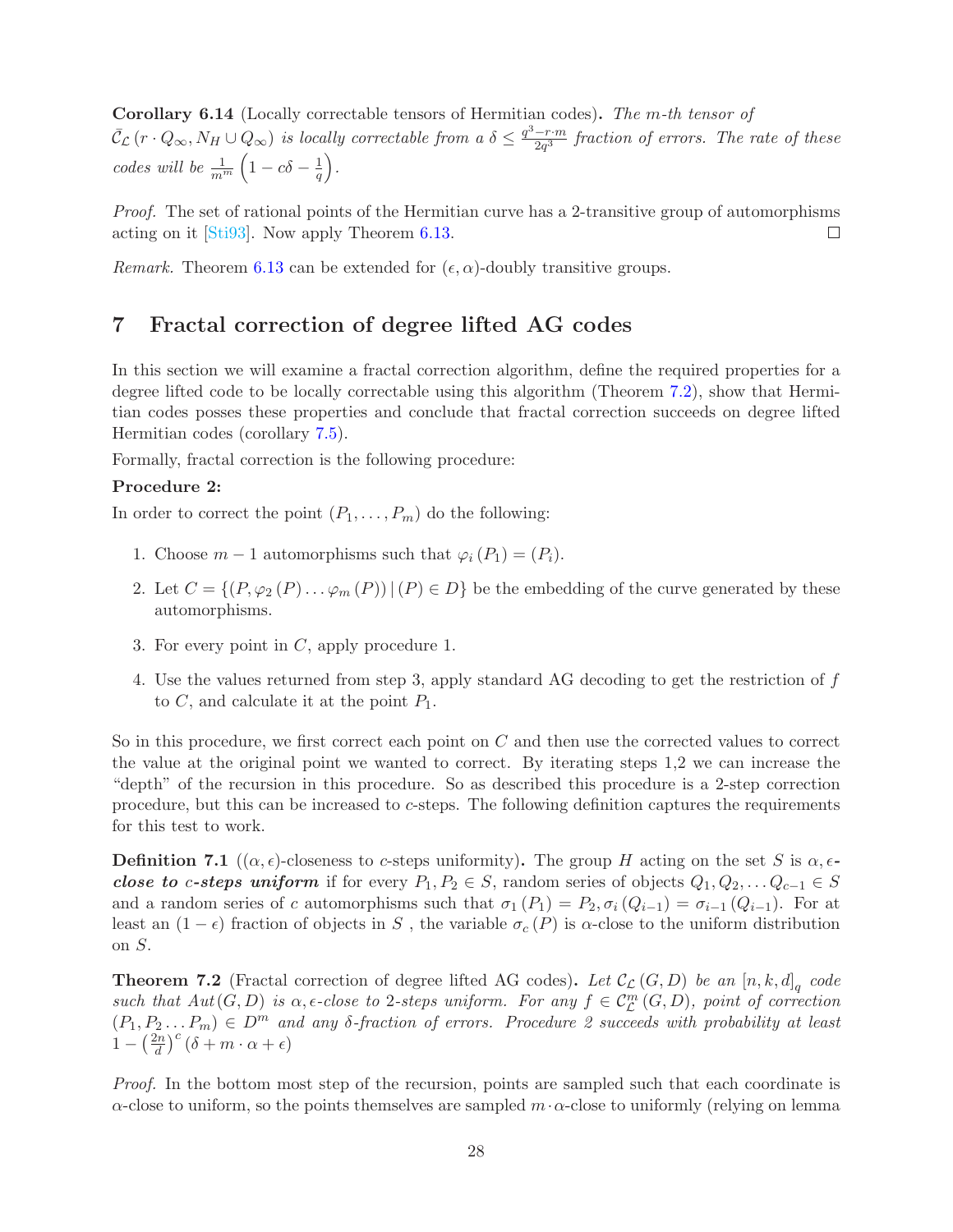[7.7\)](#page-29-0). So the expected number of errors along a curve is at most  $(\delta + m \cdot \alpha + \epsilon)n$ . Using Markov, this means that each correction in the bottom of the recursion succeeds with probability at least  $1-\frac{2}{d}$  $\frac{2}{d}(\delta+m\cdot\alpha+\epsilon)n$ . So in the next step of the recursion, the expected number of errors is at most  $\frac{2}{d}(\tilde{\delta} + m \cdot \alpha + \epsilon) n^2$  and each correction succeeds with probability at least  $1 - \frac{4}{d^2}$ 2  $\frac{4}{d^2}(\delta+m\cdot\alpha+\epsilon)n^2.$ Continuing in this way, we get that the topmost step in the recursion succeeds with probability at  $\left(\frac{\partial n}{\partial d}\right)^c$   $(\delta + m \cdot \alpha + \epsilon)$ . least  $1 - \left(\frac{2n}{d}\right)$ П

This does give us a way to locally correct codes with  $m > 2$ . We now return to the automorphisms of the Hermitian code, the remainder of this section will be concerned with proving the following:

<span id="page-28-1"></span>Theorem 7.3 (2-steps uniformity of Hermitian automorphisms).

$$
Aut(r \cdot Q_{\infty}, N_H)
$$

is  $\frac{1}{q}, \frac{1}{q}$  $\frac{1}{q}$ -close to 2-steps uniform.

Corollary 7.4 (Fractal correction of degree lifted Hermitian codes). Consider

$$
\mathcal{C}_L^m \left( \left( q^3 - c \left( \delta + \frac{m}{q} \right) q^3 \right) \cdot Q_\infty, D \right)
$$

, for some constant c, if the fraction of errors in the received codeword is smaller than  $\delta$  then procedure 2 succeeds with probability at least  $1 - \frac{4}{(\delta + \frac{n}{2})^2}$  $\frac{4}{\left(\delta+\frac{m}{q}\right)c^2}$ .

<span id="page-28-0"></span>Corollary 7.5 (Fractal correction degree lifted Hermitian codes ).

$$
\mathcal{C}_L^m \left( \left( q^3 - c \left( \delta + \frac{m}{q} \right) q^3 \right) \cdot Q_\infty, D \right)
$$

is a locally correctable code with rate

$$
\frac{k}{n} \approx \frac{(q^3 - c\left(\delta + \frac{m}{q}\right)q^3)^m - m(q^3 - c\left(\delta + \frac{m}{q}\right)q^3)^{m-1}q^2}{m! \cdot q^{3m}} \approx \frac{1}{m!} \left(1 - c\delta - \frac{m}{q}\right)
$$

query complexity  $\sqrt[m]{n^2}$  and alphabet size of  $1.5 \sqrt[m]{n}$ .

We note that the Reed-Muller code with the similar rate of  $\frac{1}{m!}(1-\delta)$  has a query complexity of  $\sqrt[m]{n}$  and an alphabet size of  $\sqrt[m]{n}$ .

Proof. (of Theorem [7.3\)](#page-28-1) This is an immediate consequence of lemma [7.8.](#page-29-1) But first we will need some preparatory lemmas:

<span id="page-28-2"></span>**Lemma 7.6** (Image of bounded polynomial is uniform). A degree  $q + 1$  polynomial  $f : \mathbb{F}_{q^2} \to D$ ,  $|D| = q$  has a statistical difference of at most  $\frac{1}{q} - \frac{1}{q^2}$  $\frac{1}{q^2}$  from the uniform distribution on D.

*Proof.* Let Q be the distribution induced by f, assume that  $\delta(Q, U) > \frac{1}{q} - \frac{1}{q^2}$  $\frac{1}{q^2}$ . Then there is a set  $A \subseteq D$  such that  $\left|\Pr_{x \in \mathbb{F}_{q^2}}[f(x) \in A] - \frac{|A|}{q}\right| > \frac{1}{q} - \frac{1}{q^2}$  $\frac{1}{q^2}$ . This means that one of the following 2 things must happen:

1. f takes more values to A then the uniform distribution does, in that case  $|f^{-1}(A)| \ge |A| q + q$ but  $|f^{-1}(x)| \leq q+1$  (because of its degree) so  $|A| = q$  which is ludicrous.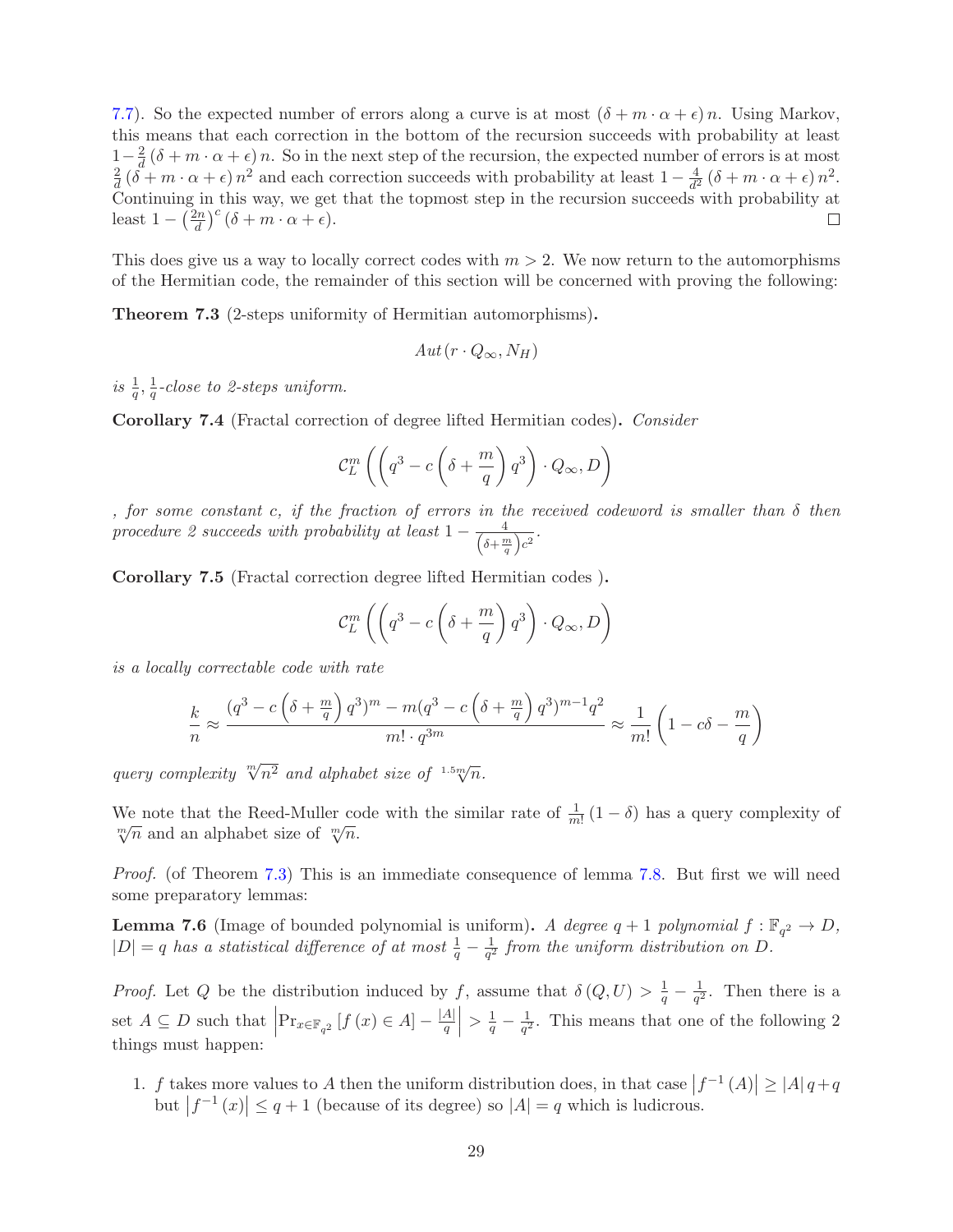2. f takes less values to A then the uniform distribution does. Apply 1. to  $\overline{A}$  to get a contradiction.

<span id="page-29-0"></span>**Lemma 7.7** (Statistical distance is additive). Let  $Q$  be a distribution on  $D$  and  $P$  a distribution on D' which is independent of Q. P and Q are  $\mu$  close to uniform. Then  $Q \times P$  is at least  $2\mu$ -close to uniform.

Proof. Statistical distance obeys the triangle inequality so

$$
d(Q \times P, U_D \times U_{D'}) \le d(Q \times P, Q \times U_{D'}) + d(Q \times U_{D'}, U_D \times U_{D'}) = 2\mu
$$

 $\Box$ 

 $\Box$ 

Now consider the following probabilistic procedure as part of correcting the point

 $(x_1, y_1, x_2, y_2 \ldots x_m, y_m)$ :

# Procedure 3:

- 1. Pick an index  $2 \leq i \leq m$ .
- 2. Choose  $m-2$  automorphisms  $\{\varphi_i\}$  with the indices  $X = \{2, 3, \ldots, i - 1, i + 1, \ldots, m\}$  such that  $\forall j \in X : \varphi_i(x_1, y_1) = (x_i, y_i)$ .
- 3. Choose a rational point  $(x', y') \in N_H$  (this is a particular point along C we now wish to correct).
- 4. Choose  $m-2$  automorphisms  $\Big\{\varphi'_j\Big\}$  $\binom{1}{j}$  with the indices  $X = \{2, 3, \ldots, i - 1, i + 1, \ldots, m\}$  such that  $\forall j \in X : \varphi'_j$  $j_{j}(x', y') = \varphi_{j}(x', y')$  (this is [almost] picking a random curve along which to correct the point  $(x', y', \varphi_2(x', y') \dots \varphi_m(x', y'))$ .
- 5. Pick a random point  $(x, y) \in N_H$ .

<span id="page-29-1"></span>Lemma 7.8 (Uniformity of single coordinates). after following procedure 3, when selecting random  $\varphi_i, \varphi'_i$  $\mathcal{L}_i$  such that  $\varphi_i(x_1, y_1) = (x_i, y_i)$  and  $\varphi_i$  $\mathcal{L}_i(x', y') = \varphi_i(x', y')$ . For all but  $q^2$  values of  $(x, y)$ ,  $\varphi'_i$  $\int_{i}^{t}(x,y)$  is distributed at least  $\frac{1}{q}$ -close to the uniform distribution on  $N_H$ .

Proof. Using the representation of automorphisms described in Corollary [4.15,](#page-20-2) we can state the explicit requirements for  $\varphi_i, \varphi'_i$  $i$  as:

$$
\varphi_i(x) = (x - x_1) \cdot c + x_i
$$

$$
\varphi_i(y) = (y - x_1^q x + x_1^{q+1} - y_1) \cdot c^{q+1} + x_i^q (x - x_1) \cdot c + y_i
$$

$$
\varphi_{i}^{'}(x) = (x - x') \cdot c' + \varphi_{i}(x')
$$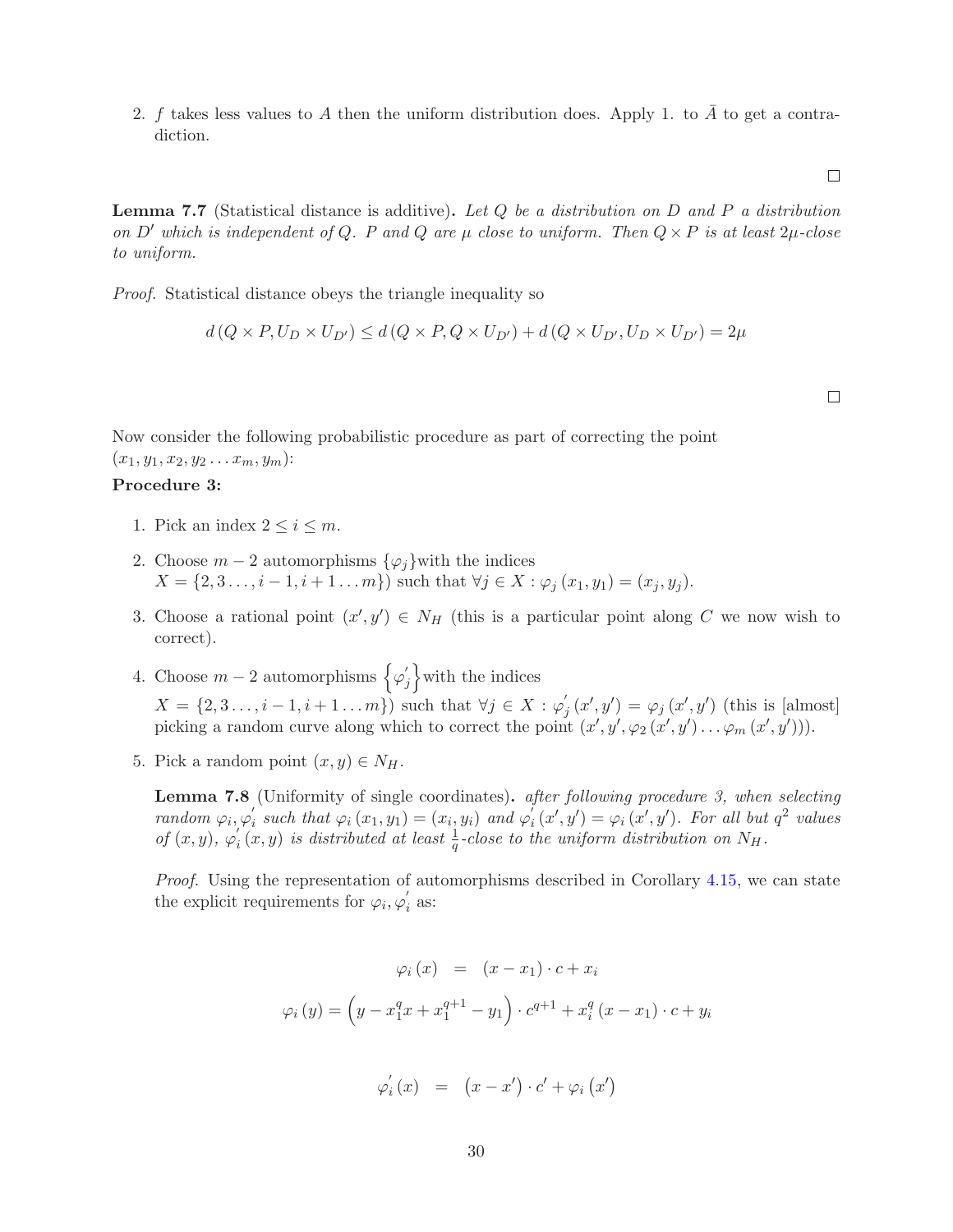$$
\varphi'_{i}(y) = (y - x'^{q}x + x'^{q+1} - y') \cdot c'^{q+1} + \varphi_{i}(x')^{q} (x - x') \cdot c' + \varphi_{i}(y')
$$

combining them we get:

$$
\varphi_i'(x) = (x - x') \cdot c' + (x' - x_1) \cdot c + x_i
$$
  

$$
\varphi_i'(y) = (y - x'^q x + x'^{q+1} - y') \cdot c'^{q+1} + ((x - x_1) \cdot c + x_i)^q (x - x') \cdot c'
$$
  

$$
+ (y' - x_1^q x' + x_1^{q+1} - y_1) \cdot c^{q+1} + x_i^q (x' - x_1) \cdot c + y_i
$$

Let  $(x_T, y_T) \in N_H$ , for all but q values of  $(x, y)$ ,  $x \neq x'$  so when  $c' = \frac{-(x'-x_1) \cdot c - x_i + x_T}{(x-x')}$  $\frac{x_1) \cdot c - x_i + x_T}{(x-x')}$ ,  $\varphi'_i$  $i(x) =$  $i<sub>i</sub>(x)$  is uniformly distributed on  $F_{q^2}$ . If we set  $c' = \frac{-(x'-x_1)\cdot c - x_i + x_T}{(x-x')}$  $x_T$  and so w.h.p.  $\varphi'_i$  $\frac{x_1 \cdot c - x_i + x_T}{(x - x')}$  in the second equation we get that  $\varphi'_i$  $i<sub>i</sub>(y)$  is a degree (at most)  $q+1$  polynomial in c. The coefficient  $\big)^{q+1}$ . Fixing  $x_1, y_1, x', y'$ of  $c^{q+1}$  is  $\left(y'-x_1^q\right)$  $\left(\frac{q}{1}x' + x_1^{q+1} - y_1\right) + \left(y - x'^{q}x + x'^{q+1} - y'\right)\left(\frac{(x'-x_1)}{(x-x')}\right)$  $\overline{(x-x^{\prime})}$ this coefficient has most  $q^2$  zeros on the Hermitian curve so for all but  $q^2$  values of  $(x, y)$  it is not zero and  $\varphi'_i$  $i<sub>i</sub>(y)$  is a degree  $q + 1$  polynomial in c whose image is of at most size q (since  $(x_T, \varphi'_i(y))$  is a rational point on the Hermitian curve). So the farthest statistical difference it can have from a uniform distribution is  $\frac{1}{q}$  (lemma [7.6\)](#page-28-2).  $\Box$ 

The coefficient of  $c^{q+1}$  is independent of  $(x_i, y_i)$  so for all but  $q^2$  of the points on each curve in step 3 of procedure 2, each of the coordinates of  $((x, y), \varphi'_2)$  $\left(\frac{y}{2}(x,y)\ldots\varphi_{m}'(x,y)\right)$  is  $\frac{1}{q}$  close to uniform.

# <span id="page-30-0"></span>8 Correction via high-degree samplers

In this section we examine correction via high-degree samplers. We define the required properties of a base AG code for its degree lifting to be locally correctable in this manner (Theorem [8.3\)](#page-30-1) and construct an explicit set of high-degree samplers for degree lifted Hermitian codes which allows us to locally correct them (Theorem [8.5\)](#page-31-0).

So far we have used automorphisms in our correcting, this had the benefit of having the restriction of the degree lifted code be a word in the base code. The downside of this is that the number of automorphisms isn't as large as we would like it to be. In the section we replace the automorphisms with a larger class of functions that will allow us to easily sample the whole space but with some increase in the curve degree of the restrictions of a code-word to a sampler.

**Definition 8.1.** A generalized automorphism of a function field is a function  $f : F/K \to F/K$ such that for all  $P \in \mathcal{P}_F$  the set  $f(P)$  is contained in only one place of  $F/K$ . We define  $f(P)$  to be that unique place.

**Definition 8.2** ((l, t)-samplers). The set of generalized automorphisms  $\Phi$  is an (l, t)-sampler for the code  $\mathcal{C}_{\mathcal{L}}(G, D)$  if there is a subset  $A \subseteq L(G)$  of dimension  $\frac{l(G)}{t}$  such that for all  $f \in \Phi$  and  $g \in A$ ,  $\deg_{\mathcal{C}} g + l \ge \deg_{\mathcal{C}} f(g)$  and  $\Phi$  has a  $(0, 0)$ -doubly transitive action on D.

<span id="page-30-1"></span>**Theorem 8.3** (High degree correction of degree lifted AG codes). If  $\mathcal{C}_{\mathcal{L}}(G, D)$  is an  $[n, k, d]_q$  code which has an  $(l, t)$ -sampler  $\Phi$  then for any  $f \in A^m$ , point of correction  $(P_1, P_2 \dots P_m) \in D^{\hat{m}}$  and any δ-fraction of errors. Procedure 1 (when choosing functions from Φ) succeeds with probability at least  $1 - \frac{2\delta}{d - (m)}$  $d-(m-1)l$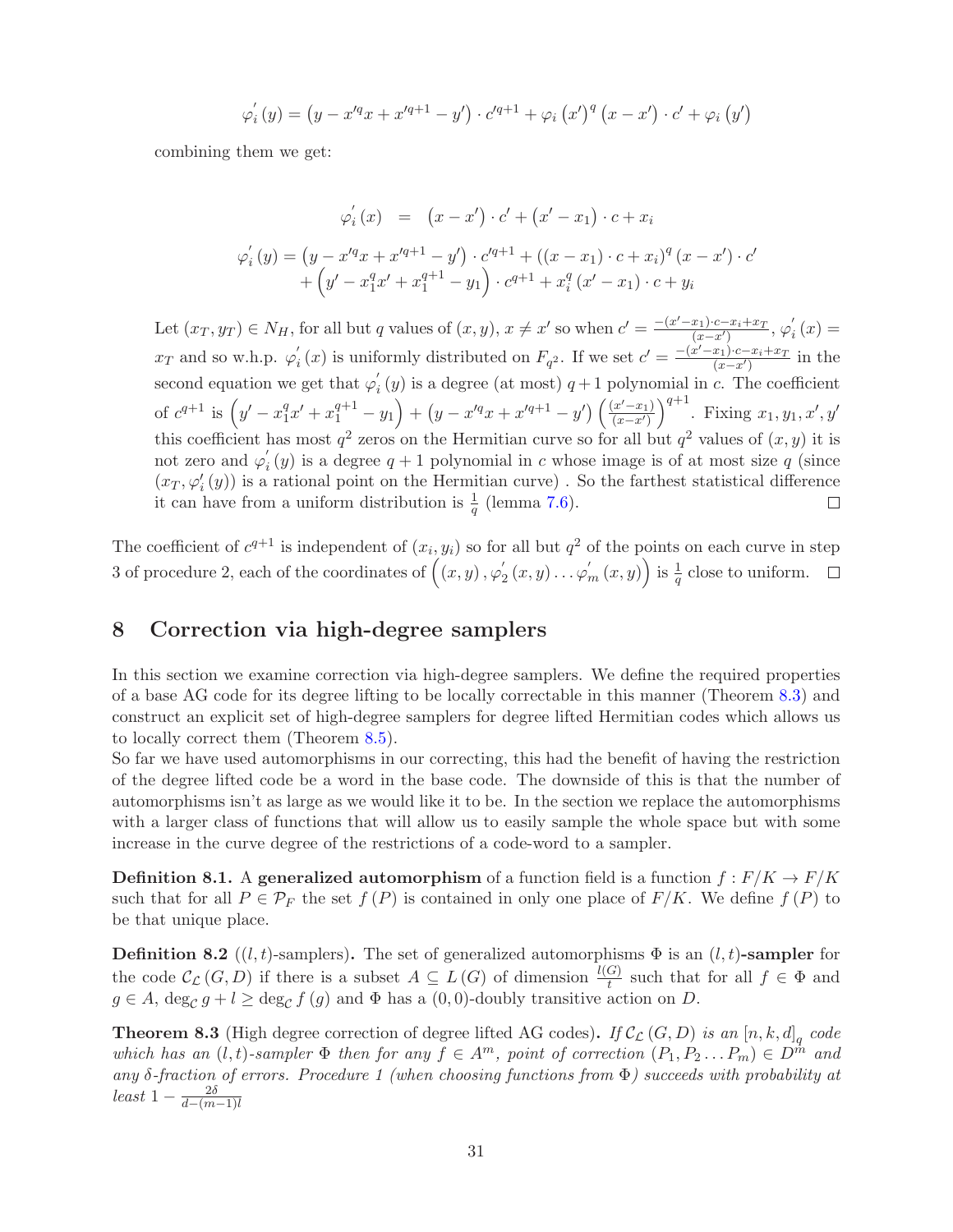Proof. For any  $z \in A$  and function  $\varphi \in \Phi$ ,  $\deg_{\mathcal{C}} \varphi(z) \leq \deg_{\mathcal{C}} z + l$  so the restriction of a codeword f to  $(P, \sigma_2(P) \dots \sigma_m(P))$  is a codeword of  $\mathcal{C}_{\mathcal{L}}(G', D)$  for some G' such that  $\deg G' \leq (m-1)l + \deg G$ .  $\mathcal{C}_{\mathcal{L}}(G', D)$  has distance  $d - (m-1)l$  and so we can handle  $\frac{d-(m-1)l}{2}$  errors. By Markov, the probability of having more than  $\frac{d-(m-1)l}{2}$  errors is at most  $\frac{2\delta}{d-(m-1)l}$ .  $\Box$ 

We will spend the remainder of this section proving the following theorem:

**Theorem 8.4** (Samplers for Hermitian codes). Hermitian codes have a  $\left(\frac{q^3}{l}\right)$  $\left(t^3\over t},t\right)$  sampler for any  $0 < t \leq 1$ 

The corollary of which will be:

<span id="page-31-0"></span>Theorem 8.5 (High degree correction of degree lifted Hermitian codes).

$$
\mathcal{C}_L^m\left(\left(\left(1-\frac{m}{t}\right)q^3-c\delta q^3\right)\cdot Q_\infty,D\right)
$$

has a locally correctable subcode of rate:

$$
\frac{k}{n} \approx \frac{\left(\left(1 - \frac{m}{t}\right)q^3 - c\delta q^3\right)^m - m\left(\left(1 - \frac{m}{t}\right)q^3 - c\delta q^3\right)^{m-1}q^2}{tm!q^{3m}} = \frac{1}{tm!}\left(1 - \frac{m}{t} - c\delta - \frac{1}{q}\right)
$$

, query complexity  $\sqrt[m]{n}$  and alphabet size of  $1.5\sqrt[m]{n}$ .

Our set of functions will be:

$$
\varphi(x) = ax + b
$$

$$
\varphi(y) = a^{q+1}y + b^qax + c + T^*(\alpha x + \beta y)
$$

Where  $a \in \mathbb{F}_{q^2}^*$ ,  $(b, c) \in N_H$ ,  $\alpha, \beta \in \mathbb{F}_{q^2}$  and  $T^*(z) = z^q - z$ .

We note that  $Tr(T^*(z)) \equiv 0$  so these are indeed generalized automorphisms.

We define  $\mathcal{C}_{\mathcal{L}}^m$  $\int_{\mathcal{L}}^{m} (r \cdot Q_{\infty}, N_H)_{\frac{1}{t}}$  to be the sub-code of  $\mathcal{C}_{\mathcal{L}}^{m}$  $L^m(\mathbf{r} \cdot Q_{\infty}, N_H)$  in which the y-degrees of the evaluated functions are bound by  $\frac{q}{t}$ . This bounds the potential increase in the curve degree of the functions by an additive factor of  $\frac{mq^3}{t}$ , and decreases the dimension by a multiplicative factor of at most  $\frac{1}{t}$ . All that remains is to show that these functions cover the whole space uniformly. This will be proven in lemma [8.9](#page-32-0) but we need to do a little work before-hand.

First we show that these function are actually different from one another.

## **Lemma 8.6** (High degree testers are different). If  $\forall (x, y) \in N_H : \varphi_1(x, y) = \varphi_2(x, y)$  then  $\varphi_1 \equiv \varphi_2$

*Proof.* we can immediately derive that  $a_1 = a_2$  and  $b_1 = b_2$ , we are left with the equation  $T^*((\alpha_1 - \alpha_2)x + (\beta_1 - \beta_2)y) + c_1 - c_2 = 0$ , pick  $y_0 \in \mathbb{F}_{q^2}$  s.t.  $y_0^q + y = 1$  and set  $y = y_0$ . This equation then become a degree q polynomial in x, but there are  $q+1$  x values for which  $(x, y_0)$ is a Hermitian rational point. So this polynomial must have  $q + 1$  zeroes, so we get that  $\alpha_1 = \alpha_2$ and  $c_1 = c_2$ . We can then conclude that  $\beta_1 = \beta_2$  and  $\varphi_1 \equiv \varphi_2$ .

Now we show that to correct a particular point we have many possible tests.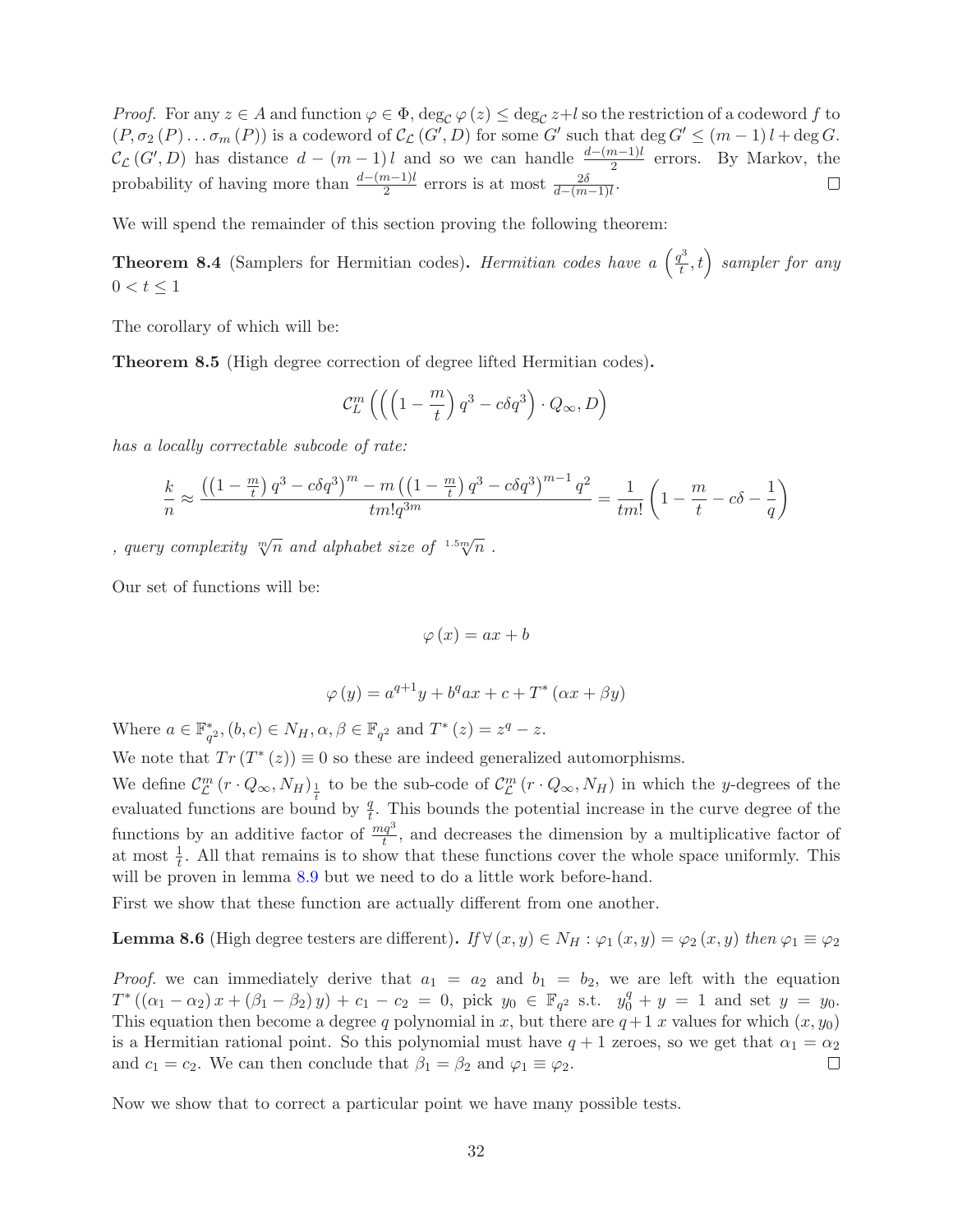Lemma 8.7 (Equal number of functions through each point). Let  $(x_1, y_1), (x_2, y_2) \in N_H$ , the number of functions for which  $\varphi(x_1, y_1) = (x_2, y_2)$  is  $q^4 (q^2 - 1)$ .

*Proof.* Pick any  $a(q^2 - 1 \text{ options})$ , there is a single solution to  $ax_1 + b = x_2$  so b is set. We need  $y_2 = b^q a x_1 + a^{q+1} y_1 + c + T^* (\alpha x + \beta y)$  pick any c such that  $b^{q+1} = c^q + c$  (q options), and let  $b^qax_1 + a^{q+1}y_1 + c = \lambda$  then we need  $y_2 - \lambda = T^* (\alpha x_1 + \beta y_1)$ , note that  $Tr(\lambda) = N(x_2) = Tr(y_2)$ so  $y_2 - \lambda$  is a trace zero element, denote it by  $\lambda'$ .

There are q elements z in  $\mathbb{F}_{q^2}$  such that  $z^q - z = \lambda'$  (T<sup>\*</sup> is an additive homomorphism from  $\mathbb{F}_{q^2}$  onto the trace zero elements). So for any choice of  $\alpha$  there are q options of  $\beta$  such that  $T^*(\alpha x_1 + \beta y_1) =$  $\lambda'$ . (the only issue is if  $x_1, y_1 = (0, 0)$ . However, in that case,  $\varphi(0, 0) = (b, c)$  regardless of  $a, \alpha, \beta$ , so we just set  $(b, c) = (x_2, y_2)$  and still get the same number of  $\varphi$ 's). So the number of  $\varphi$ 's going through  $(x_1, y_1, x_2, y_2)$  is  $(q^2 - 1) \cdot q \cdot q^2 \cdot q$ .

So when looking to correct a particular point, we can choose between  $q^4 (q^2 - 1)$  different testers. And now we can show that these tests cover nearly the whole space.

Lemma 8.8 (Equal number of functions through each 2 points). Let  $(x_1, y_1, x_1')$  $'_{1}, y'_{1}$  $\left( \begin{matrix} 1\ 1 \end{matrix} \right), \left( x_2, y_2, x_2' \right)$  $y_2', y_2'$  $\binom{1}{2}$  be two points on the Hermitian plane such that  $x_1 \neq x_2, x_1'$  $y'_{1} \neq x'_{2}$ 2 then there are  $q^3$  functions such that  $\varphi(x_1, y_1) = \left(x'_1\right)$  $'_{1}, y'_{1}$  $\left\langle \begin{smallmatrix} 1\1 \end{smallmatrix} \right\rangle ,\varphi \left( x_{2},y_{2}\right) =\left( x_{2}^{ \prime }\right)$  $y'_{2}, y'_{2}$  $\binom{1}{2}$ 

*Proof.* The conditions on the x's yield the equations  $ax_1 + b = x_1'$  $y'_1$ ,  $ax_2 + b = x'_2$  which have a single solution when  $x_1 \neq x_2$ .

Pick any c such that  $Tr(c) = N(b)$  (q options) and we now get the equations:

$$
b^{q}ax_{1} + a^{q+1}y_{1} + c + T^{*}(\alpha x_{1} + \beta y_{1}) = y_{1}^{'}
$$

$$
b^{q}ax_{2} + a^{q+1}y_{2} + c + T^{*}(ax_{2} + \beta y_{2}) = y_{2}^{'}
$$

let  $b^q a x_1 + a^{q+1} y_1 + c = \lambda_1, b^q a x_2 + a^{q+1} y_2 + c = \lambda_2$  and note that  $Tr(\lambda_i) = Tr(y'_i)$  $y'_i$  so  $y'_1 - \lambda_1 = \lambda'_1$ 1 and  $y'_2 - \lambda_2 = \lambda'_2$ <sup>'</sup><sub>2</sub> are both trace zero elements. Pick  $z_1, z_2$  such that  $T^*(z_i) = \lambda'_i$  $i \left( q^2 \text{ options} \right)$ , The set of equations  $\alpha x_i + \beta y_i = z_i$  has a solution unless  $\exists \gamma : (x_1, y_1) = (\gamma x_2, \gamma y_2)$  this however implies that  $Tr(\gamma y_2) = N(\gamma x_2) \implies (\gamma^{q+1} - \gamma^q) = 0$  and so can only happen if  $\gamma \in \{0, 1\}, \gamma = 1$ would mean that both points are equal which is is not an option. If  $\gamma = 0$  then  $x_1 = y_1 = 0$ . In that case, instead of picking a random c we pick one where  $c = y_1'$ <sup>'</sup><sub>1</sub>. We get that  $\varphi(0,0) = x'_{1}$  $'_{1}, y'_{1}$  $\int_1$  for any values of  $\alpha, \beta$ . But we still need to get  $T^* (\alpha x_2 + \beta y_2) = \lambda'_2$  $\frac{1}{2}$ , for every choice of  $\alpha$  there are  $q$ options for  $\beta$  for a total of  $q^3$  total options.  $\Box$ 

<span id="page-32-0"></span>Lemma 8.9 (Uniform coverage by high degree functions). The set of functions used to correct any point cover nearly the whole space uniformly.

*Proof.* for any point  $(x_1, y_1, x_1)$  $y'_1, y'_1$  $g_1'$  there are  $q^4 (q^2 - 1)$  functions passing through it, pick  $(x_2, y_2)$ such that  $x_2 \neq x_1$ , For any choice of  $x'_2$  $y'_{2}, y'_{2}$  $y'_2$  such that  $x'_2$  $y'_{2} \neq x'_{1}$  $\int_{1}^{1}$  (there are  $(q^2 - 1) q$ ) such points), there are  $q^3$  functions passing through  $(x_1, y_1, x_1^1, y_1^1)$  $\binom{1}{1}$  and  $\left(x_2, y_2, x_2, \right)$  $y'_{2}, y'_{2}$  $\binom{1}{2}$  so going through all the options for  $x_2'$  $y_2', y_2'$  we cycle through all the functions passing through  $(x_1, y_1, x_1')$  $'_{1}, y'_{1}$  $\binom{1}{1}$ , which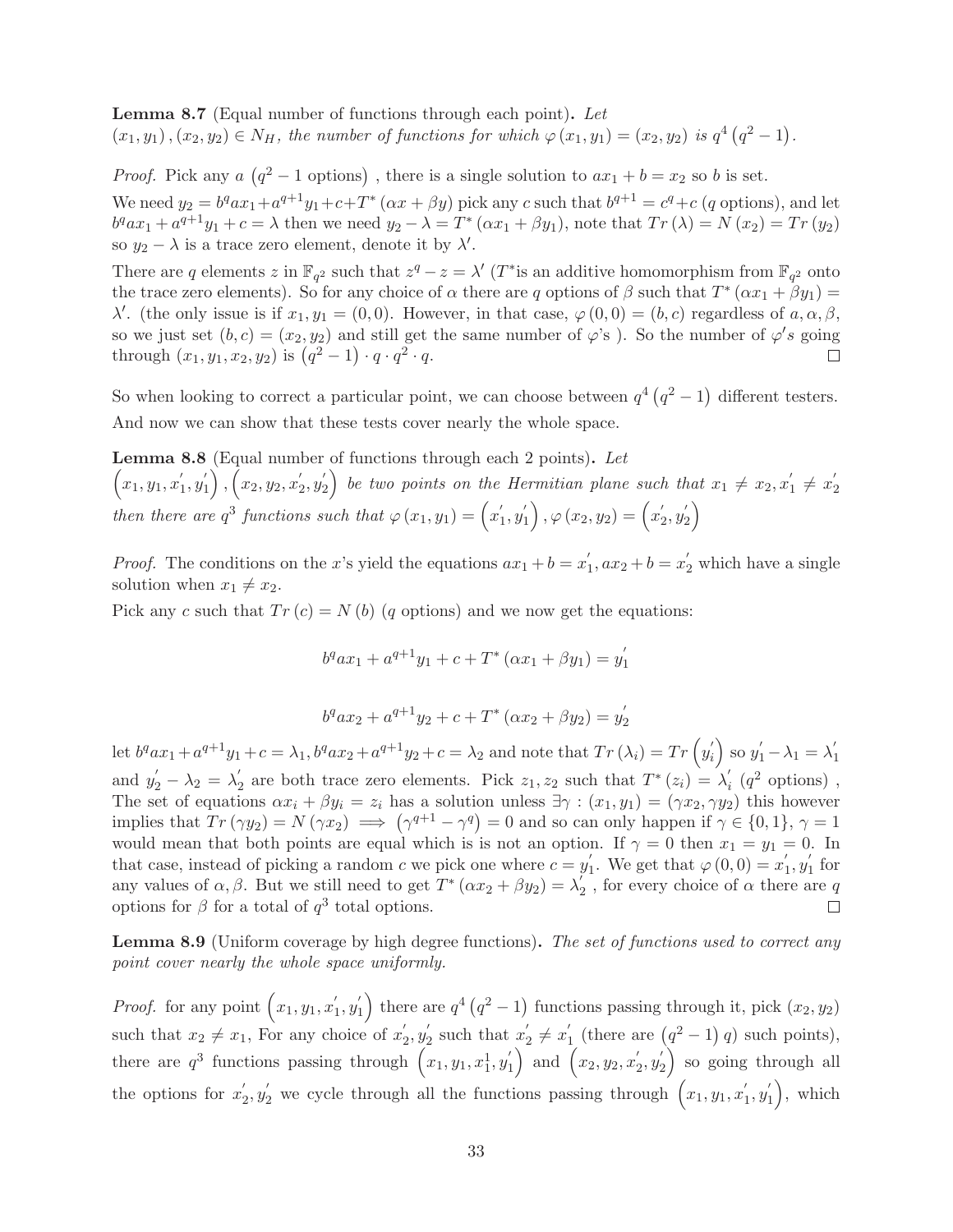shows that the functions passing through a single point cover almost all of the space in a uniform manner.  $\Box$ 

The fraction of points unsampled by the functions through a particular point is so small as to not matter. We can then conclude that

 $\mathcal{C}_L^m$   $\left(\left(\left(1-\frac{m}{t}\right) \right.$  $\left(\frac{n}{t}\right)q^3 - c\delta q^3\right) \cdot Q_{\infty}, D)_{\frac{q}{t}}$  is the subcode for which Theorem [8.5](#page-31-0) applies.

# References

- <span id="page-33-9"></span>[AKK+05] Noga Alon, Tali Kaufman, Michael Krivelevich, Simon Litsyn, and Dana Ron, Testing Reed-Muller codes, IEEE Transactions on Information Theory 51 (2005), no. 11, 4032– 4039.
- <span id="page-33-5"></span>[AS98] Sanjeev Arora and Shmuel Safra, Probabilistic checking of proofs: A new characteri*zation of NP*, Journal of the ACM  $45$  (1998), no. 1, 70–122.
- <span id="page-33-0"></span>[AS03] Sanjeev Arora and Madhu Sudan, Improved low-degree testing and its applications, Combinatorica 23 (2003), no. 3, 365–426.
- <span id="page-33-7"></span>[BAETS10] Avraham Ben-Aroya, Klim Efremenko, and Amnon Ta-Shma, Local list decoding with a constant number of queries, Electronic Colloquium on Computational Complexity (ECCC) 17 (2010), 47.
- <span id="page-33-1"></span>[BATS09] Avraham Ben-Aroya and Amnon Ta-Shma, Constructing small-bias sets from algebraic-geometric codes, FOCS, IEEE Computer Society, 2009, pp. 191–197.
- <span id="page-33-2"></span>[BF90] Donald Beaver and Joan Feigenbaum, Hiding instances in multioracle queries, Proceedings of the 7th Annual Symposium on Theoretical Aspects of Computer Science, STACS '90, 1990, pp. 37–48.
- <span id="page-33-4"></span>[BFL92] László Babai, Lance Fortnow, and Carsten Lund, Addendum to non-deterministic exponential time has two-prover interactive protocols, Computational Complexity 2 (1992), 374.
- <span id="page-33-3"></span>[BFLS91] László Babai, Lance Fortnow, Leonid A. Levin, and Mario Szegedy, Checking computations in polylogarithmic time, STOC '91: Proceedings of the 23rd Annual ACM Symposium on Theory of Computing (New York, NY, USA), ACM, 1991, pp. 21–32.
- <span id="page-33-6"></span>[BFNW93] László Babai, Lance Fortnow, Noam Nisan, and Avi Wigderson, Bpp has subexponential time simulations unless exptime has publishable proofs, Computational Complexity 3 (1993), 307–318.
- <span id="page-33-8"></span>[BGK+09] Eli Ben-Sasson, Venkatesan Guruswami, Tali Kaufman, Madhu Sudan, and Michael Viderman, Locally testable codes require redundant testers, Proceedings of the 24th Annual IEEE Conference on Computational Complexity (CCC), 2009, pp. 52–61.
- <span id="page-33-10"></span>[BGM+11] Eli Ben-Sasson, Elena Grigorescu, Ghid Maatouk, Amir Shpilka, and Madhu Sudan, On sums of locally testable affine invariant properties, Electronic Colloquium on Computational Complexity (ECCC) 18 (2011), 79.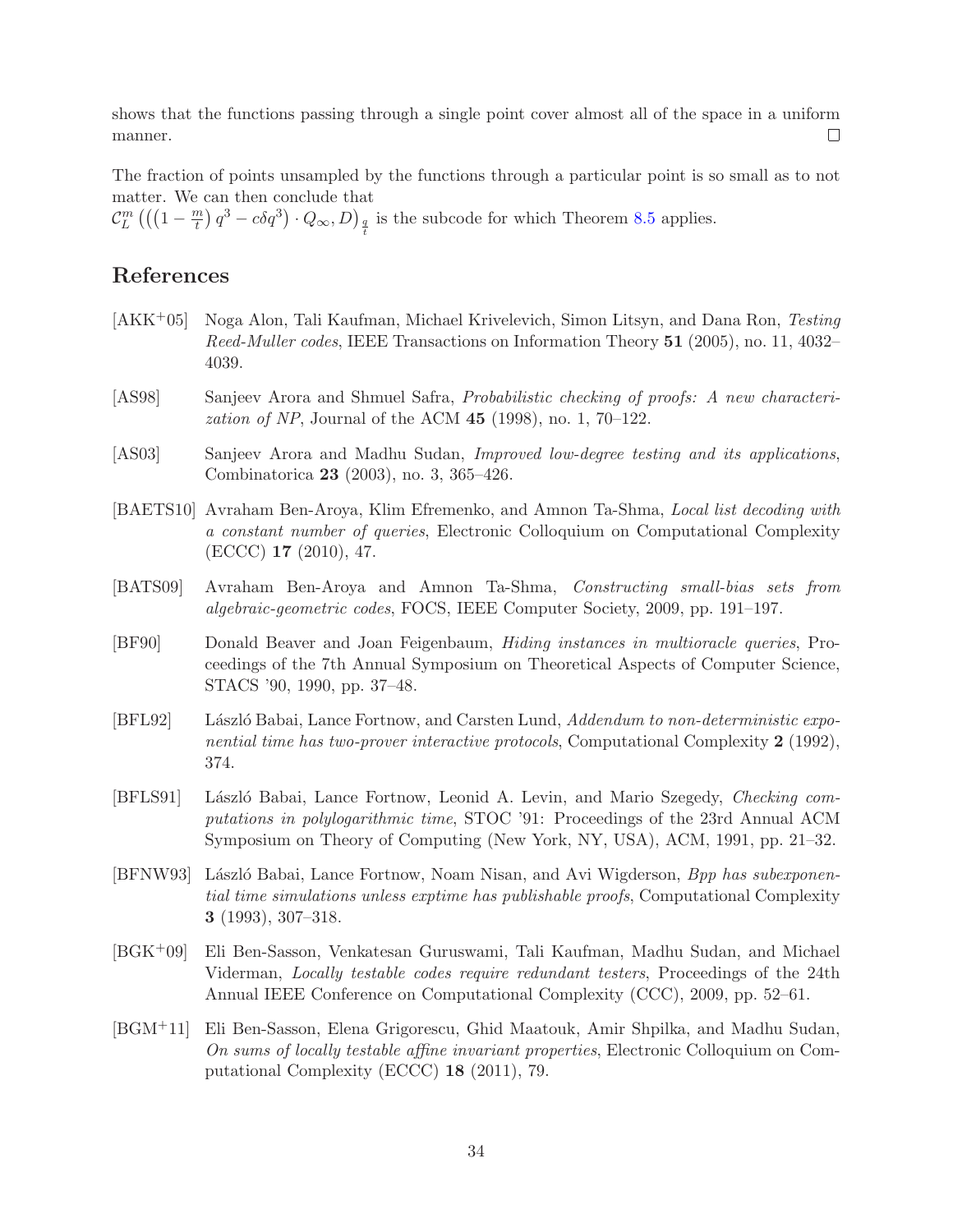- <span id="page-34-10"></span>[BHR05] Eli Ben-Sasson, Prahladh Harsha, and Sofya Raskhodnikova, Some 3CNF properties are hard to test, SIAM J. on Computing  $35$  (2005), no. 1, 1–21.
- <span id="page-34-5"></span>[BMSS10] Eli Ben-Sasson, Ghid Maatouk, Amir Shpilka, and Madhu Sudan, Symmetric LDPC codes are not necessarily locally testable, In preparation, 2010.
- <span id="page-34-13"></span>[BRS12] Eli Ben-Sasson, Noga Ron-Zewi, and Madhu Sudan, Sparse affine-invariant linear codes are locally testable, Electronic Colloquium on Computational Complexity (ECCC) 19 (2012), 49.
- <span id="page-34-0"></span>[BS05] Eli Ben-Sasson and Madhu Sudan, Simple PCPs with poly-log rate and query complexity, Proceedings of the 37th Annual ACM Symposium on Theory of Computing, Baltimore, MD, USA, May 22-24, 2005 (Harold N. Gabow and Ronald Fagin, eds.), ACM, 2005, pp. 266–275.
- <span id="page-34-12"></span>[BS10] , Limits on the rate of locally testable affine-invariant codes, Electronic Colloquium on Computational Complexity (ECCC) 17 (2010), 108.
- <span id="page-34-11"></span>[BSS03] László Babai, Amir Shpilka, and Daniel Stefankovic, *Locally testable cyclic codes*, Proceedings: 44th Annual IEEE Symposium on Foundations of Computer Science, FOCS 2003, 11–14 October 2003, Cambridge, Massachusetts (pub-IEEE:adr) (IEEE, ed.), IEEE Computer Society Press, 2003, pp. 116–125.
- <span id="page-34-3"></span>[BV09a] Eli Ben-Sasson and Michael Viderman, Composition of Semi-LTCs by Two-Wise Tensor Products, Proceedings of the Approximation, Randomization, and Combinatorial Optimization, (APPROX-RANDOM 2009), Lecture Notes in Computer Science, vol. 5687, Springer, 2009, pp. 378–391.
- <span id="page-34-4"></span>[BV09b] , Tensor Products of Weakly Smooth Codes are Robust, Theory of Computing 5 (2009), no. 1, 239–255.
- <span id="page-34-8"></span>[CFL+10] Yeow Meng Chee, Tao Feng, San Ling, Huaxiong Wang, and Liang Feng Zhang, Queryefficient locally decodable codes of suberponential length, CoRR  $abs/1008.1617$  (2010).
- <span id="page-34-6"></span>[CGKS98] Benny Chor, Oded Goldreich, Eyal Kushilevitz, and Madhu Sudan, Private information retrieval, Journal of the ACM 45 (1998), 965–981.
- <span id="page-34-1"></span>[CR05] Don Coppersmith and Atri Rudra, On the Robust Testability of Product of Codes, Electronic Colloquium on Computational Complexity (ECCC) (2005), no. 104.
- <span id="page-34-7"></span>[DGY10] Zeev Dvir, Parikshit Gopalan, and Sergey Yekhanin, Matching vector codes, Electronic Colloquium on Computational Complexity (ECCC) 17 (2010), 12.
- <span id="page-34-9"></span>[DJK+02] Amit Deshpande, Rahul Jain, Telikepalli Kavitha, Jaikumar Radhakrishnan, and Satyanarayana V. Lokam, Better lower bounds for locally decodable codes, IEEE Conference on Computational Complexity, 2002, pp. 184–193.
- <span id="page-34-2"></span>[DSW06] Irit Dinur, Madhu Sudan, and Avi Wigderson, Robust Local Testability of Tensor Products of LDPC Codes, Proceedings of the Approximation, Randomization, and Combinatorial Optimization, (APPROX-RANDOM 2006), Lecture Notes in Computer Science, vol. 4110, Springer, 2006, pp. 304–315.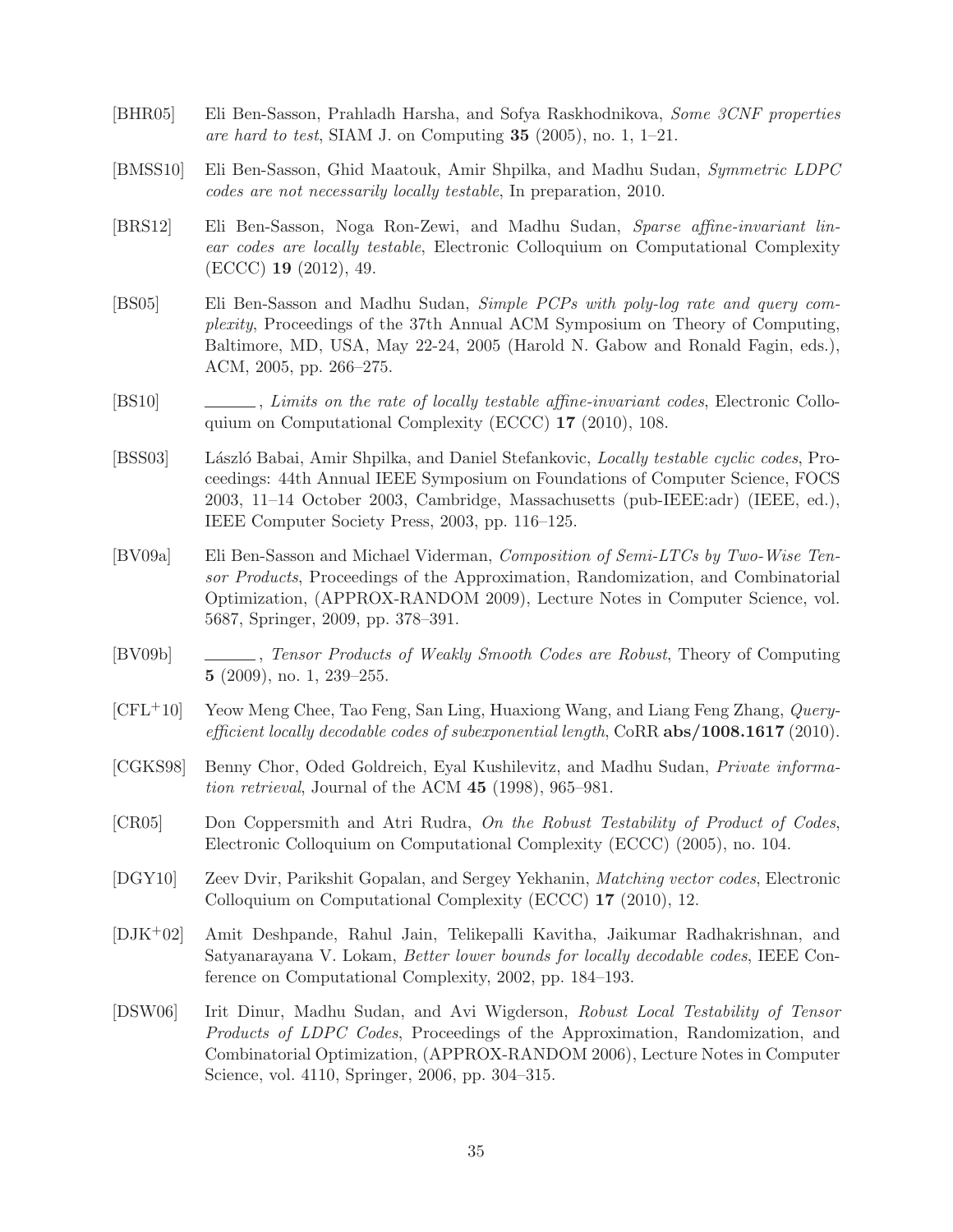- <span id="page-35-6"></span>[Efr09] Klim Efremenko, 3-query locally decodable codes of subexponential length, STOC (Michael Mitzenmacher, ed.), ACM, 2009, pp. 39–44.
- <span id="page-35-13"></span>[Efr12] , From irreducible representations to locally decodable codes, STOC, 2012, pp. 327–338.
- <span id="page-35-2"></span>[FS95] Katalin Friedl and Madhu Sudan, Some improvements to total degree tests, ISTCS, 1995, pp. 190–198.
- <span id="page-35-12"></span>[GKS09] Elena Grigorescu, Tali Kaufman, and Madhu Sudan, Succinct representation of codes with applications to testing, APPROX-RANDOM (Irit Dinur, Klaus Jansen, Joseph Naor, and José D. P. Rolim, eds.), Lecture Notes in Computer Science, vol. 5687, Springer, 2009, pp. 534–547.
- <span id="page-35-9"></span>[GKST02] Oded Goldreich, Howard J. Karloff, Leonard J. Schulman, and Luca Trevisan, Lower bounds for linear locally decodable codes and private information retrieval, IEEE Conference on Computational Complexity, 2002, pp. 175–183.
- <span id="page-35-14"></span>[Gop82] Valery Denisovich Goppa, Algebraic-geometric codes, Izu. Akad. Nauk SSSR Ser. Mat 46 (1982), no. 4, 762–781.
- <span id="page-35-10"></span>[Gop88] Geometry and codes, Springer, 1988.
- <span id="page-35-3"></span>[GS96] Arnaldo Garcia and Henning Stichtenoth, On the Asymptotic Behaviour of Some Towers of Function Fields over Finite Fields, Journal of Number Theory 61 (1996), 248– 273.
- <span id="page-35-1"></span>[GS12] Alan Guo and Madhu Sudan, New affine-invariant codes from lifting, Electronic Colloquium on Computational Complexity (ECCC) 19 (2012), 106.
- <span id="page-35-0"></span>[Ham50] Richard W. Hamming, Error detecting and error correcing codes, Bell System Technical Journal 29 (1950), 147–160.
- <span id="page-35-15"></span>[Han01] S.H. Hansen, Error-correcting codes from higher-dimensional varieties, Finite Fields Appl. 7 (2001), 530–552.
- <span id="page-35-4"></span>[HS90] Johan P. Hansen and Henning Stichtenoth, Group codes on certain algebraic curves with many rational points, Appl. Algebra Eng. Commun. Comput. 1 (1990), 67–77.
- <span id="page-35-7"></span>[IS10] Toshiya Itoh and Yasuhiro Suzuki, Improved constructions for query-efficient locally decodable codes of subexponential length, IEICE Transactions  $93-D(2010)$ , no. 2, 263– 270.
- <span id="page-35-5"></span>[IW97] Russell Impagliazzo and Avi Wigderson,  $P = BPP$  if e requires exponential circuits: Derandomizing the xor lemma, STOC (Frank Thomson Leighton and Peter W. Shor, eds.), ACM, 1997, pp. 220–229.
- <span id="page-35-8"></span>[KdW04] Iordanis Kerenidis and Ronald de Wolf, Exponential lower bound for 2-query locally decodable codes via a quantum argument, J. Comput. Syst. Sci. 69 (2004), no. 3, 395– 420.
- <span id="page-35-11"></span>[KL12] Tali Kaufman and Alexander Lubotzky, Edge transitive ramanujan graphs and symmetric ldpc good codes, STOC (Howard J. Karloff and Toniann Pitassi, eds.), ACM, 2012, pp. 359–366.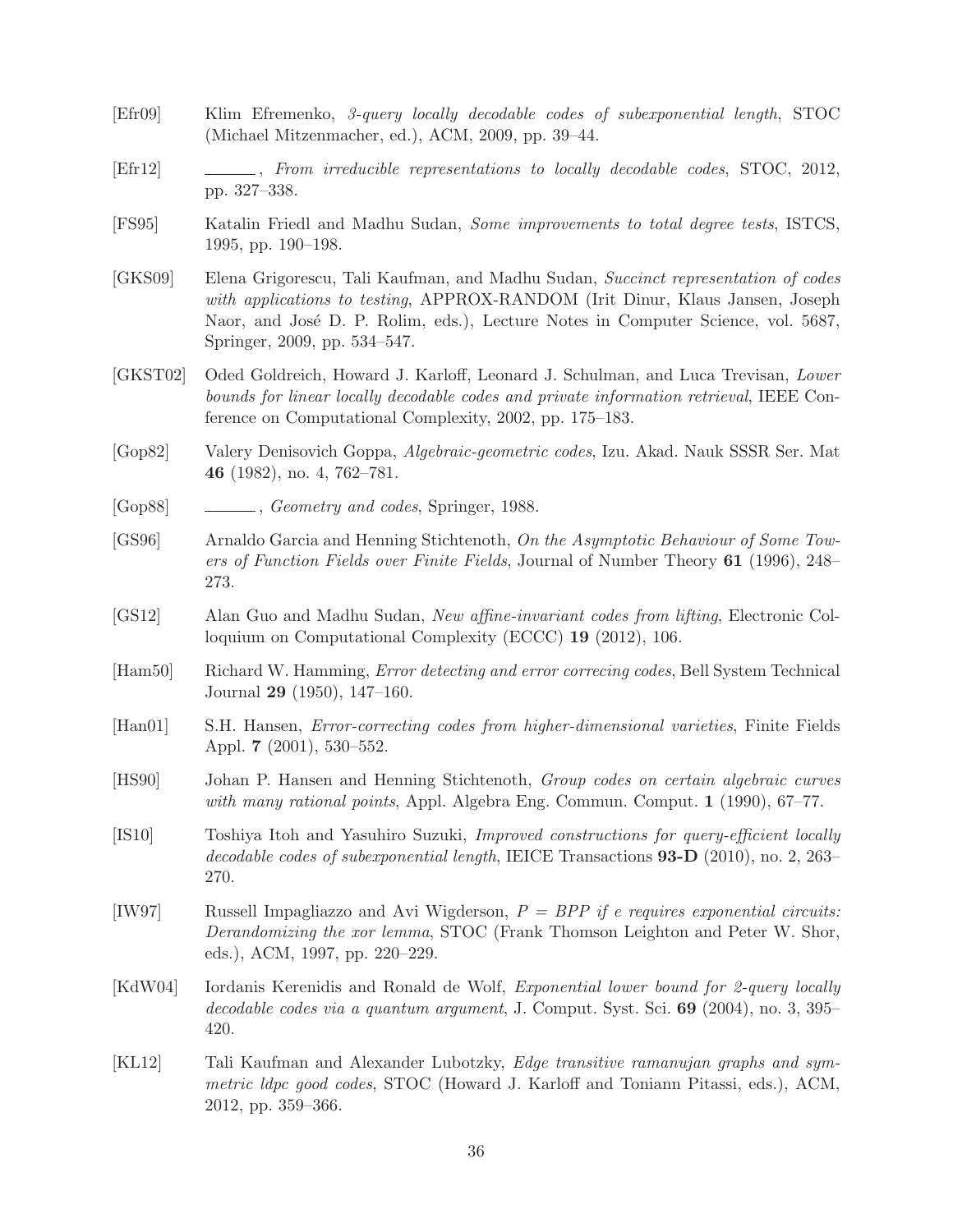- <span id="page-36-2"></span>[KS08] Tali Kaufman and Madhu Sudan, Algebraic property testing: the role of invariance, Proceedings of the 40th Annual ACM Symposium on Theory of Computing (STOC), 2008, pp. 403–412.
- <span id="page-36-1"></span>[KSY11] Swastik Kopparty, Shubhangi Saraf, and Sergey Yekhanin, High-rate codes with sublinear-time decoding, STOC, 2011, pp. 167–176.
- <span id="page-36-0"></span>[KT00] Jonathan Katz and Luca Trevisan, On the efficiency of local decoding procedures for error-correcting codes, Proceedings of the thirty-second annual ACM symposium on Theory of computing (New York, NY, USA), STOC '00, ACM, 2000, pp. 80–86.
- <span id="page-36-3"></span>[KV10] Tali Kaufman and Michael Viderman, Locally testable vs. locally decodable codes, APPROX-RANDOM (Maria J. Serna, Ronen Shaltiel, Klaus Jansen, and José D. P. Rolim, eds.), Lecture Notes in Computer Science, vol. 6302, Springer, 2010, pp. 670– 682.
- <span id="page-36-12"></span>[KW10] Tali Kaufman and Avi Wigderson, Symmetric ldpc codes and local testing, ICS (Andrew Chi-Chih Yao, ed.), Tsinghua University Press, 2010, pp. 406–421.
- <span id="page-36-13"></span>[Lac93] G. Lachaud, Number of points of plane sections and linear codes defined on algebraic varieties, Arithmetic, Geometry and Coding Theory, Proceedings Luminy (1993), 77– 104.
- <span id="page-36-10"></span>[LFKN92] Carsten Lund, Lance Fortnow, Howard Karloff, and Nisan Noam, Algebraic methods for interactive proof systems, Journal of the ACM 39 (1992), no. 4, 859–868.
- <span id="page-36-14"></span>[LGS05] J. Little L. Gold and H. Schenck, *Cayley-bacharach and evaluation codes on complete* intersections, J. Pure Appl. Algebra 196 (2005), 91–99.
- <span id="page-36-9"></span>[Lip90] Richard J. Lipton, *Efficient checking of computations*, Proceedings of the 7th Annual Symposium on Theoretical Aspects of Computer Science, STACS '90, 1990, pp. 207– 215.
- <span id="page-36-15"></span>[Lit08] John B. Little, Algebraic geometry codes from higher dimensional varieties, CoRR abs/0802.2349 (2008).
- <span id="page-36-6"></span>[Mei10] Or Meir,  $I_p =$  pspace using error correcting codes, Electronic Colloquium on Computational Complexity (ECCC) 17 (2010), 137.
- <span id="page-36-8"></span>[MR08] Dana Moshkovitz and Ran Raz, Two-query PCP with subconstant error, Journal of the ACM 57 (2008), 1–29, Preliminary version appeared in FOCS '08.
- <span id="page-36-4"></span>[MS78] Florence J. MacWilliams and Neil J. A. Sloane, The theory of error-correcting codes, North-Holland Amsterdam, 1978.
- <span id="page-36-5"></span>[MTZ82] S.G. Vladut M.A. Tsfasman and T. Zink, *Modular curves, shimura curves, and goppa* codes, better than varshamov-gilbert bound, math. Nachr. 109 (1982), 21–28.
- <span id="page-36-11"></span>[Oba02] Kenji Obata, Optimal lower bounds for 2-query locally decodable linear codes, RAN-DOM (José D. P. Rolim and Salil P. Vadhan, eds.), Lecture Notes in Computer Science, vol. 2483, Springer, 2002, pp. 39–50.
- <span id="page-36-7"></span>[Ped92] J.P. Pedersen, A function field related to the ree group, Lect. Notes Math. 1518 (1992), 122–132.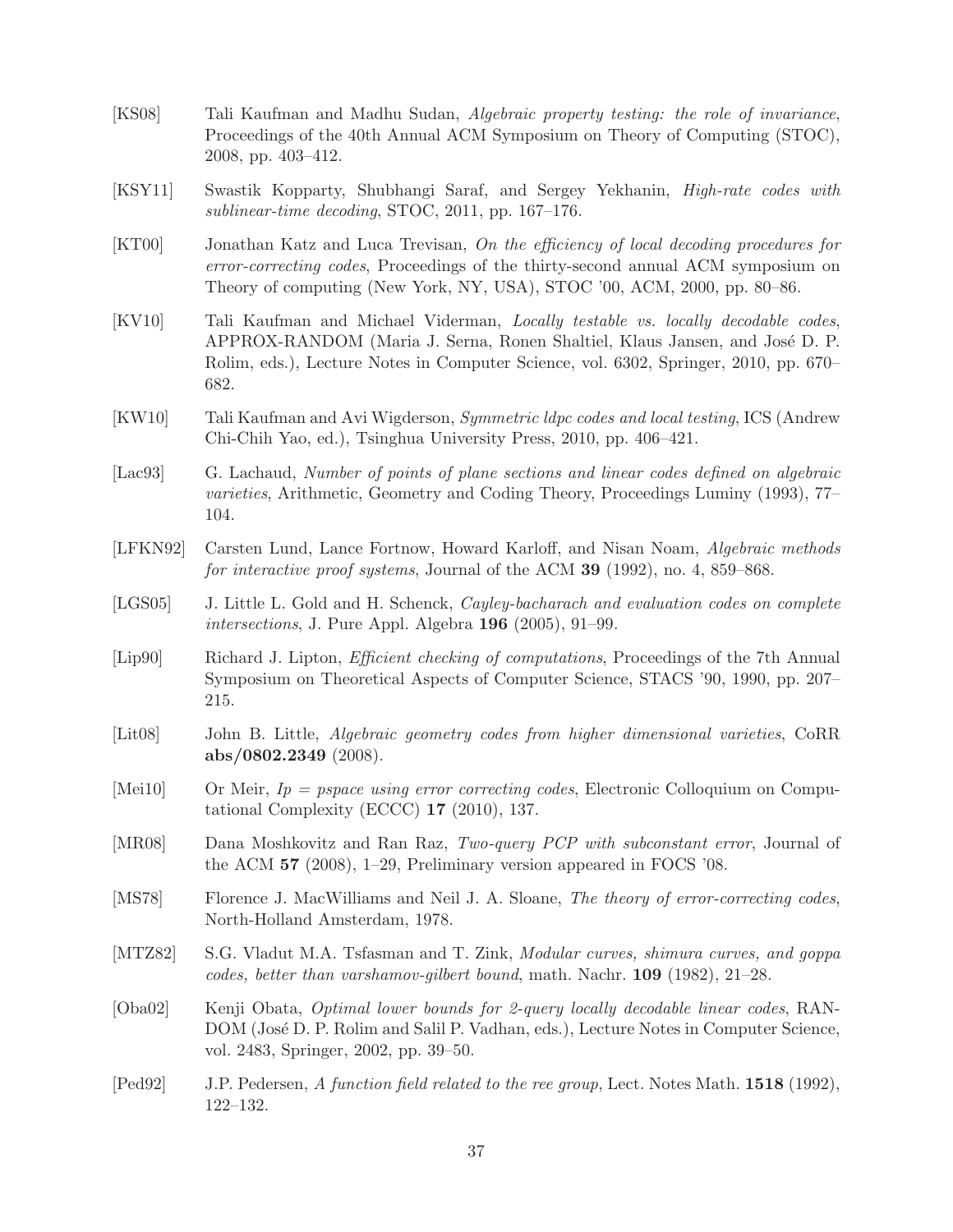<span id="page-37-16"></span><span id="page-37-14"></span><span id="page-37-12"></span><span id="page-37-11"></span><span id="page-37-8"></span><span id="page-37-7"></span><span id="page-37-5"></span><span id="page-37-4"></span><span id="page-37-1"></span><span id="page-37-0"></span>

| [PS94]           | Alexander Polishchuk and Daniel A. Spielman, Nearly-linear size holographic proofs,<br>STOC '94: Proceedings of the 26th Annual ACM Symposium on Theory of Computing<br>(New York, NY, USA), ACM, 1994, pp. 194–203.                                               |
|------------------|--------------------------------------------------------------------------------------------------------------------------------------------------------------------------------------------------------------------------------------------------------------------|
| [Rag07]          | Prasad Raghavendra, A note on yekhanin's locally decodable codes, Electronic Collo-<br>quium on Computational Complexity (ECCC) 14 (2007), no. 016.                                                                                                                |
| [Ree54]          | Irving S. Reed, A class of multiple-error-correcting codes and the decoding scheme,<br>IEEE Transactions on Information Theory (1954), no. 4, 38–49.                                                                                                               |
| $[\text{rod}03]$ | F. rodier, <i>Codes from flag varieties over a finite field</i> , J. Pure Appl. Algebra 178<br>$(2003), 203-214.$                                                                                                                                                  |
| [RS97]           | Ran Raz and Shmuel Safra, A sub-constant error-probability low-degree test, and a sub-<br>constant error-probability pcp characterization of np, Proceedings of the 29th Annual<br>ACM Symposium on Theory of Computing, STOC '97, 1997, pp. 475–484.              |
| [RY07]           | Alexander A. Razborov and Sergey Yekhanin, An omega $(n^{1/3})$ lower bound for bilinear<br>group based private information retrieval, Theory of Computing $3$ (2007), no. 1, 221–<br>238.                                                                         |
| [Sha48]          | Claude E. Shannon, A mathematical theory of communication, Bell System Technical<br>Journal 27 (1948), 379–423, 623656.                                                                                                                                            |
| [Sha53]          | Communication theory - exposition of fundamentals, IEEE Transactions on<br>Information Theory 1 (1953), $44-47$ .                                                                                                                                                  |
| [Sha92]          | Adi Shamir, $IP = PSPACE$ , Journal of the ACM 39 (1992), no. 4, 869–877.                                                                                                                                                                                          |
| [Sti]            | Henning Stichtenoth, On automorphisms of geometric goppa codes, Journal of Algebra,<br>113.                                                                                                                                                                        |
| [Sti93]          | Algebraic function fields and codes, Universitext, Springer, 1993.                                                                                                                                                                                                 |
| [STV99]          | Madhu Sudan, Luca Trevisan, and Salil P. Vadhan, <i>Pseudorandom generators without</i><br>the xor lemma (extended abstract), STOC (Jeffrey Scott Vitter, Lawrence L. Larmore,<br>and Frank Thomson Leighton, eds.), ACM, 1999, pp. 537-546.                       |
| [SU05]           | Ronen Shaltiel and Christopher Umans, Simple extractors for all min-entropies and a<br>new pseudorandom generator, J. ACM $52$ (2005), no. 2, 172-216.                                                                                                             |
| [Sud10]          | Madhu Sudan, <i>Invariance in property testing</i> , Electronic Colloquium on Computational<br>Complexity (ECCC) $(2010)$ , no. 051.                                                                                                                               |
| [TS91]           | M.A. Tsfasman and S.G.Vladut, <i>Algebraic-geometric codes</i> , (Kluwer, Dordrecht, 1991.                                                                                                                                                                         |
| [Val05]          | Paul Valiant, The tensor product of two codes is not necessarily robustly testable,<br>APPROX-RANDOM (Chandra Chekuri, Klaus Jansen, José D. P. Rolim, and Luca<br>Trevisan, eds.), Lecture Notes in Computer Science, vol. 3624, Springer, 2005, pp. 472–<br>481. |
| $[\text{Vid}10]$ | M. Viderman, A note on high-rate locally testable codes with sublinear query complexity.                                                                                                                                                                           |

<span id="page-37-15"></span><span id="page-37-13"></span><span id="page-37-10"></span><span id="page-37-9"></span><span id="page-37-6"></span><span id="page-37-3"></span><span id="page-37-2"></span>38